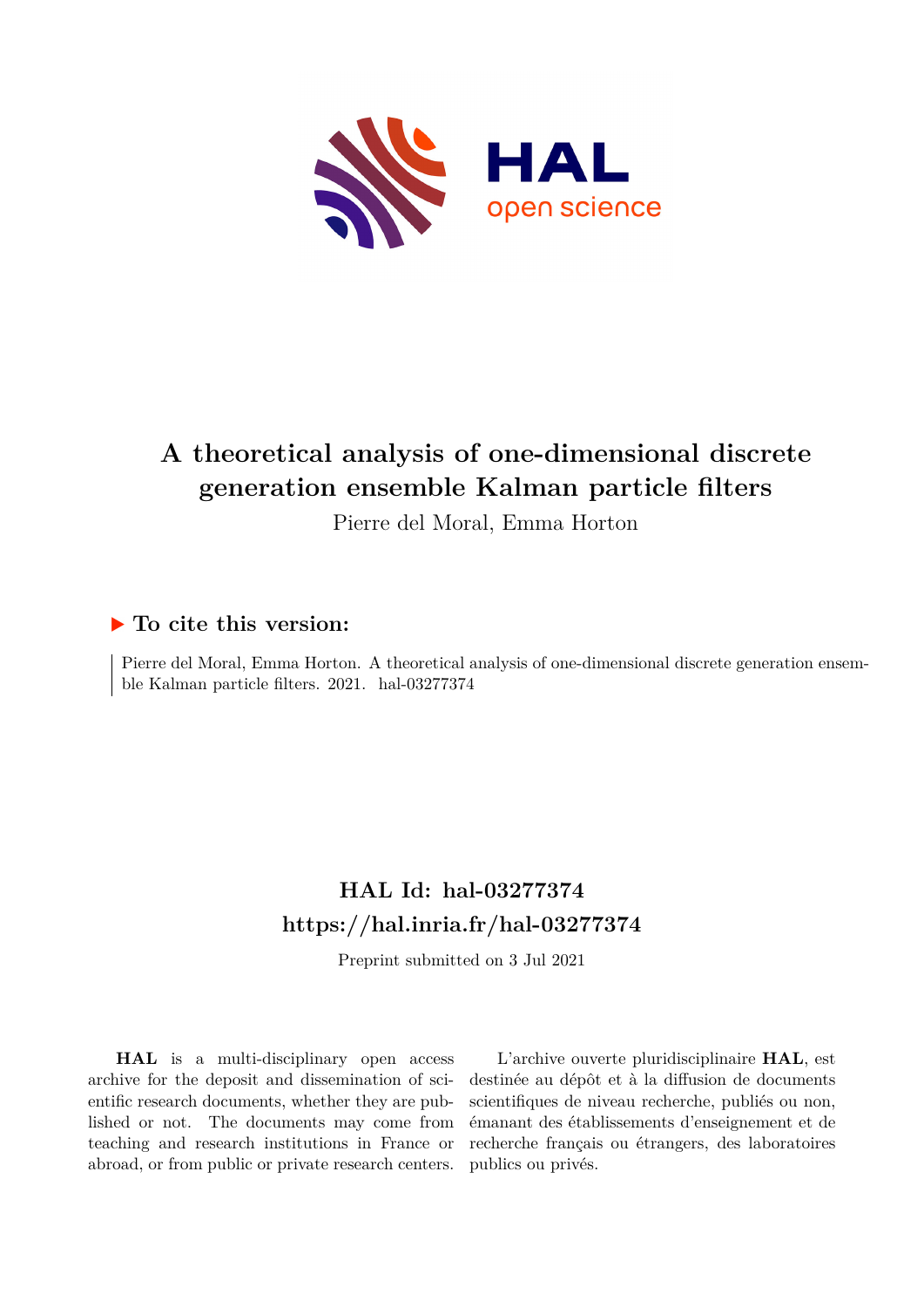# A theoretical analysis of one-dimensional discrete generation ensemble Kalman particle filters

## P. Del Moral, E. Horton

## July 3, 2021

#### Abstract

Despite the widespread usage of discrete generation Ensemble Kalman particle filtering methodology to solve nonlinear and high dimensional filtering and inverse problems, little is known about their mathematical foundations. As genetic-type particle filters (a.k.a. sequential Monte Carlo), this ensemble-type methodology can also be interpreted as mean-field particle approximations of the Kalman-Bucy filtering equation. In contrast with conventional mean-field type interacting particle methods equipped with a globally Lipschitz interacting drift-type function, Ensemble Kalman filters depend on a nonlinear and quadratic-type interaction function defined in terms of the sample covariance of the particles.

Most of the literature in applied mathematics and computer science on these sophisticated interacting particle methods amounts to designing different classes of useable observer-type particle methods. These methods are based on a variety of inconsistent but judicious ensemble auxiliary transformations or include additional inflation/localisationtype algorithmic innovations, in order to avoid the inherent time-degeneracy of an insufficient particle ensemble size when solving a filtering problem with an unstable signal.

To the best of our knowledge, the first and the only rigorous mathematical analysis of these sophisticated discrete generation particle filters is developed in the pioneering articles by Le Gland-Monbet-Tran and by Mandel-Cobb-Beezley, which were published in the early 2010s. Nevertheless, besides the fact that these studies prove the asymptotic consistency of the Ensemble Kalman filter, they provide exceedingly pessimistic meanerror estimates that grow exponentially fast with respect to the time horizon, even for linear Gaussian filtering problems with stable one dimensional signals.

In the present article we develop a novel self-contained and complete stochastic perturbation analysis of the fluctuations, the stability, and the long-time performance of these discrete generation ensemble Kalman particle filters, including time-uniform and non-asymptotic mean-error estimates that apply to possibly unstable signals. To the best of our knowledge, these are the first results of this type in the literature on discrete generation particle filters, including the class of genetic-type particle filters and discrete generation ensemble Kalman filters. The stochastic Riccati difference equations considered in this work are also of interest in their own right, as a prototype of a new class of stochastic rational difference equation.

Keywords : Ensemble Kalman Filter, stochastic Riccati difference equation, rational difference equations, non-central  $\chi$ -square, Feynman-Kac formulae, uniform estimates with respect to the time horizon, exponential stability, stochastic perturbation theorems.

Mathematics Subject Classification : Primary: 60G35, 60K35, 65C35, 60F05; Secondary: 60J10, 39A30 , 65L07, 93D23.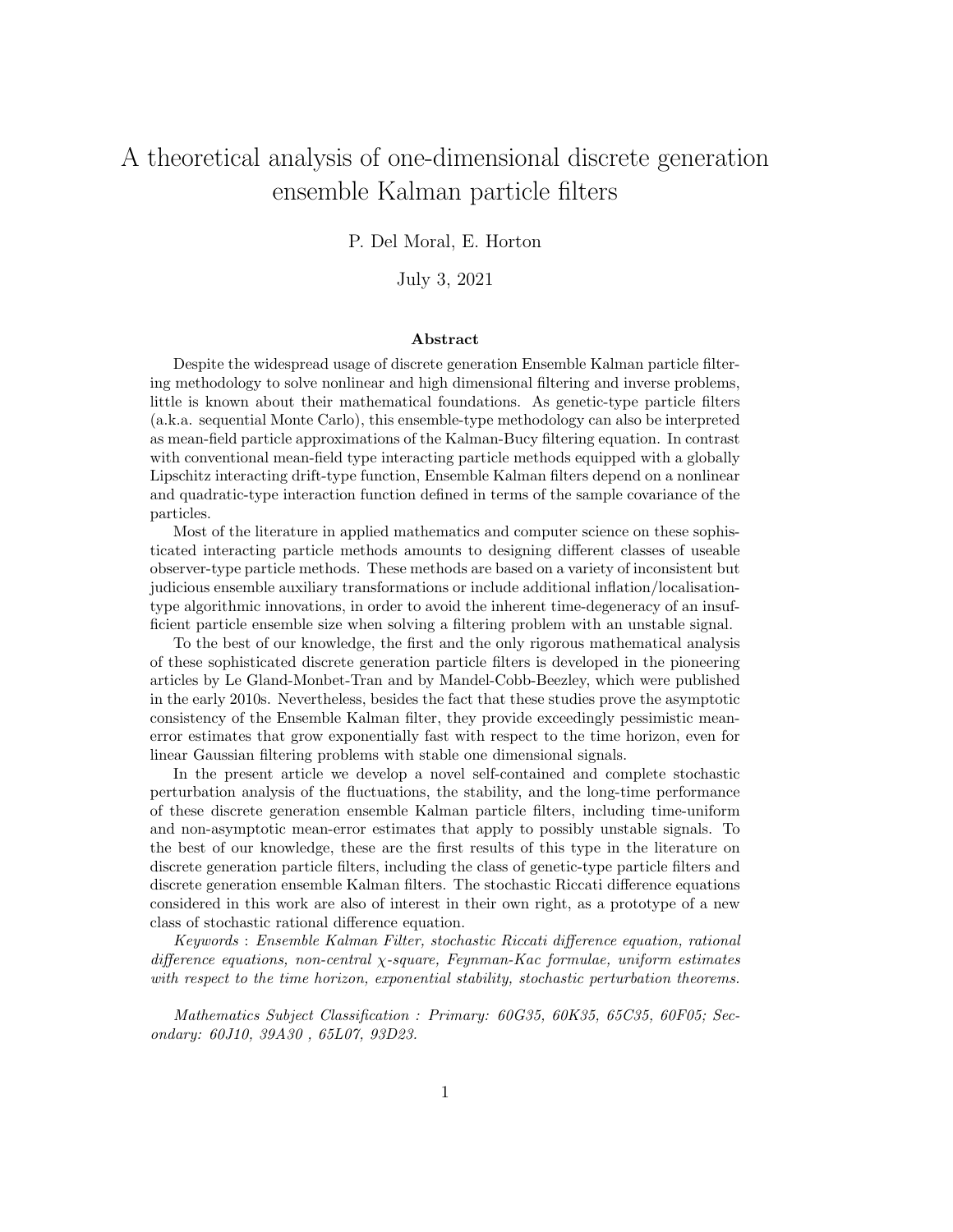# 1 Introduction

The Ensemble Kalman filter (abbreviated EnKF) is a class of interacting particle system methodologies for solving nonlinear filtering and inverse problems. They were introduced by Evensen in the seminal article [44] published in 1994, see also [45, 46] for a more recent overview. In the last three decades the EnKF methodology has become one of the most used numerical techniques for solving high dimensional forecasting and data assimilation problems in a variety of applications including ocean and atmosphere sciences [1, 67, 68, 58, 73], fluid mechanics [14, 74, 78], image inverse problems [15], weather forecasting [3, 4, 30, 49], environmental and ecological statistics [43, 52] and oil reservoir simulations [47, 72, 82, 83, 94]. To connect these EnKF techniques with particle filtering methodology for solving high dimensional problems arising in fluid mechanics, we also refer to [59].

In contrast with genetic-type particle filters (a.k.a. Sequential Monte Carlo, often abbreviated SMC), the EnKF is defined by a system of particles evolving as the signal in some state space with an interaction function that depends on the sample covariance matrices of the system. For a detailed mathematical description of particle filters and ensemble Kalman filter methodologies in both continuous and discrete time settings we refer, for instance, to the book [39] and the references therein. See also section 2.2 in the present article dedicated to nonlinear Kalman-Bucy type Markov chains and their mean-field particle interpretations.

There exists a vast literature in data assimilation theory dedicated to the numerical analysis of the EnKF view as a useable observer-type algorithm with a very small sample size and equipped with a variety of judicious ensemble square-root type transformations, as well as inflation/localisation-type algorithmic innovations to control the unstable directions of the signal, see for instance  $[5, 6, 60, 61, 92, 93]$ , as well as  $[21, 23]$  and the references therein. From this point of view, the EnKF is no longer interpreted as a true approximation of the optimal filter but as an observer. Here, the terminology "well-posedness" is not understood as a traditional mathematical consistency-type property of some Monte Carlo statistical estimate but as a lack of divergence of the algorithm with respect to the time horizon.

Despite the widespread use of EnKF techniques to solve nonlinear and high dimensional filtering and inverse problems, little is known about their theoretical performance and their mathematical foundations. The first rigorous mathematical analysis of discrete generation EnKF appeared in 2011 in the independent pioneering works of Le Gland, Monbet and Tran [48], and Mandel, Cobb and Beezley [70]. These two seminal articles provide mean error estimates for discrete generation EnKF and show that the EnKF converges towards the Kalman filter for linear-Gaussian problems as the number of samples, say  $N$ , tends to infinity. The article [48] also shows that the EnKF doesn't converge to the optimal filter for nonlinear or non-Gaussian filtering problems.

The consistent-type EnKF methodology for linear-Gaussian models can be extended to nonlinear filtering problems using the new class feedback particle filter methodology introduced by Mehta and Meyn and their co-authors in the series of seminal articles [84, 85, 86, 87, 91]. To obtain a consistent EnKF for nonlinear filtering problems one needs to solve a Poisson-type equation at every time step, which often requires an additional level of approximation. The theoretical analysis of this type of sophisticated nonlinear EnKF is not discussed in the present article but we refer the reader to [91, 89, 90] for the analysis of its performance and the convergence.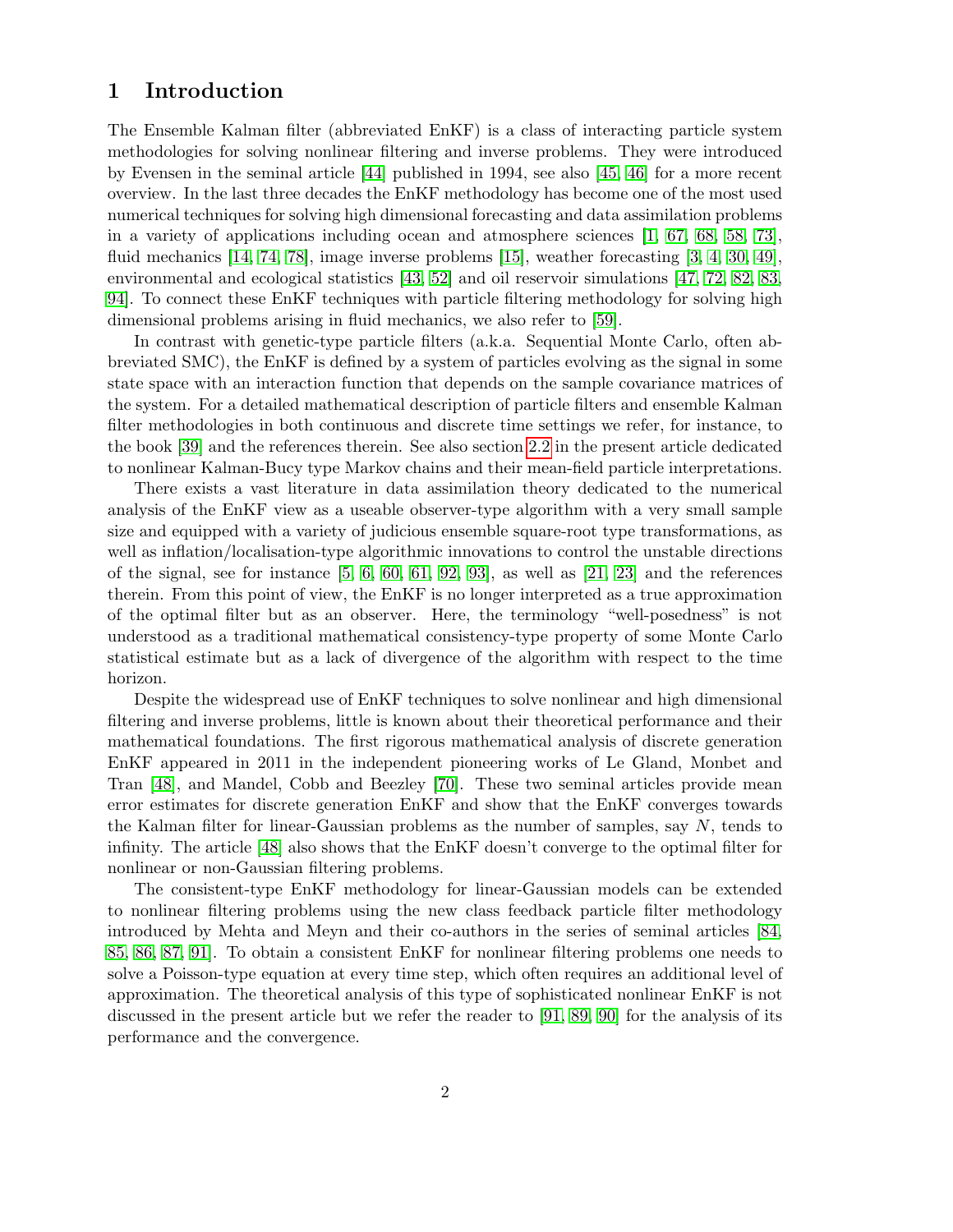Besides these fundamental theoretical advances in the understanding of EnKF filters in linear-Gaussian models, the non-asymptotic analysis developed in the aforementioned articles yields exceedingly pessimistic estimates that grow exponentially fast with respect to the time horizon. Note that for a time horizon  $t = 39$  an innocent exponential bound of the form  $55 \times e^{5t}/N \ge 10^{86}/N$  will require a sample size N that is 10 times larger than the number  $10^{86}$  of elementary particles of matter in the visible universe in order to obtain a poor 10% accuracy after 39 runs.

The mathematical analysis of the continuous-time version of the EnKF methodology has started more recently in [37, 38], followed by the series of articles [18, 20, 22], see also review article [23]. Some extensions to nonlinear filtering problems are also developed in the series of more recent articles [62, 63, 64, 65, 75]. In contrast with the feedback particle filter methodology discussed above, these articles are concerned with a class of EnKF particle filters that are only consistent for linear-Gaussian models. As expected, for nonlinear or non-Gaussian filtering problems, none of these EnKF converge to the optimal filter as the number of particles tends to infinity.

From a probabilistic viewpoint, in the linear-Gaussian case, continuous time EnKF are represented by a Kalman-Bucy-type diffusion coupled with a stochastic Riccati matrix nonlinear diffusion equation (see for instance Theorem 3.1 in [37]). In the series of articles [37, 38, 18, 20, 22], the authors present a refined stochastic stability analysis of these rather sophisticated diffusion-type perturbation models, including central limit theorems, as well as uniform bias and mean error estimates with respect to the time horizon for several classes of consistent EnKF stochastic models.

To describe briefly these results, as underlined in the review article [23], we emphasise that the continuous-time EnKF methodology (for linear-Gaussian models) may be broadly divided into three different classes of probabilistic models, according to the level of fluctuation added via sampling noise needed to ensure that the EnKF sample mean and covariance are consistent in the linear-Gaussian setting. By chronological order of appearance in the literature, these three different classes of continuous-time EnKF are briefly discussed below.

The continuous time version of the EnKF discussed in section 2.2 in the present article coincides with the so-called "Vanilla" discrete time original form of the EnKF [44, 30]. This first class of continuous-time EnKF exhibits the most fluctuations due to sampling both signal and observation noises (see for instance the evolution equation  $(6)$ ).

The second class of EnKF is a continuous-time version of the Sakov and Oke square root filter (a.k.a. "deterministic EnKF") introduced in [80, 81], see also [76, 77]. Unfortunately, this class of "deterministic EnKF" is only consistent for continuous time models. In the discrete time situation, it fails to converge to the optimal filter as the number of particles tends to infinity, even in linear-Gaussian settings, see for instance [23] and references therein. This class of discrete generation EnKF is not discussed in the present article.

Finally, the third class consists of purely deterministic transport-inspired EnKF with randomness coming only from the initial conditions. By construction, this class of filters can be analysed directly using the evolution semigroup of the optimal filter and that of the Riccati matrix equations. Further details on this subject can be found in the review article [23] on continuous time EnKF particle filters and in the articles [16, 17] dedicated to the stability of Kalman-Bucy diffusion processes and related Riccati matrix differential equations.

The stochastic analysis of the Riccati matrix diffusion associated with the sample covari-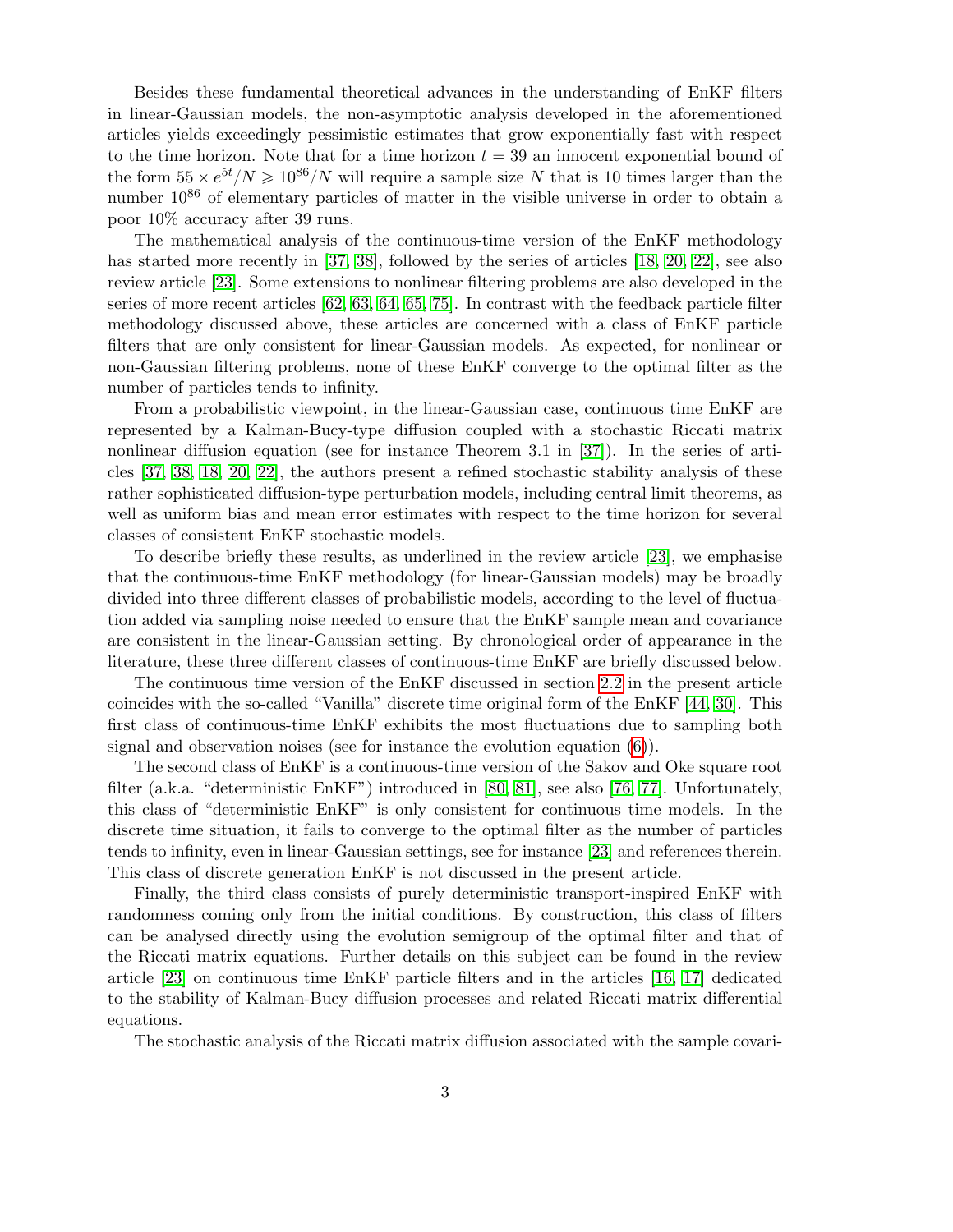ance of these three classes of continuous-time EnKF is rather well understood for multivariate models. The articles [37, 38, 18, 20, 22] present several multivariate fluctuation theorems for Riccati matrix diffusions, as well as a refined non-asymptotic analysis, including several time-uniform mean error estimates. The extension of these uniform results to the Vanilla EnKF is developed in [37, 38] but only for stable and ergodic signals. The stability analysis and the long-time performance of Vanilla EnKF with possibly unstable and multivariate transient signals remains partially understood.

To understand the difficulties that arise these problems it is worth mentioning that even for elementary one-dimensional problems, the stochastic Riccati diffusions describing the random evolution of the sample variances of the EnKF may exhibit surprisingly heavy tailed or Gaussian tailed invariant distributions, depending on the class of EnKF one uses as well as the number of samples [22, 23]. In this setting, some raw moments of the sample variances of the Vanilla continuous time EnKF for one-dimensional filtering problems are infinite, for any chosen finite sample size lower than some critical value.

To the best of our knowledge, the question of finding uniform mean error estimates for the Vanilla EnKF sample means remains an important open research question for both discrete generation and continuous-time multivariate models. The only work in this direction appears to be the recent article [22]. This article is dedicated to the long time performance and the stability properties of the stochastic Riccati diffusion associated with the three different classes of continuous-time EnKF filters discussed above for one-dimensional and linear-Gaussian filtering problems with possibly unstable and transient signals. The extension of these results to multivariate models remains open.

The main advantage in working with continuous-time models comes from the fact that the sample mean and the sample covariance of the EnKF filters satisfy a coupled nonlinear diffusion equation which can be handled using conventional stochastic analysis. Note however that in the multivariate case, the sample covariance matrices satisfy a stochastic Riccati equation involving matrix valued martingales which require one to develop an appropriate and more sophisticated stochastic analysis in matrix spaces [18, 20].

Physical systems and most of the filtering problems arising in signal processing and tracking are typically defined by continuous time models. Nevertheless, for obvious reasons, any numerical integration of these models including all known filtering sensors are defined by discrete-time models. As a result, the stochastic analysis used for the continuous-time EnKF is no longer applicable without adding an additional level of approximation.

The analysis of discrete generation EnKF is more delicate. To handle the structure and the statistical difficulty of discrete time models, new stochastic tools need to be developed. For instance, in contrast with continuous-time models, discrete generation EnKF are not defined by a single coupled diffusion process but in terms of coupled two-step predictionupdating process (a.k.a. forecasting-analysis steps in EnKF and data assimilation literature). Furthermore, the Gaussian-nature of the diffusion models arising in the analysis of continuous-time EnKF theory is also lost. Another inherent difficulty is that discrete generation EnKF involve more sophisticated non-central  $\chi$ -square nonlinear fluctuations (cf. for instance Theorem 3.1 and Corollary 3.4).

We expect the multivariate version of the EnKF evolution to involve a similar twostep prediction-updating transition involving sophisticated non-central Wishart matrix local fluctuations. Up to some additional technicalities and at the cost of multi-index and tensor theoretical notation, we believe that the analysis of multivariate and discrete generation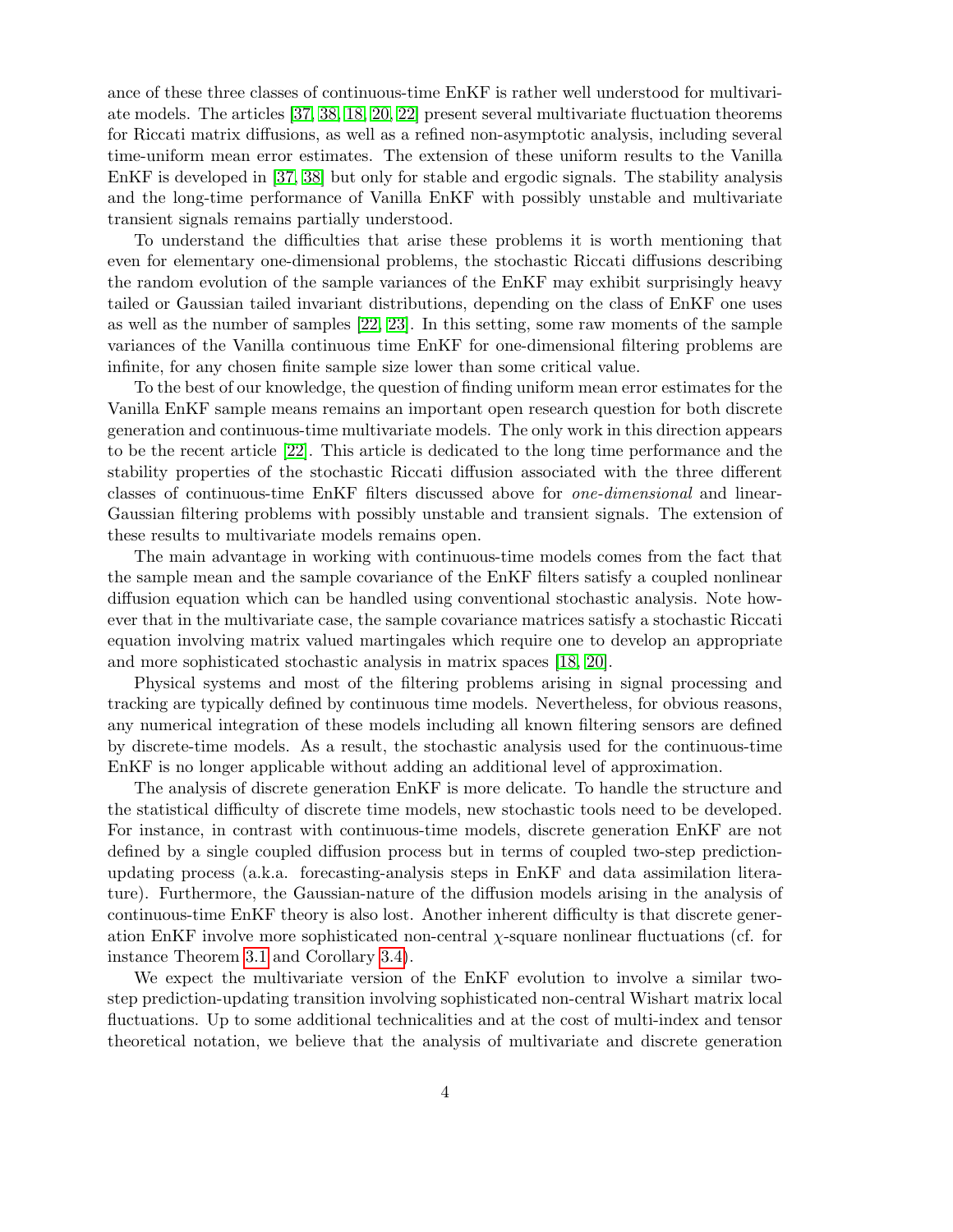stochastic Riccati equations can be conducted by extending the theory of discrete generation one-dimensional models developed in the present article in the spirit of the stochastic analysis of continuous time EnKF models developed in [18, 22]. As for continuous time models, we also believe that one cannot expect to directly deduce uniform state estimates from those at the level of the sample covariance matrices.

Due to these reasons, in the present article we have chosen to concentrate our study to one-dimensional models. We intend to extend these results to more sophisticated multivariate models in a subsequent article.

The main objective of this article is to develop a novel and complete stochastic analysis on the fluctuations and the long time performance of discrete generation EnKF particle filters that applies to filtering problems involving possibly unstable signals. Our main contributions are listed succinctly below. For more precise statements of the results, we refer the reader to the series of theorems stated in section 3.

' Up to some orthogonal transformations on the sample space, our first main result, Theorem 3.1, states that the sample variances of the EnKF satisfy an autonomous stochastic Riccati-type evolution equation, which is independent of the sequence of observations, and that the EnKF sample means evolve as a Kalman filter driven by sample variances. In addition, the local perturbations of the EnKF and the sample variance Riccati equations are independent. An alternative Markov chain realisation of the stochastic Riccati difference equation is also discussed in Corollary 3.4. Theorem 3.1 is an extended version of the stochastic perturbation theorem presented in [37, Theorem 3.1]. The continuous time version of the sample variance equations stated in Theorem 3.1 also coincides with the one-dimensional stochastic Riccati equation discussed in [22], see also [18] for the extended matrix version of these models in the context of multivariate filtering problems.

' Section 3.2 is concerned with the stability properties of the optimal filter and the stochastic Riccati equations describing the evolution of the sample variances of the EnKF for possibly unstable signals. In this context, we show that the discrete generation stochastic Riccati equations converge exponentially fast to a single invariant measure. The contraction theorem, Theorem 3.6, and the exponential semigroup estimates (20) stated in Theorem 3.7 are partial extensions to discrete generation models of Theorem 2.2 in the article [22], dedicated to the stability of one dimensional stochastic Riccati equations. In Theorem 3.8 we also show that the sample variances and the difference between the sample means and the true (possibly transient) signal forms a Markov chain that converges exponentially fast to a unique invariant measure. This seems to be the first result of this kind in the field of interacting particle-type filters, including EnKF and genetic-type particle filters.

' Our third main result is concerned with uniform mean-error and bias estimates with respect to the time horizon for both the sample variances and the sample means delivered by the EnKF. Theorem 3.9 shows that the sample variances are uniformly close to the true optimal variances for all times, even when the signal and the ensemble are transient. The EnKF sample mean uniform accuracy for possibly unstable signals is discussed in theorem 3.7. This result ensures that the sample means are uniformly close to the true optimal filter at any time horizon. The continuous time version of these results are discussed in Corollary 2.4 in [22].

' Last, but not least, we present a novel fluctuation analysis of EnKF filters. Theorems 3.13 and 3.14 present new multivariate central limit theorems for the sample mean and the sample variance processes. These fluctuation results, at the level of the processes,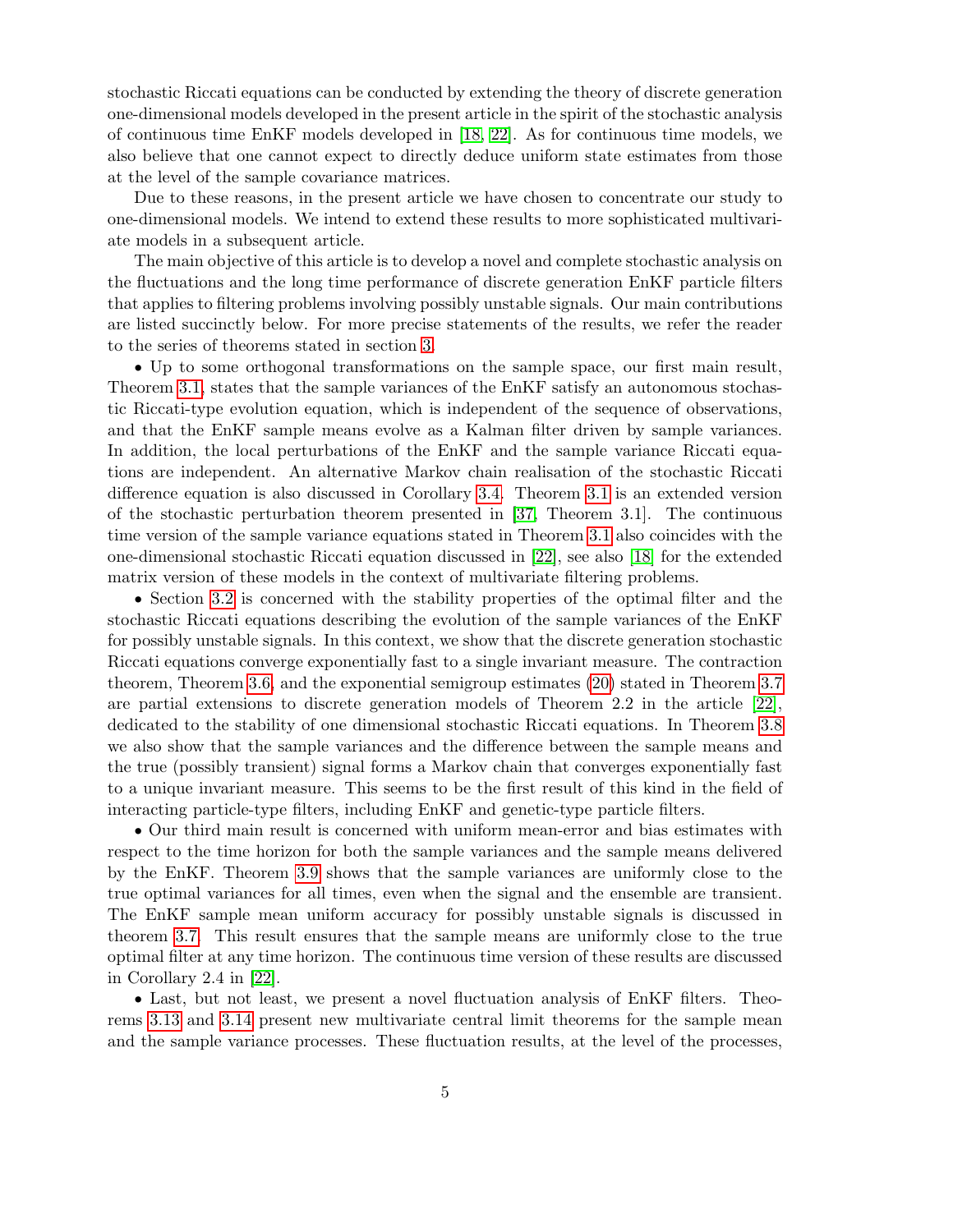are an extended multivariate version of central limit theorem presented in [22] in the context of continuous time models.

# 2 Description of the models

## 2.1 The Kalman filter

Consider a one dimensional, time homogeneous linear-Gaussian filtering model of the following form "

$$
\begin{cases}\nY_n = C X_n + D V_n \\
X_{n+1} = A X_n + B W_{n+1},\n\end{cases}
$$
\n $n \ge 0.$ \n
$$
(1)
$$

In the above display,  $(V_n, W_{n+1})$  is a sequence of 2-dimensional Gaussian centered random variables with unit variance, the initial condition of the signal  $X_0$  is a Gaussian random variable with mean and variance denoted by  $(\hat{X}_0^-$ ,  $P_0)$  (independent of  $(V_n, W_{n+1})$ ), and  $(A, B, C, D)$  are some non-zero parameters. The latter condition can be interpreted as a controllability and observability condition for one-dimensional filtering problems.

Let  $\mathcal{Y}_n = \sigma(Y_k, k \leq n)$  be the filtration generated by the observation process. The optimal filter is defined by the conditional distribution  $\hat{\eta}_n$  of the signal state  $X_n$  given  $\mathcal{Y}_n$ . The distribution  $\hat{\eta}_n$  is a Gaussian distribution with conditional mean and variance

$$
\hat{X}_n := \mathbb{E}(X_n | \mathcal{Y}_n)
$$
 and  $\hat{P}_n := \mathbb{E}\left(\left(X_n - \hat{X}_n\right)^2\right).$ 

The optimal one-step predictor is defined by the conditional distribution  $\eta_n$  of the signal state  $X_n$  given  $\mathcal{Y}_{n-1}$ . The distribution  $\eta_n$  is also a Gaussian distribution with conditional mean and variance

$$
\hat{X}_n^- := \mathbb{E}(X_n \mid \mathcal{Y}_{n-1})
$$
 and  $P_n := \mathbb{E}\left(\left(X_n - \hat{X}_n^-\right)^2\right).$ 

The updating-prediction steps are described by the following synthetic diagram

$$
(\widehat{X}_n^-, P_n) \longrightarrow (\widehat{X}_n, \widehat{P}_n) \longrightarrow (\widehat{X}_{n+1}^-, P_{n+1}),
$$

with the well-known updating-prediction Kalman filter equations: #

$$
\begin{cases}\n\hat{X}_n = \hat{X}_n^- + G_n \left( Y_n - C \hat{X}_n^- \right) \\
\hat{P}_n = (1 - G_n C) P_n\n\end{cases}\n\text{ and }\n\begin{cases}\n\hat{X}_{n+1}^- = A \hat{X}_n \\
P_{n+1} = A^2 \hat{P}_n + R,\n\end{cases}\n\tag{2}
$$

where  $R = B^2$ . In the above display,  $G_n$  stands for the so-called gain parameter defined by the formula

$$
G_n := CP_n/(C^2 P_n + D^2) \Longrightarrow 1 - G_n C = 1/(1 + SP_n)
$$
 with  $S := (C/D)^2$ .

The evolution equations of the variance parameters  $(P_n, \hat{P}_n)$  satisfy the Riccati rational difference equations

$$
P_{n+1} = \phi(P_n) := \frac{aP_n + b}{cP_n + d} \quad \text{and} \quad \hat{P}_{n+1} = \hat{\phi}\left(\hat{P}_n\right) := \frac{\hat{a}\,\hat{P}_n + \hat{b}}{\hat{c}\,\hat{P}_n + \hat{d}} \tag{3}
$$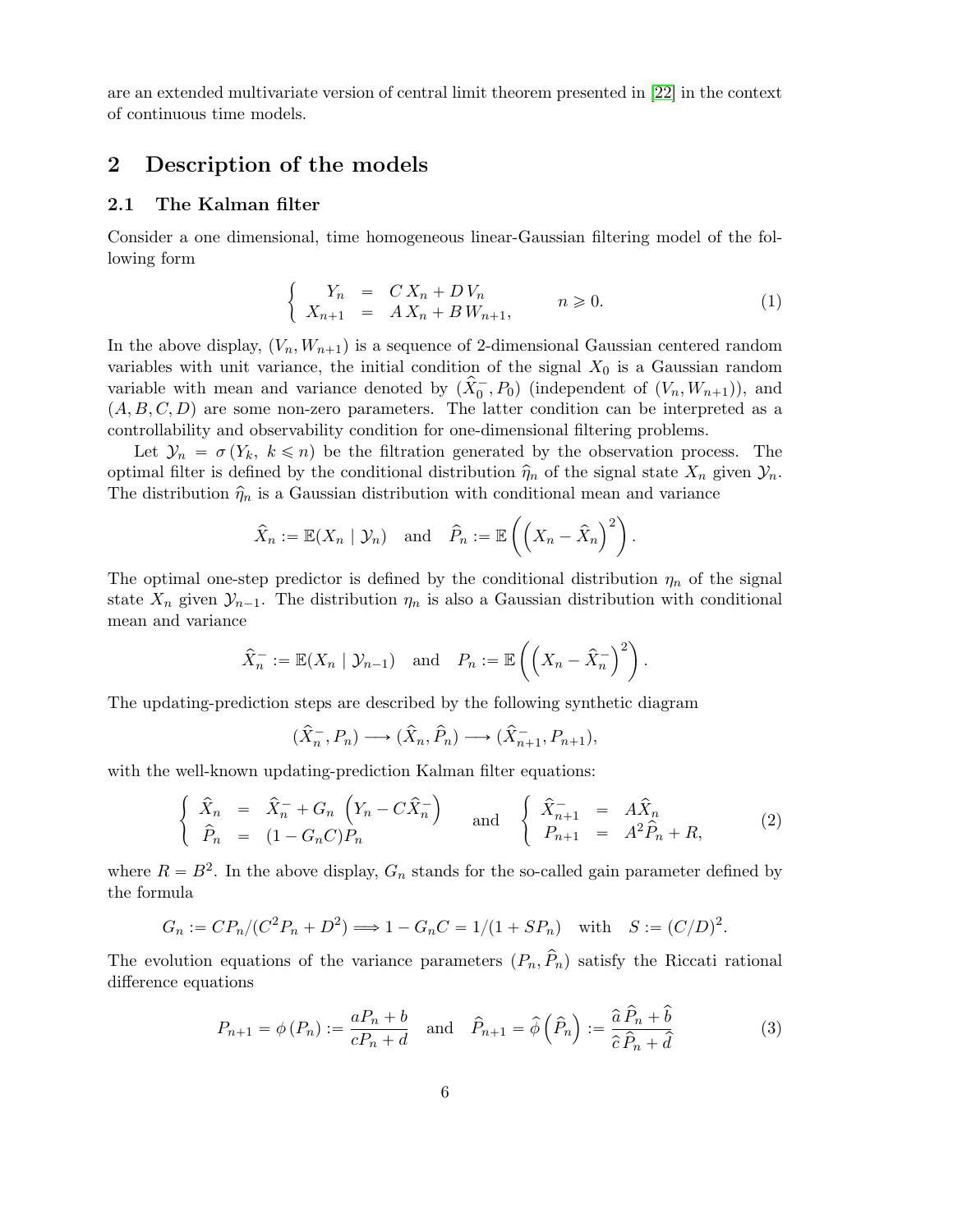with the parameters

$$
(a, b, c, d) := (A^2 + RS, R, S, 1) \text{ and } (\hat{a}, \hat{b}, \hat{c}, \hat{d}) = (A^2, R, A^2S, 1 + SR)
$$
  

$$
\implies ad - bc = A^2 = \hat{a}\hat{d} - \hat{b}\hat{c} > 0.
$$
 (4)

One-dimensional rational difference equations are rather well understood, see for instance [26]. Section 4.2 also provides a refined stability analysis and several comparison properties of rational difference equations including non-asymptotic Taylor expansions any order.

### 2.2 Ensemble Kalman filters

Let  $(\mathfrak{X}_0, \mathfrak{Y}_n, \mathfrak{Y}_n)$  be independent copies of  $(X_0, W_n, V_n)$ . Consider the nonlinear Markov chain starting at  $\mathfrak{X}_0$  and defined sequentially for any  $n \geq 0$  by the updating-correction formulae

$$
\begin{cases}\n\hat{\mathbf{f}}_n = \mathbf{f}_n + \mathbf{\mathfrak{G}}_{\eta_n} (Y_n - (C \mathbf{f}_n + D \mathbf{\mathfrak{V}}_n)) \quad \text{with} \quad \mathbf{\mathfrak{G}}_{\eta_n} := C \mathbf{\mathfrak{Q}}_{\eta_n} / (C^2 \mathbf{\mathfrak{Q}}_{\eta_n} + D^2) \\
\mathbf{f}_{n+1} = A \mathbf{f}_n + B \mathbf{\mathfrak{W}}_{n+1}.\n\end{cases}
$$
\n(5)

In the above display,  $\mathbf{\Phi}_{\eta_n}$  stands for the variance parameter

$$
\mathbf{\Phi}_{\eta_n} := \int \left( x - \int z \, \eta_n(dz) \right)^2 \eta_n(dx) \quad \text{indexed by} \quad \eta_n = \text{Law}(\mathbf{\ddot{f}}_n \mid \mathcal{Y}_{n-1}).
$$

Using a simple induction argument, it is straightforward to show that

$$
\eta_n = \mathcal{N}\left(\hat{X}_n, P_n\right)
$$
 and  $\hat{\eta}_n = \mathcal{N}\left(\hat{X}_n, \hat{P}_n\right) = \text{Law}(\hat{\mathbf{F}}_n | \mathcal{Y}_n).$ 

Also observe that the above stochastic model can be interpreted as a Markov chain with a two-step updating-prediction transition described by the following synthetic diagram

$$
\mathfrak{X}_n \longrightarrow \widehat{\mathfrak{X}}_n \longrightarrow \mathfrak{X}_{n+1}.
$$

Note that the updating transition  $\mathfrak{F}_n \longrightarrow \hat{\mathfrak{F}}_n$  depends on the observation  $Y_n$  delivered by the sensor as well as on the conditional law of  $\mathfrak{F}_n$  given the information  $\mathcal{Y}_{n-1}$ .

The EnKF associated to the filtering problem (1) coincides with the mean-field particle interpretation of the nonlinear Markov chain (5). To define these models, we let  $\xi_0$  =  $(\xi_0^i)_{1\leq i\leq N+1}$  be a sequence of  $(N+1)$  independent copies of  $X_0$ , for some parameter  $N\geq 1$ . We also denote by  $\mathcal{W}_n = (\mathcal{W}_n^i)_{i \geq 1}$  and  $\mathcal{V}_n = (\mathcal{V}_n^i)_{i \geq 1}$  a sequence of independent copies of  $W_n$  and  $V_n$ .

The mean field particle interpretation of the nonlinear Markov chain discussed above is given by the interacting particle system defined sequentially for any  $1 \leq i \leq N + 1$  and  $n \geqslant 0$  by the formulae

$$
\begin{cases}\n\hat{\xi}_n^i = \xi_n^i + g_n (Y_n - (C\xi_n^i + D\mathcal{V}_n^i)) \quad \text{with} \quad g_n := C p_n / (C^2 p_n + D^2) \\
\xi_{n+1}^i = A \hat{\xi}_n^i + B \mathcal{W}_{n+1}^i.\n\end{cases} \tag{6}
$$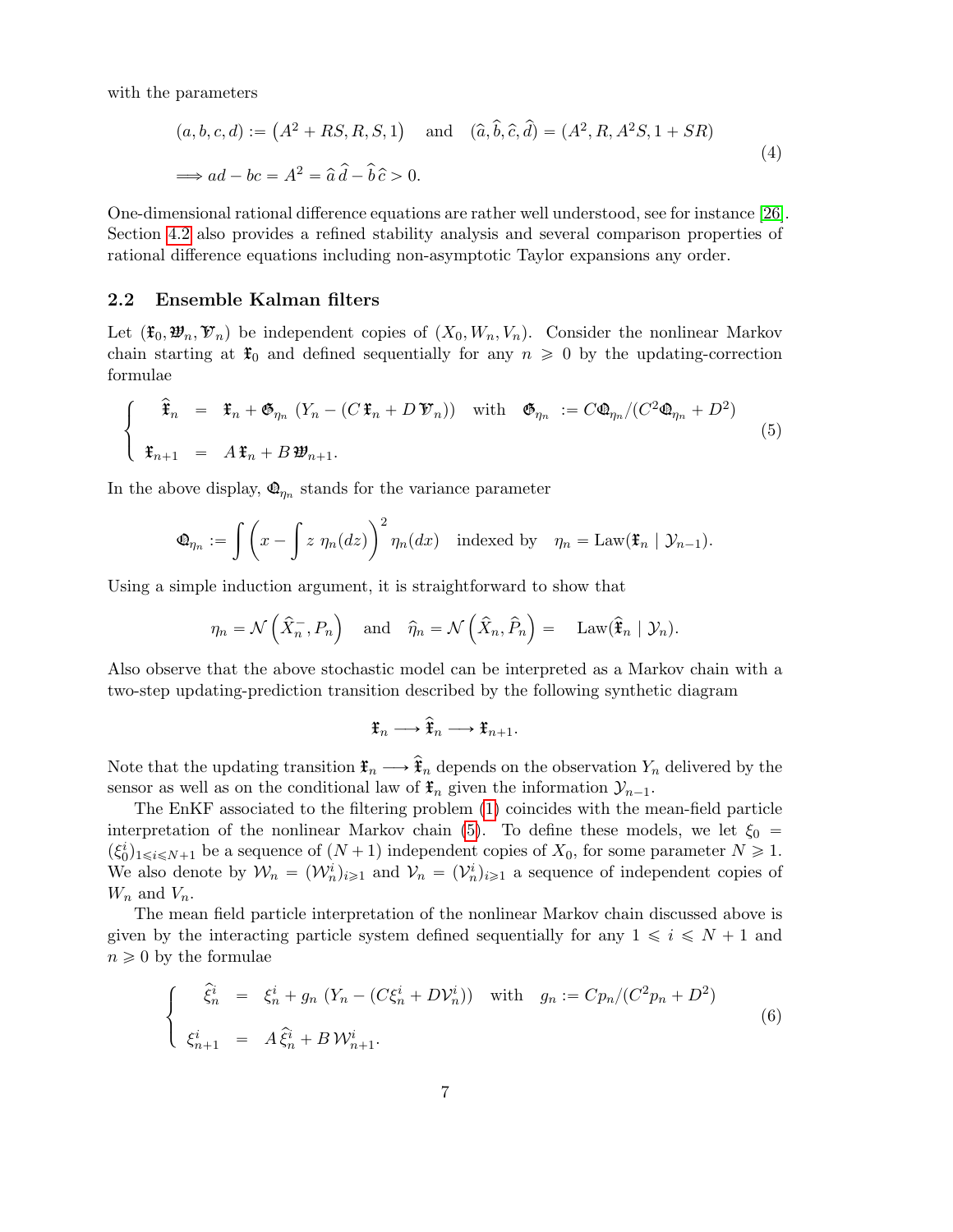In the above display  $p_n$  stands for the normalised sample variance

$$
p_n := \frac{1}{N} \sum_{1 \le i \le N+1} (\xi_n^i - m_n)^2 = \left(1 + \frac{1}{N}\right) \Phi_{\eta_n^N} \quad \text{with} \quad \eta_n^N := \frac{1}{N+1} \sum_{1 \le i \le N+1} \delta_{\xi_n^i}.
$$

We also consider the sample means

$$
m_n := \frac{1}{N+1} \sum_{1 \le i \le N+1} \xi_n^i \quad \text{and} \quad \hat{m}_n := \frac{1}{N+1} \sum_{1 \le i \le N+1} \hat{\xi}_n^i \tag{7}
$$

and the  $\sigma$ -field filtrations

$$
\mathcal{G}_n := \sigma(\xi_0, \mathcal{W}_k, \mathcal{V}_k, 0 \le k \le n) \supset \sigma(\xi_k, \hat{\xi}_k, 0 \le k \le n),
$$
  

$$
\hat{\mathcal{F}}_n := \mathcal{Y}_n \vee \mathcal{G}_n \supset \mathcal{F}_n := \hat{\mathcal{F}}_{n-1} \vee \sigma(\mathcal{W}_n) \supset \hat{\mathcal{F}}_{n-1} \vee \sigma(\xi_n).
$$

Note that this implies that

$$
\widehat{\mathcal{F}}_n \supset \mathcal{Y}_n
$$
 and  $\mathcal{F}_n \supset \mathcal{Y}_{n-1}$ .

In the rest of the article we shall assume that  $\xi_0$ ,  $V_n$  and  $W_n$  are column vectors. We also write  $X \in \mathcal{F}$  when a random variable is F-measurable. With this notation, at every time  $n \geq 0$ , the updating-prediction steps of the ensemble Kalman filter are described by the following synthetic diagram

$$
(m_n, p_n) \in \mathcal{F}_n \longrightarrow (\hat{m}_n, \hat{p}_n) \in \hat{\mathcal{F}}_n \longrightarrow (m_{n+1}, p_{n+1}) \in \mathcal{F}_{n+1}.
$$

#### 2.3 Some basic notation

This section presents some basic notation and preliminary results necessary for the statement of our main results.

Throughout the rest of the article, we write  $\tau$ ,  $\tau_k$  as well as  $\tau(l)$  and  $\tau_k(l)$  for some collection of non-universal constants whose values may vary from line to line, but only depend on the parameters k and l in some given parameter spaces. We use the letters  $\iota, \iota_k$ ,  $\iota(l), \iota_k(l)$  as well as  $\epsilon$  and  $\epsilon_k \in ]0, 1]$  when these constants may also depend on the parameters  $(A, B, C, D)$  of the filtering model. Importantly these constants do not depend on the time parameter nor on the number of particles.

We denote by  $\chi^2_{N,Nx}$  a collection a non-central  $\chi$ -square random variables indexed by the degree of freedom  $N \ge 1$  and non centrality parameter  $Nx \ge 0$ . We recall that for any  $N \geq 1$ , we have

$$
\frac{1}{N} \chi^2_{N,Nx} = \frac{1}{N} \sum_{1 \le i \le N} (Z_i + \sqrt{x})^2 = 1 + x + \sqrt{x} \frac{2}{N} \sum_{1 \le i \le N} Z_i + \frac{\sqrt{2}}{N} \sum_{1 \le i \le N} \frac{Z_i^2 - 1}{\sqrt{2}},
$$

for some given sequence  $(Z_i)_{i\geq 1}$  of independent and centered Gaussian random variables. Rewritten in a slightly different form, for any  $u, v$  with  $v \neq 0$  we have

$$
\frac{v}{N} \chi^2_{N,N(u/v)^2} = v + \frac{u^2}{v} + \frac{2}{\sqrt{N}} u \, \check{\mathcal{Z}} + \sqrt{\frac{2}{N}} v \, \tilde{\mathcal{Z}},\tag{8}
$$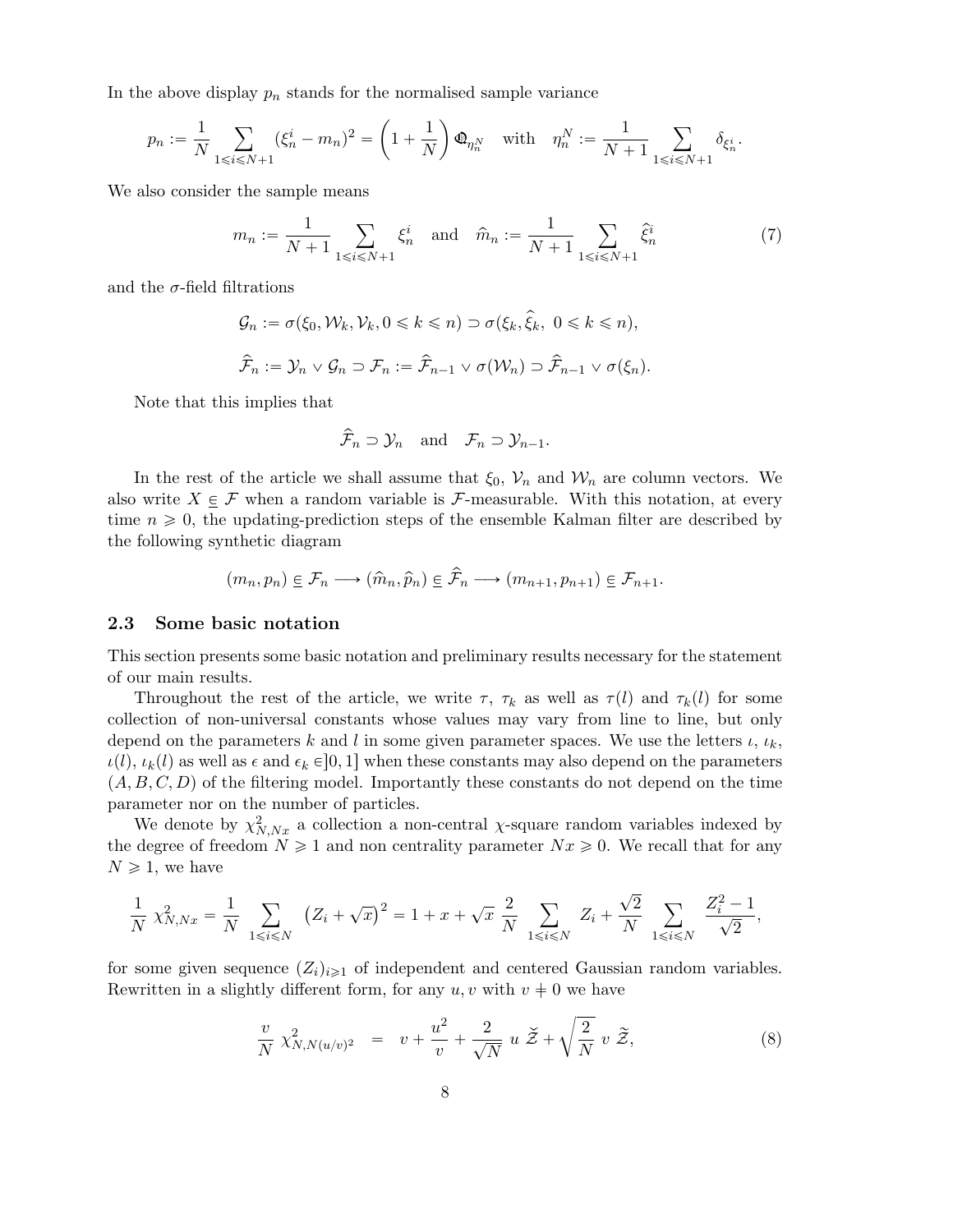where

$$
\check{\mathcal{Z}} := \frac{1}{\sqrt{N}} \sum_{1 \leq i \leq N} Z_i \quad \text{and} \quad \widetilde{\mathcal{Z}} := \frac{1}{\sqrt{N}} \sum_{1 \leq i \leq N} \frac{Z_i^2 - 1}{\sqrt{2}}.
$$

Note that these definitions imply that  $\check{\mathcal{Z}}$  is a centred Gaussian random variable with unit variance and  $\widetilde{\mathcal{Z}}$  is a centered  $\chi$ -square variable. We also consider the extended random vector

$$
\Delta := \begin{pmatrix} \hat{Z} \\ \check{Z} \\ \tilde{Z} \end{pmatrix} \quad \text{with} \quad \hat{Z} := \frac{1}{\sqrt{N+1}} \sum_{1 \le i \le N+1} Z_{N+i}.
$$
 (9)

In a similar manner, we define  $(\hat{\Delta}_n, \Delta_{n+1})$  as the sequence of random vectors

$$
\widehat{\Delta}_n := \begin{pmatrix} \widehat{\Delta}_n^1 \\ \widehat{\Delta}_n^2 \\ \widehat{\Delta}_n^3 \end{pmatrix} = \begin{pmatrix} \widehat{V}_n \\ \widehat{V}_n \\ \widehat{V}_n \end{pmatrix} \text{ and } \Delta_{n+1} := \begin{pmatrix} \Delta_{n+1}^1 \\ \Delta_{n+1}^2 \\ \Delta_{n+1}^3 \end{pmatrix} = \begin{pmatrix} \widehat{W}_{n+1} \\ \widehat{W}_{n+1} \\ \widehat{W}_{n+1} \end{pmatrix}
$$
(10)

indexed by the time parameter  $n \geq 0$  and defined as  $\Delta$  by replacing the sequence  $(Z_i)_{i\geq 1}$ by the sequences of Gaussian variables  $V_n = (V_n^i)_{i \geq 1}$  and  $W_{n+1} = (W_{n+1}^i)_{i \geq 1}$  introduced in in the definition of the EnKF (6). For  $n = 0$  we also set

$$
\Delta_0 := \left(\begin{array}{c} \Delta_0^1 \\ \Delta_0^2 \end{array}\right) = \left(\begin{array}{c} \widehat W_0 \\ \widetilde {\mathcal W}_0 \end{array}\right)
$$

with  $\widehat{W}_0$  and  $\widetilde{W}_0$  defined as  $\widehat{Z}$  and  $\widetilde{Z}$  by replacing the sequence  $Z_i$  with the sequence of Gaussian variables

$$
\mathcal{W}_0^i:=\frac{\xi_0^i-\hat{X}_0^-}{\sqrt{P_0}},
$$

where we recall that the  $\xi_0^i$  are independent copies of the Gaussian initial condition  $X_0$  of the signal used to initialise the EnKF in (6). In this notation, up to a sequence of Helmert orthogonal transformations on the sequence of Gaussian vectors  $\mathcal{W}_0^i$ , the initial condition of the ensemble Kalman filter is given by the stochastic perturbation formulae

$$
m_0 = \hat{X}_0^- + \frac{1}{\sqrt{N+1}} v_0 \quad \text{and} \quad p_0 = P_0 + \frac{1}{\sqrt{N}} v_0,
$$
\n(11)

with the initial local perturbations defined by

$$
v_0 := \sqrt{P_0} \; \Delta_0^1
$$
 and  $v_0 := \sqrt{2} \; P_0 \; \Delta_0^2$ .

Observe that the sample means are written in terms of random perturbations  $v_0$  which are independent of the perturbations  $\nu_0$  of the sample variances. The independence between the complete sufficient statistic  $m_0$  and the ancillary statistic  $p_0$  can also be checked using Basu's theorem [11]. An alternative algebraic and direct approach based on Helmert orthogonal matrices can be conducted using the same arguments as those used in the proof of Theorem 3.1.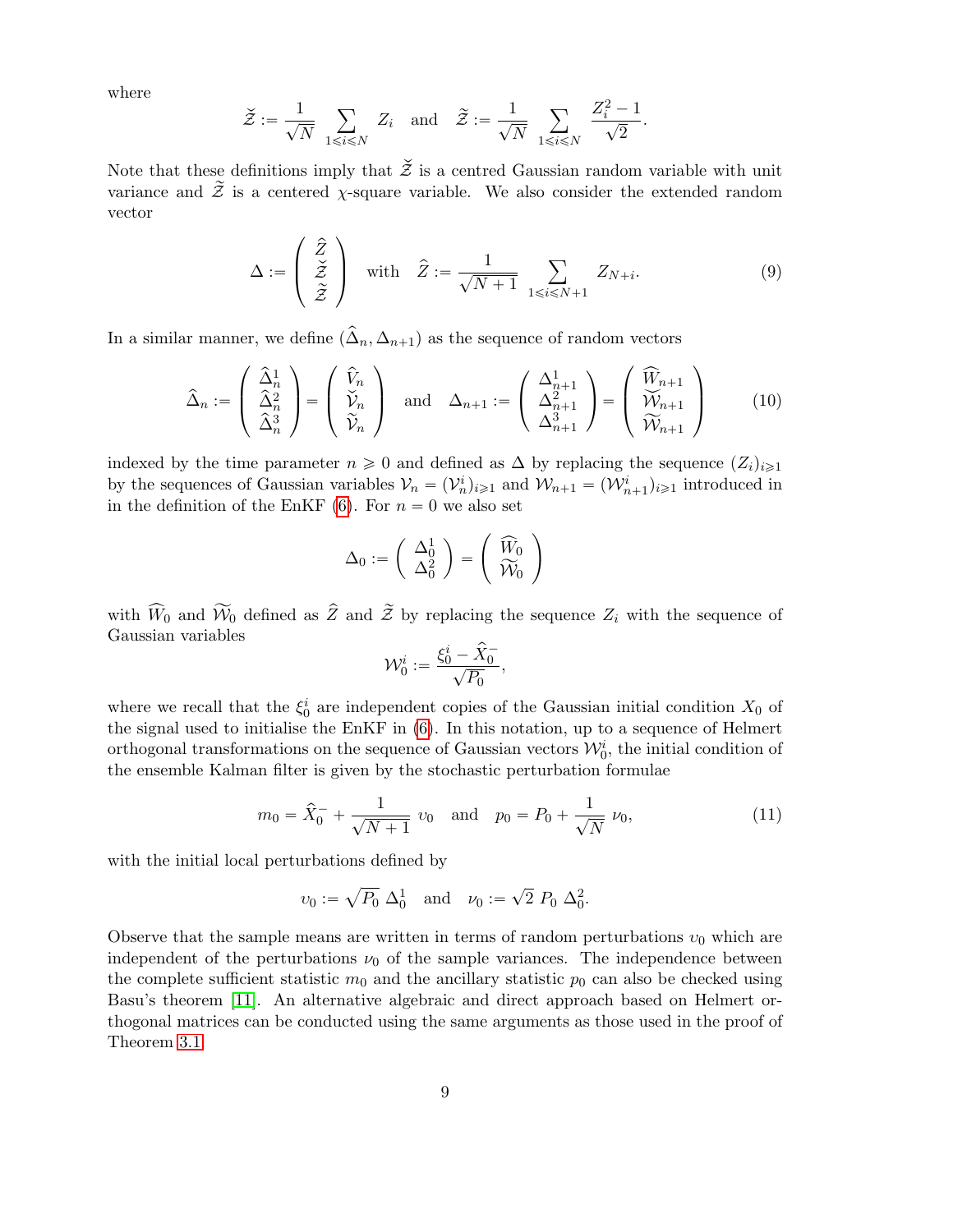# 3 Statement of the main results

#### 3.1 Local perturbation theorems

Consider the local stochastic perturbations defined for any  $n \geq 0$  by the formulae

$$
\begin{cases}\n\hat{v}_n := -g_n D \,\hat{\Delta}_n^1 \\
\hat{v}_n := -2g_n D (1 - g_n C) \sqrt{p_n} \,\hat{\Delta}_n^2 + \sqrt{2} \, g_n^2 D^2 \,\hat{\Delta}_n^3\n\end{cases}\n\begin{cases}\nv_{n+1} := B \,\Delta_{n+1}^1 \\
v_{n+1} := 2AB \,\sqrt{\hat{p}_n} \,\Delta_{n+1}^2 + \sqrt{2} \, R \,\Delta_{n+1}^3.\n\end{cases}
$$
\n(12)

In the above display,  $(\Delta_n, \hat{\Delta}_n)_{n\geq 0}$  are the random vectors defined in (10), and  $g_n$  is the particle gain defined in (6).

Theorem 3.1. Up to a sequence of orthogonal transformations on the sequence of Gaussian vectors  $W_n$  and  $V_n$ , the ensemble Kalman filter and the Riccati equation are given by the initial condition (11) and the updating-prediction transitions for  $n \geq 0$ 

$$
\begin{cases}\n\hat{m}_n = m_n + g_n (Y_n - Cm_n) + \frac{1}{\sqrt{N+1}} \hat{v}_n \\
\hat{p}_n = (1 - g_n C) p_n + \frac{1}{\sqrt{N}} \hat{v}_n\n\end{cases}\n\begin{cases}\nm_{n+1} = A \hat{m}_n + \frac{1}{\sqrt{N+1}} v_{n+1} \\
p_{n+1} = A^2 \hat{p}_n + R + \frac{1}{\sqrt{N}} v_{n+1}.\n\end{cases}
$$

The proof of the above theorem is provided in section 5.1. Merging the updating and prediction steps we check the following corollary.

**Corollary 3.2.** The sample variance  $p_n$  of the EnKF satisfies the stochastic Riccati rational difference equation given by the formula

$$
p_{n+1} = \phi(p_n) + \frac{1}{\sqrt{N}} \delta_{n+1} \quad \text{with} \quad \delta_{n+1} := A^2 \ \hat{\nu}_n + \nu_{n+1}.
$$
 (13)

In the above display,  $\phi(p)$  is the one step mapping of the Riccati equation defined in (3), and the random variables  $(\hat{\nu}_n, \nu_{n+1})$  on the right hand side of (13) are the local fluctuations defined in (12).

Let  $\mathcal{R}_n := \sigma(p_k, 0 \leq k \leq n) \vee \mathcal{Y}_n$  be the  $\sigma$ -field generated by the stochastic Riccati equation  $p_k$  and the observation sequence up to the time horizon  $k \leq n$  and set

$$
\widehat{m}_n^r := \mathbb{E}(\widehat{m}_n \mid \mathcal{R}_n) \quad \text{and} \quad m_{n+1}^r := \mathbb{E}(m_{n+1} \mid \mathcal{R}_n).
$$

Using this notation, the next corollary is a direct consequence of Theorem 3.1.

**Corollary 3.3.** Given the sample variances and the sequence of observations, for any  $n \geq 0$ . the updating-prediction steps of the sample mean of the  $EnKF$  satisfy the quenched Kalmanfilter equations

$$
\widehat{m}_n^r = m_n^r + g_n(Y_n - C m_n^r) \quad and \quad m_{n+1}^r = A \widehat{m}_n^r,
$$

with the initial condition  $m_0^r = \hat{X}_0^-$ .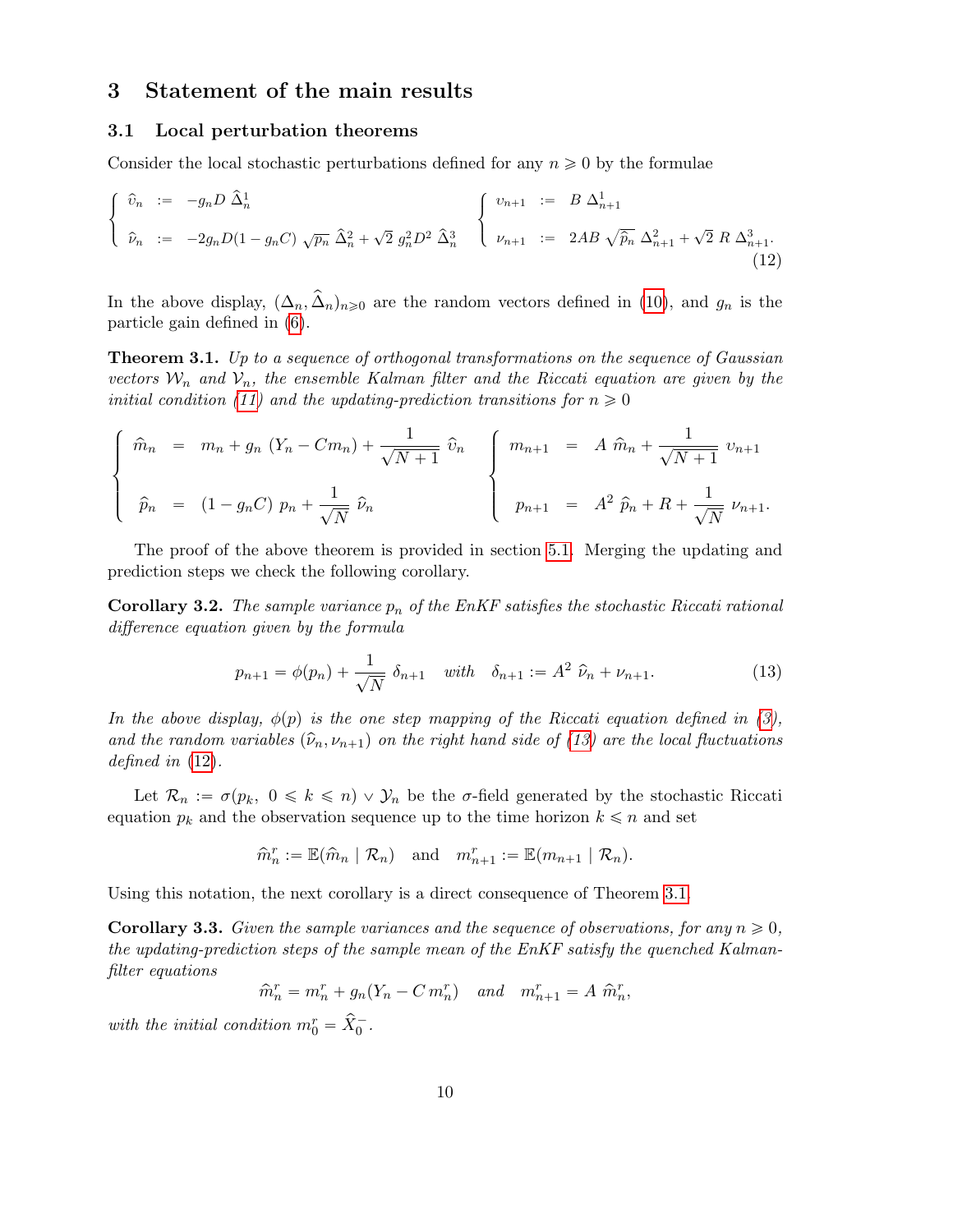The next corollary provides an alternative interpretation of the updating-prediction steps in terms of a two-steps Markov chain involving non-central  $\chi$ -square random variables.

Corollary 3.4. The updating-prediction steps of the stochastic Riccati difference equations stated in Theorem 3.1 take the following form

$$
\widehat{p}_n = \left(\frac{p_n}{1+Sp_n}\right)^2 \frac{S}{N} \widehat{\chi}_{N,N/(Sp_n)}^{(n,2)} \quad and \quad p_{n+1} = \frac{R}{N} \chi_{N,N(A^2/R)\widehat{p}_n}^{(n+1,2)},
$$
\n(14)

with the initial condition

$$
p_0 = \frac{P_0}{N} \chi_{N,0}^{(0,2)}.
$$

In the above display,  $\chi_{N,x}^{(n,2)}$  and  $\hat{\chi}_{N,x}^{(n,2)}$  stand for a collection of independent non-central  $\chi$ square random variables with  $N$  degrees of freedom and non-centrality parameter  $x$ , which are independent of the local perturbation sequence  $(v_{k+1}, \hat{v}_k)$  of the EnKF filter defined in Theorem 3.1.

The proof of the above corollary is a direct consequence of the decomposition (8), thus it is left as an exercise for the reader.

### 3.2 Stability theorems

We denote by  $\phi^n = \phi^{n-1} \circ \phi$  the composition evolution semigroup of the Riccati difference equation (3). We also let  $\hat{X}_n(x, p)$  be the solution of the Kalman filter associated with the initial values  $(X_0, P_0) = (x, p)$ . The next theorem summarises the main stability properties of the Kalman filter and the Riccati difference equations.

**Theorem 3.5.** The Riccati equation (3) has an unique positive fixed point  $P_{\infty} = \phi(P_{\infty}) > 0$ and for any  $n \geq 0$  and any  $p = (p_1, p_2) \in \mathbb{R}^2_+$ , we have the exponential contraction estimates

$$
|\phi^{n}(p_1) - \phi^{n}(p_2)| \leq \iota_1 (1 - \epsilon_1)^{n} |p_1 - p_2|.
$$
 (15)

In addition, there exists some integer  $k(p_1) \geq 1$  such that for any  $x = (x_1, x_2) \in \mathbb{R}^2$  we have

$$
\mathbb{E}\left(\left(\hat{X}_n(x_1,p_1) - \hat{X}_n(x_2,p_2)\right)^2\right)^{1/2} \leq \iota(x,p) \left(1 - \epsilon_2\right)^{n-k(p_1)} \left(|p_1 - p_2| + |x_1 - x_2|\right). \tag{16}
$$

The proof of the above theorem is provided in section 4.3.

Let  $\mathcal{P}(p, dq)$  denote the Markov transitions associated with the stochastic Riccati Markov chain  $p_n$  discussed in (13). Given some non-negative function U on  $\mathbb{R}_+ := [0, \infty[$  we define the U-norm of some function  $f : \mathbb{R}_+ \to \mathbb{R}$  and some locally finite signed measure  $\mu(dp)$  on  $\mathbb{R}_+$  by

$$
\|f\|_{\mathcal{U}} := \sup_{p \geq 0} \left| \frac{f(p)}{\mathcal{U}(p) + 1/2} \right| \quad \text{and} \quad \|\mu\|_{\mathcal{U}} := \sup \{ |\mu(f)| \ : \ f \text{ s.t. } \|f\|_{\mathcal{U}} \leq 1 \}. \tag{17}
$$

The *U*-Dobrushin ergodic coefficient of  $P$  is defined by

$$
\beta_{\mathcal{U}}(\mathcal{P}) = \sup_{(p,q)\in\mathbb{R}^2_+} \frac{\|\mathcal{P}(p,\cdot)-\mathcal{P}(q,\cdot)\|_{\mathcal{U}}}{1+\mathcal{U}(p)+\mathcal{U}(q)}.
$$
\n(18)

The next theorem concerns the stability properties of the stochastic Riccati rational difference equation presented in corollary 3.2.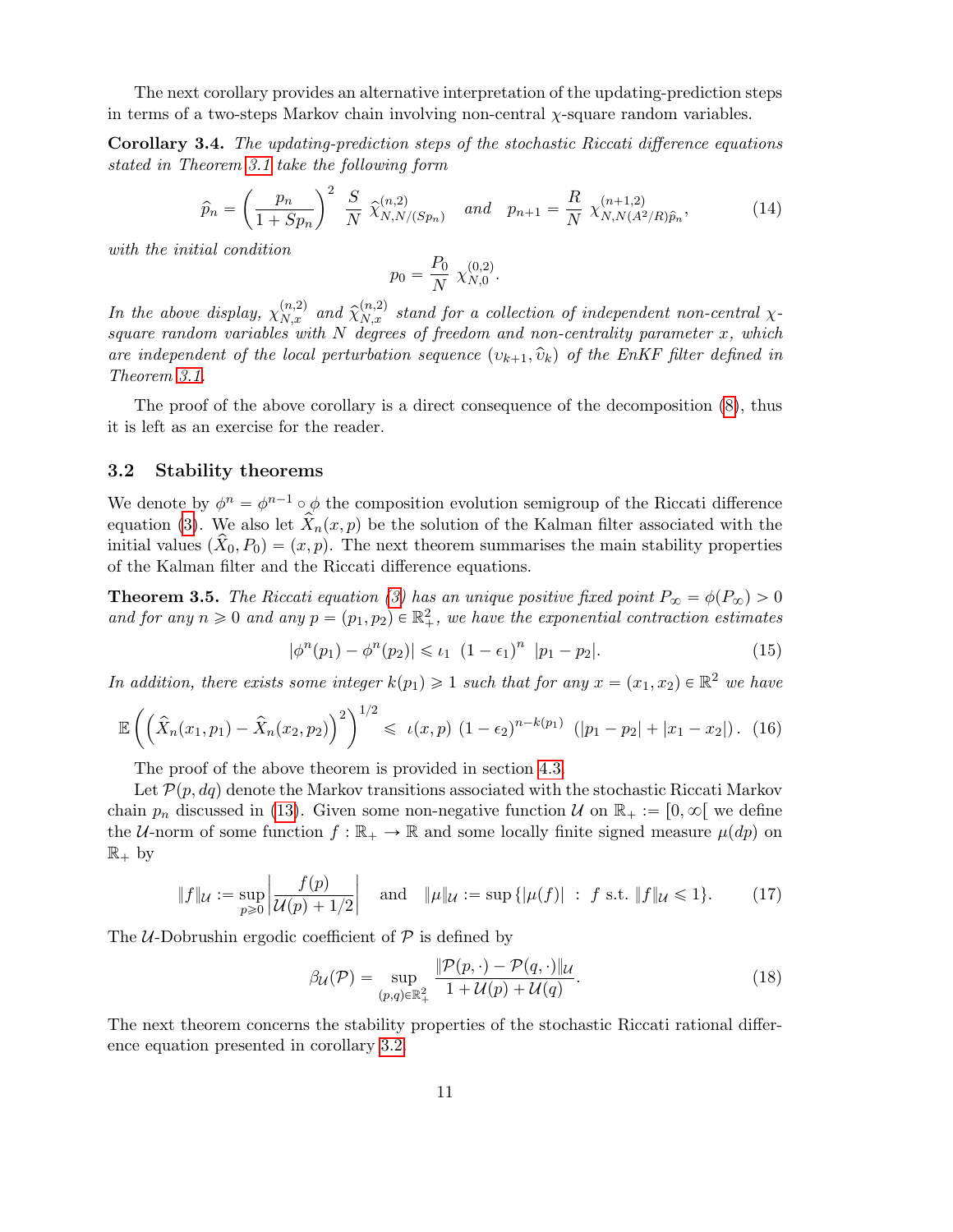**Theorem 3.6.** There exists an unique invariant measure  $\pi$  such that  $\pi = \pi \mathcal{P}$  and some Lyapunov function of the form  $\mathcal{U}(p) = up + v$  such that  $\beta_{\mathcal{U}}(\mathcal{P}) < 1$  for some  $u, v > 0$ . In addition, for any probability measures  $\mu_1$  and  $\mu_2$  on  $\mathbb{R}_+$  and for any  $n \geq 1$  we have

$$
\|\mu_1\mathcal{P}^n-\mu_2\mathcal{P}^n\|_{\mathcal{U}}\leq \beta_{\mathcal{U}}(\mathcal{P})^n\|\mu_1-\mu_2\|_{\mathcal{U}}.
$$

Moreover, for any function f such that  $|f(p)| \leq 1/2 + \mathcal{U}(p)$ , for any  $p \in \mathbb{R}_+$ , we have

$$
|\mathcal{P}^n(f)(p) - \pi(f)| \leq \beta_{\mathcal{U}}(\mathcal{P})^n (1 + \mathcal{U}(p) + \pi(\mathcal{U})).
$$

The above theorem comes from the fact that the Riccati map  $\phi(p)$  is a uniformly bounded function (cf. for instance  $(37)$  and  $(49)$ ). In addition, using  $(13)$  or  $(14)$  we readily check that  $\mathcal{P}(p, dq)$  has a continuous density  $k(p, q) > 0$  with respect to the variables  $(p, q)$  and the Lebesgue measure  $dq$  on  $\mathbb{R}_+$ . It is rather well-known that these two properties ensure the existence of a Lyapunov function of the form  $\mathcal{U}(u, v) = up + v$  such that  $\beta_{\mathcal{U}}(\mathcal{P}) < 1$ . For the convenience of the reader a detailed proof of the above theorem is provided in the appendix. The above theorem is an extension of the stability theorem for stochastic Riccati diffusions presented in the article [22] (see also section 2.2 and Theorem 2.4 in [18] for the multivariate case) to the stochastic Riccati rational equations presented in Corollary 13.

We now turn to quantifying the stability properties of the EnKF sample means. Since the one-step optimal predictor  $\hat{X}_n^-$  is a minimal variance estimate of  $X_n$  we already know that

$$
M_n := (m_n - X_n) \Longrightarrow P_n = \mathbb{E}((\hat{X}_n - X_n)^2) \le \mathbb{E}(M_n^2).
$$

Thus for small sample sizes we expect  $\mathbb{E}((m_n - X_n)^2)$  to be much larger than  $P_n$ . To find some useful quantitative estimate, observe that

$$
M_{n+1} = \frac{A}{1 + Sp_n} M_n + \Upsilon_{n+1},
$$
\n(19)

with the conditionally centered Gaussian random variables

$$
\Upsilon_{n+1} := Ag_n DV_n - BW_{n+1} + \frac{1}{\sqrt{N+1}} (A \hat{v}_n + v_{n+1}).
$$

The decomposition (19) shows that the global stability of the stochastic process  $M_n$  depends on the long-time behavior of the random products defined for any  $0 \le l \le n$  by the formula

$$
\mathcal{E}_{l,n} := \prod_{l \leq k \leq n} \frac{A}{1 + Sp_k}.
$$

For stable signal drifts, i.e. when  $|A| < 1$ , the exponential decays of these random products is immediate. In the unstable case, that is when  $|A| > 1$ , none of the uniform estimates stated later in Theorem 3.9 appear to be useful to quantify directly these random products.

**Theorem 3.7.** For any  $k \geq 1$  there exist some parameters  $N_k \geq 1$  and  $\epsilon_k \in ]0,1]$  such that for any  $N \ge N_k$  and any time horizon  $n \ge l \ge 1$  we have the uniform almost sure exponential decays and the time-uniform estimates

$$
\mathbb{E}\left(\left|\mathcal{E}_{l,n}\right|^{k} \mid p_{l-1}\right) \leqslant \iota_{k} \left(1-\epsilon_{k}\right)^{n-l} \quad \text{and} \quad \mathbb{E}\left(\left|M_{n}\right|^{k}\right) \leqslant \iota_{k}.\tag{20}
$$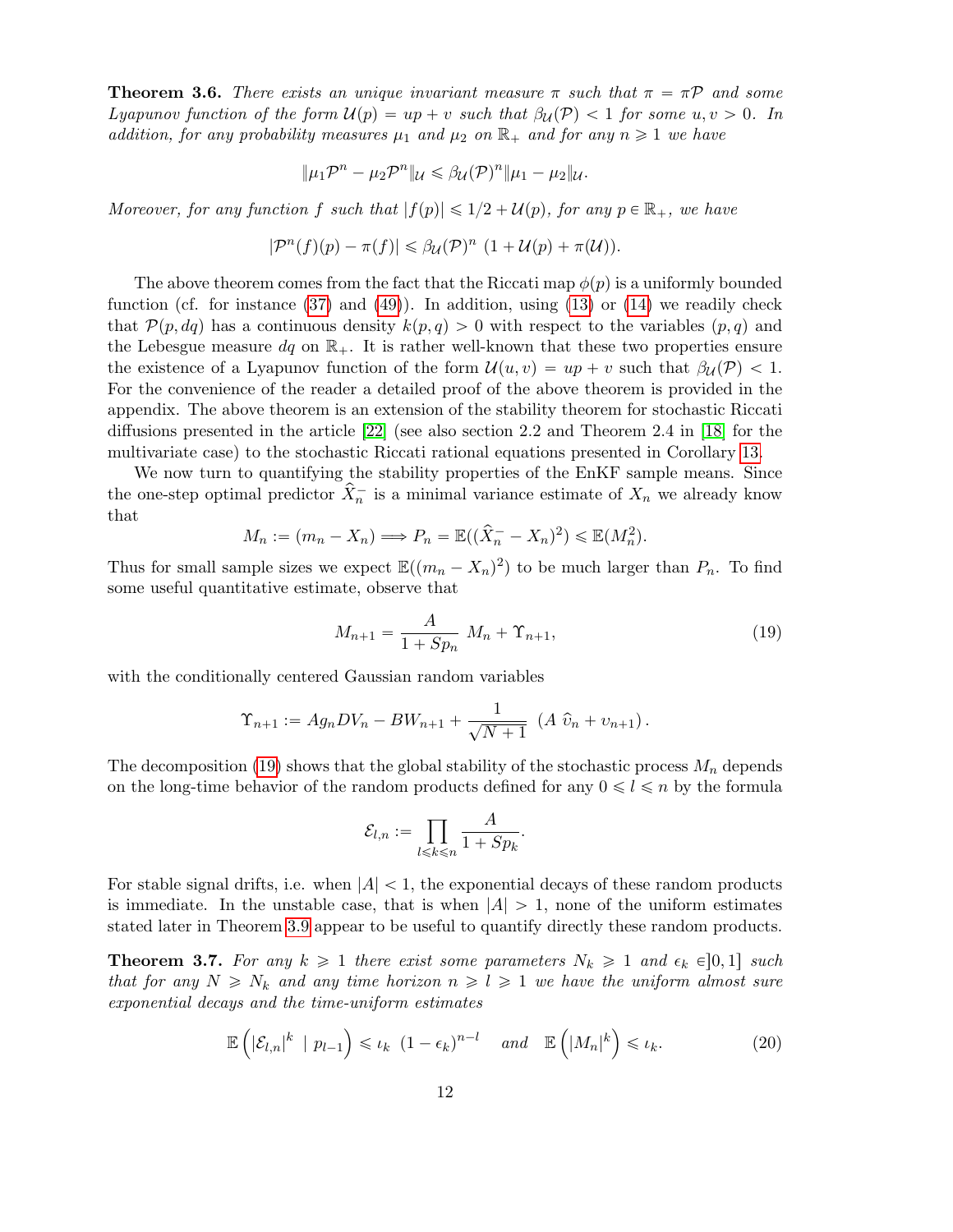The proof of this theorem is provided at the end of section 7.1.

Let  $\mathcal{M}((p, x), d(q, z))$  denote the Markov transitions associated with the coupled Markov chain  $(p_n, M_n)$  defined by formulae (13) and (19). The V-norms and the V-Dobrushin ergodic coefficient  $\beta_{\mathcal{V}}(\mathcal{M})$  of M associated with some non-negative function V on  $\mathbb{R}_+ \times \mathbb{R}$  are defined as in (17) and (18) by replacing the state space  $\mathbb{R}_+$  by  $\mathbb{R}_+ \times \mathbb{R}$  and the function U by V. For any  $\epsilon \in ]0, 1]$  there exists some time horizon  $k \geq 1$  such that

$$
\mathcal{V}(p,x) = p + |x| \Longrightarrow \mathcal{M}^k(\mathcal{V})(p,x) \leq \epsilon \ \mathcal{V}(p,x) + \iota. \tag{21}
$$

A proof of the above Lyapunov inequality is provided in section 7.2. Arguing as in the proof of Theorem 3.6 we readily prove the following theorem.

**Theorem 3.8.** There exists a unique invariant measure  $\mu$  such that  $\mu = \mu \mathcal{M}$ , a Lyapunov function of the form  $\mathcal{V}(p, x) = up + v|x| + w$  for some u,  $v, w > 0$ , and some integer  $k \geq 1$ such that  $\beta_{\mathcal{V}}(\mathcal{M}^k) < 1$ . In addition, for any probability measures  $\eta_1$  and  $\eta_2$  on  $\mathbb{R}_+ \times \mathbb{R}$  and any  $n \geqslant 1$  we have

$$
\|\eta_1\mathcal{M}^{nk}-\eta_2\mathcal{M}^{nk}\|_{\mathcal{V}}\leq \beta_{\mathcal{V}}(\mathcal{M}^k)^n\|\eta_1-\eta_2\|_{\mathcal{V}}.
$$

Moreover, for any function f on  $\mathbb{R}_+ \times \mathbb{R}$  such that  $|f(p, x)| \leq 1/2 + \mathcal{V}(p, x)$ , for any  $(p, x) \in$  $\mathbb{R}_+ \times \mathbb{R}$ , we have

$$
|\mathcal{M}^{nk}(f)(p,x) - \mu(f)| \leq \beta_{\mathcal{V}}(\mathcal{M}^{k})^{n} (1 + \mathcal{V}(p,x) + \mu(\mathcal{V})).
$$

### 3.3 Uniform mean-error estimates

The next theorem provides uniform mean-error and bias estimates for the particle gain defined in (6) and the stochastic Riccati equations presented in Theorem 3.1.

**Theorem 3.9.** For any  $k \geq 1$  and any  $N \geq 1$  and  $n \geq 0$  we have the time uniform estimates

$$
\mathbb{E}\left(|p_n - P_n|^k\right)^{1/k} \vee \mathbb{E}\left(|\widehat{p}_n - \widehat{P}_n|^k\right)^{1/k} \vee \mathbb{E}\left(|g_n - G_n|^k\right)^{1/k} \leq \iota_k \ (1 \vee P_0)/\sqrt{N}.\tag{22}
$$

In addition, we have the uniform bias estimate

$$
0 \le P_n - \mathbb{E}(p_n) \le \frac{\iota_1}{N} \left[ 1 \vee P_0 \right]^2 \quad \text{and} \quad 0 \le G_n - \mathbb{E}(g_n) \le \frac{\iota_2}{N} \left[ 1 \vee P_0 \right]^2. \tag{23}
$$

The same formula on the l.h.s. of the above display holds by replacing  $(p_n, P_n)$  by  $(\widehat{p}_n, \widehat{P}_n)$ .

The proof of the uniform mean error estimates stated in the above theorem is provided in section 6.1. The proof of the bias estimates is provided in the end of section 6.2.

Now we turn to quantifying the fluctuations of the sample means around the optimal filter. We set

$$
\widehat{m}_n^o := \mathbb{E}(\widehat{m}_n \mid \mathcal{Y}_n) \quad \text{and} \quad m_{n+1}^o := \mathbb{E}(m_{n+1} \mid \mathcal{Y}_n).
$$

The next theorem provides uniform mean-error and bias estimates for the sample means of the EnKF filter defined in (7).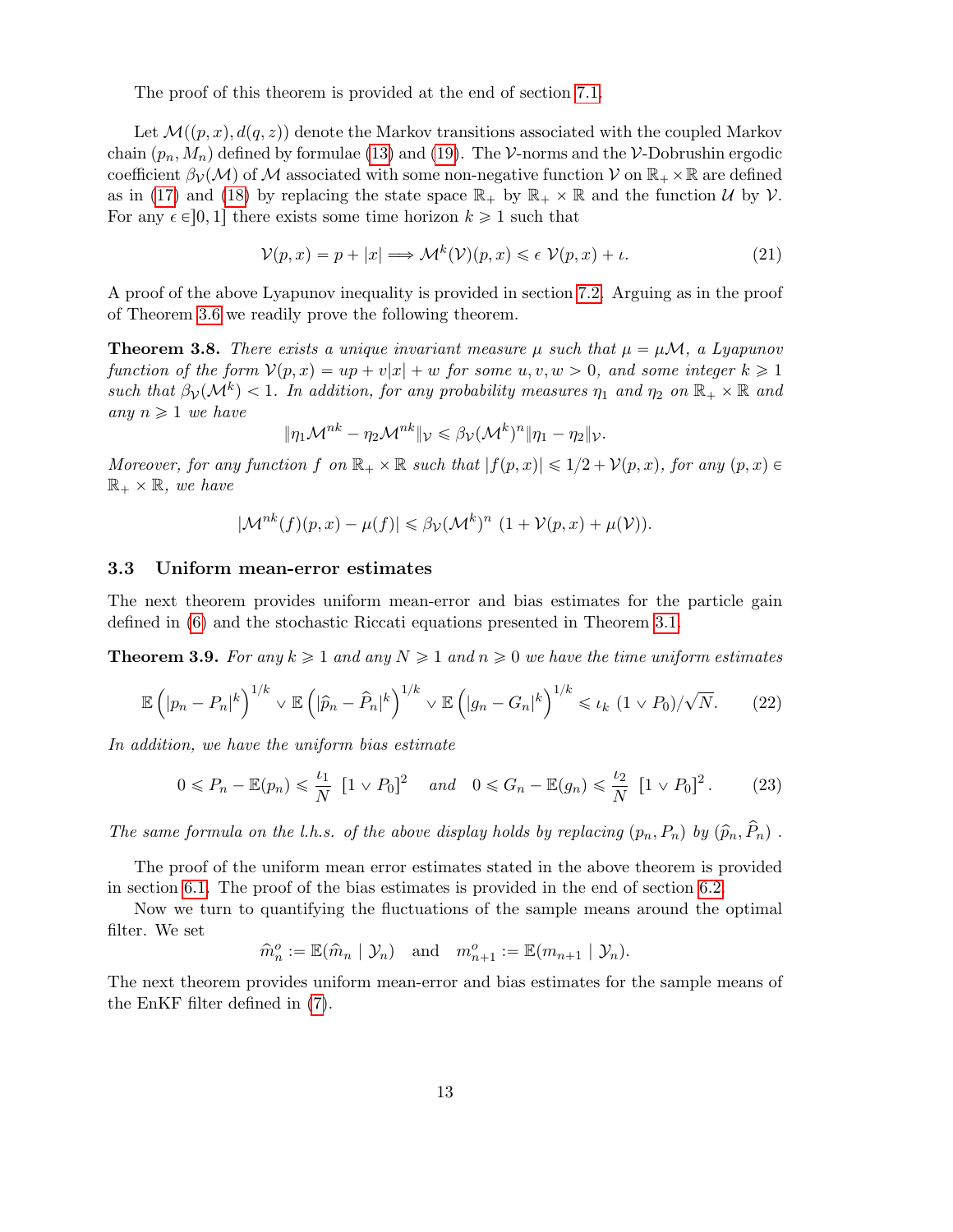**Theorem 3.10.** For any  $k \ge 1$  there exists some parameter  $N_k \ge 1$  such that for any  $N \geq N_k$  and  $n \geq 0$  we have the time-uniform estimates

$$
\mathbb{E}\left(|m_n - \hat{X}_n^-|^k\right)^{1/k} \vee \mathbb{E}\left(|\hat{m}_n - \hat{X}_n|^k\right)^{1/k} \leq \iota_k/\sqrt{N}.\tag{24}
$$

In addition, we have the time-uniform bias estimates

$$
\mathbb{E}\left(\left|m_n^o - \hat{X}_n^-\right|^k\right)^{1/k} \vee \mathbb{E}\left(\left|\hat{m}_n^o - \hat{X}_n\right|^k\right)^{1/k} \leq \iota_k \ (1 \vee P_0)^2/N. \tag{25}
$$

The proof of the mean error estimates (24) is provided in the beginning of section 7.2. The uniform bias estimates (25) are proved in the end of section 7.2.

## 3.4 Central limit theorems

In the further development of this section,  $Z_k^i$  and  $\hat{Z}_k^i$  stand for a sequence of independent, centered Gaussian random variables with unit variance indexed by  $i \geq 1, k \geq 0$ . We also consider the variables  $\overline{\phantom{a}}$ 

$$
(\mathbb{U}_0, \mathbb{V}_0) := (\sqrt{P_0} \ Z_0^1, \sqrt{2} \ P_0 \ Z_0^2)
$$

and the sequence of the Gaussian random variables

$$
\begin{cases} \begin{array}{rcl} \widehat{\mathbb{U}}_n & := & -G_n D \ \widehat{Z}_n^1 \end{array} & \\ \widehat{\mathbb{V}}_n & := & -2G_n D (1-G_n C) \ \sqrt{P_n} \ \widehat{Z}_n^2 + \sqrt{2} \ G_n^2 D^2 \ \widehat{Z}_n^3 \end{array} \end{cases} \begin{cases} \begin{array}{rcl} \mathbb{U}_{n+1} & := & B Z_{n+1}^1 \\ \mathbb{V}_{n+1} & := & 2AB \ \sqrt{\widehat{P}_n} \ Z_{n+1}^2 + \sqrt{2} \ R \ Z_{n+1}^3 \end{array} \end{cases}
$$

Observe that the above sequence of independent and centered Gaussian variables are defined in a similar manner to the local stochastic perturbations (12) by replacing the sample variances by their limiting values and the random vectors  $(\Delta_n, \Delta_{n+1})$  by the Gaussian random variables  $(\tilde{Z}_n, Z_{n+1}).$ 

**Theorem 3.11.** For any time horizon  $n \geq 0$  we have the weak convergence

$$
(v_0,\nu_0, (\widehat{v}_k,\widehat{\nu}_k,v_{k+1},\nu_{k+1})_{0\leqslant k\leqslant n})\longleftrightarrow_{N\to\infty} (\mathbb{U}_0,\mathbb{V}_0,(\widehat{\mathbb{U}}_k,\widehat{\mathbb{V}}_k,\mathbb{U}_{k+1},\mathbb{V}_{k+1})_{0\leqslant k\leqslant n}).
$$

The proof of the above theorem is provided in section 6.2. Applying the continuous mapping theorem we obtain the following corollary.

**Corollary 3.12.** For any time horizon  $n \geq 0$  we have the weak convergence

$$
(\nu_0, (\delta_k)_{1 \leq k \leq n}) \hookrightarrow_{N \to \infty} (\mathbb{Z}_0, (\mathbb{Z}_k)_{1 \leq k \leq n}),
$$

with the independent Gaussian random variables  $\mathbb{Z}_n$  defined by

$$
\mathbb{Z}_{n+1} := A^2 \widehat{\mathbb{V}}_n + \mathbb{V}_{n+1} \quad and \quad \mathbb{Z}_0 = \mathbb{V}_0.
$$

In the above display,  $\nu_0$  and  $\delta_k$  are the local fluctuations of the stochastic Riccati equation discussed in  $(13)$ .

We now consider the collection of stochastic processes  $(\widehat{Q}_n^N, \mathbb{Q}_{n+1}^N)$  indexed by  $N \geq 1$ defined for any  $n \geq 0$  by the updating-prediction synthetic diagram

$$
\mathbb{Q}_n^N := \sqrt{N}(p_n - P_n) \longrightarrow \widehat{\mathbb{Q}}_n^N := \sqrt{N}(\widehat{p}_n - \widehat{P}_n) \longrightarrow \mathbb{Q}_{n+1}^N.
$$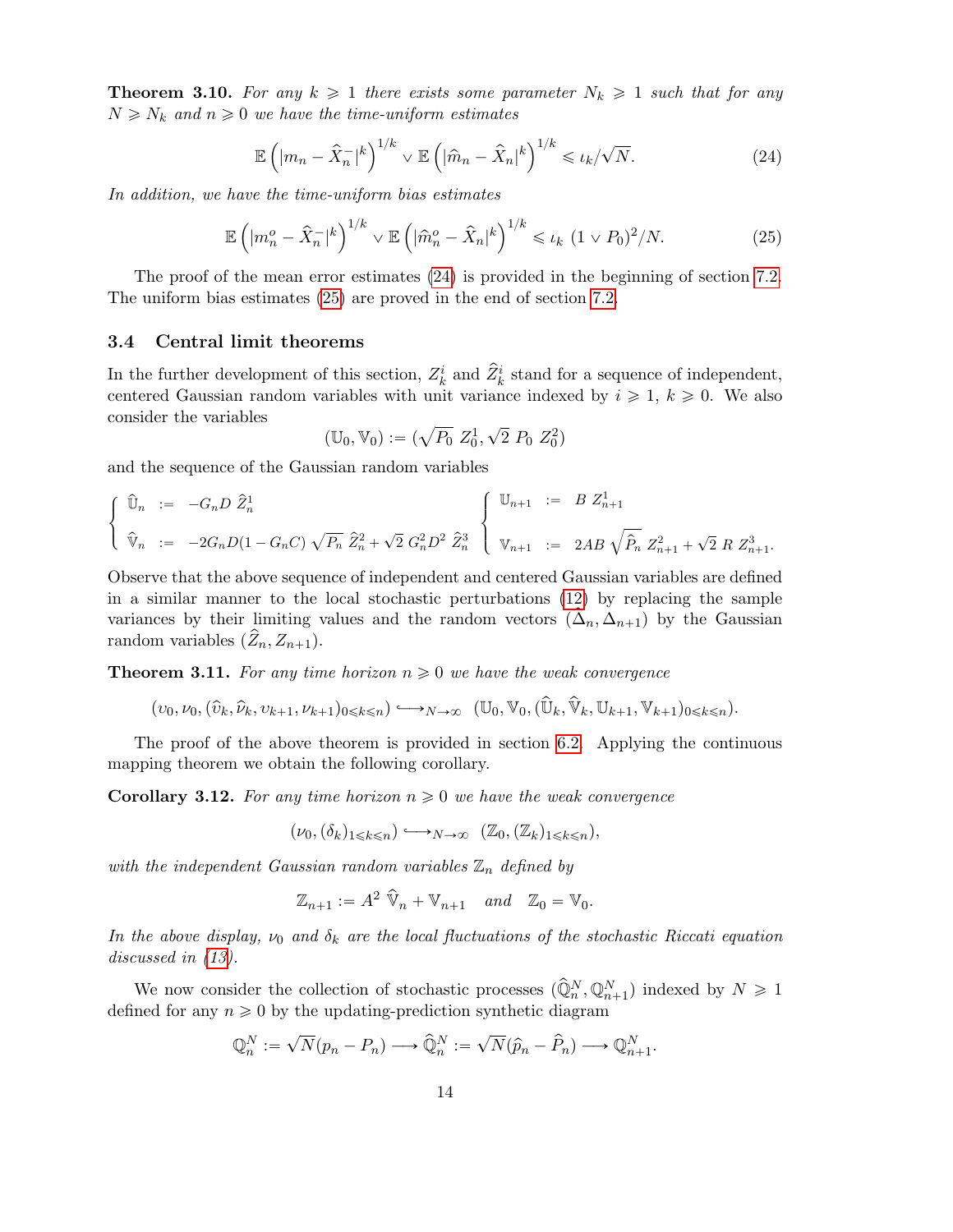**Theorem 3.13.** The stochastic processes  $(\widehat{Q}_n^N, Q_{n+1}^N)$  converge in law in the sense of convergence of finite dimensional distributions, and as the number of particles  $N \to \infty$ , to a sequence of centered stochastic processes  $(\widehat{Q}_n, Q_{n+1})$  with initial condition  $Q_0 = V_0$  and updating-prediction transitions given by

$$
\begin{cases}\n\widehat{\mathbb{Q}}_n = (1 - G_n C)^2 \mathbb{Q}_n + \widehat{\mathbb{V}}_n \\
\mathbb{Q}_{n+1} = A^2 \widehat{\mathbb{Q}}_n + \mathbb{V}_{n+1}.\n\end{cases}
$$
\n(26)

The proof of the above theorem is provided in section 6.2.

We consider the collection of stochastic processes  $(\widehat{\mathbb{X}}_n^N, \mathbb{X}_{n+1}^N)$  indexed by  $N \geq 1$  and defined for any  $n \geq 0$  by the updating-prediction synthetic diagram

$$
\mathbb{X}_n^N := \sqrt{N}(m_n - \hat{X}_n^-) \longrightarrow \hat{\mathbb{X}}_n^N := \sqrt{N}(\hat{m}_n - \hat{X}_n) \longrightarrow \mathbb{X}_{n+1}^N.
$$

**Theorem 3.14.** The stochastic processes  $(\widehat{\mathbb{X}}_n^N, \mathbb{X}_{n+1}^N)$  converge in law in the sense of convergence of finite dimensional distributions, as the number of particles  $N \to \infty$ , to a sequence of centered stochastic processes  $(\hat{X}_n, X_{n+1})$  with initial condition  $X_0 = U_0$  and updatingprediction transitions given by

$$
\begin{cases}\n\widehat{\mathbb{X}}_n = (1 - G_n C) \mathbb{X}_n + \mathbb{G}_n (Y_n - C \widehat{X}_n^-) + \widehat{\mathbb{U}}_n \\
\mathbb{X}_{n+1} = A \widehat{\mathbb{X}}_n + \mathbb{U}_{n+1}.\n\end{cases}
$$
\n(27)

#### 3.5 Some comments and comparisons

As shown in section 2.2, the EnKF is a rather simple numerical filtering-type technique defined by an ensemble of particles mimicking the evolution of well-known Kalman filter equations, replacing 'the true' covariances by the ensemble sample-covariances. Besides the fact that the EnKF is only consistent for linear Gaussian filtering problems (cf. [48]), these popular particle methodologies are applied to complex nonlinear and high dimensional filtering problems arising in fluid mechanics [14, 74, 78], weather forecasting [3, 4, 30, 49], geosciences and reservoir simulation [47, 72, 82, 83, 94], and many other data assimilation disciplines.

To reduce the computational cost, the ensemble sample size is generally chosen to be several orders of magnitude below the very large effective dimension of the underlying signal. To prevent the ensemble covariance degeneracy in time, small sample EnKF requires one to combine several customisation techniques such as adaptive covariance/gain inflation and related localisation methodologies [12, 77, 21, 93]. The first rigorous analysis of the bias and the consistency of these additional levels of approximations for linear Gaussian models can be found in [21, 23].

As shown in [38], for nonlinear filtering problems, the EnKF can be interpreted as particle-type extended Kalman filter. As any observer-type algorithm, the well-posedness is not connected to any kind of distance to the optimal filter for any small or large sample sizes, but in terms of non-degeneracy of the observer with respect to time.

As underlined by Majda and Tong in [69] "Why EnKF works well with a small ensemble has remained a complete mystery. Practitioners often attribute the EnKF success to the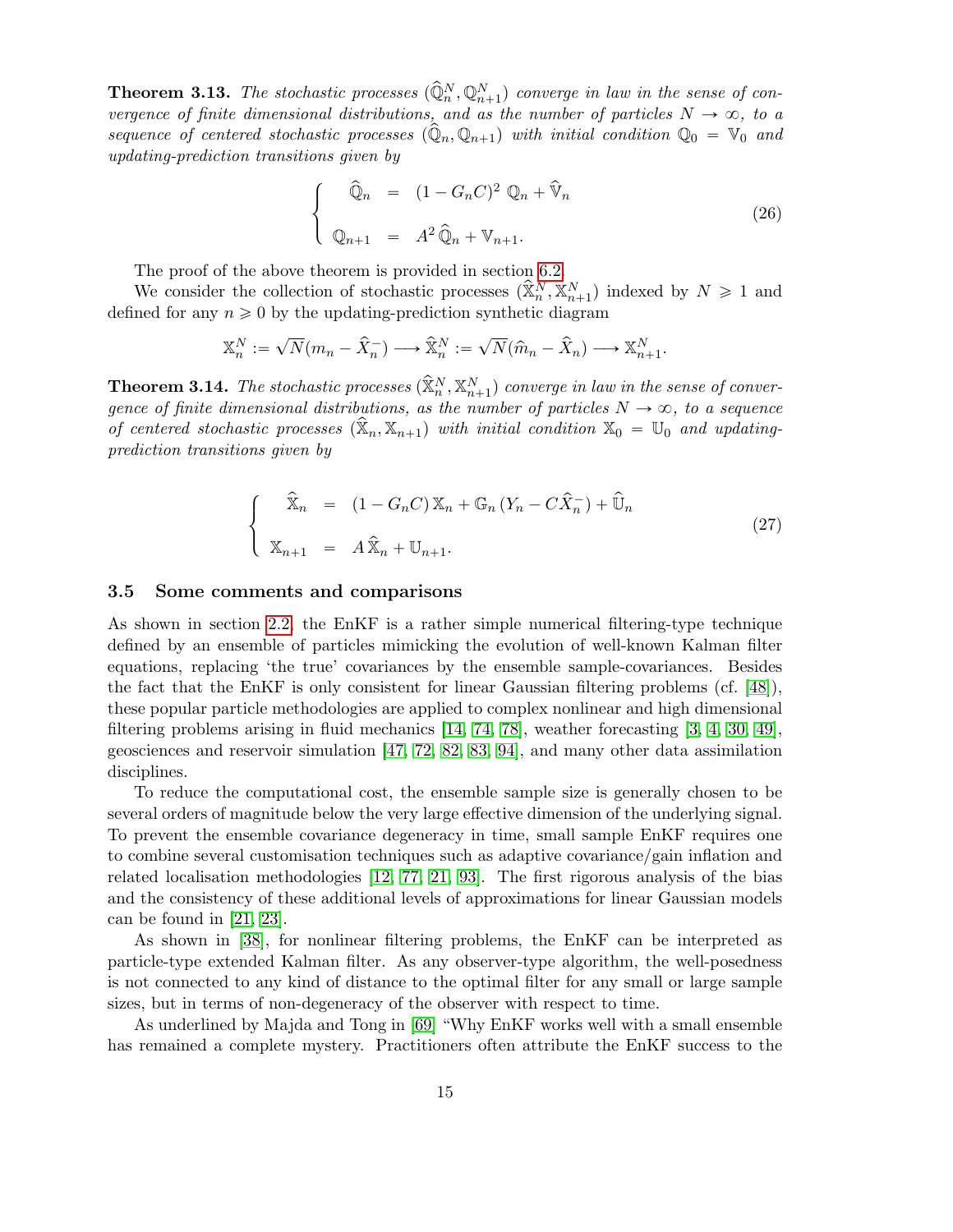existence of a low effective filtering dimension. But the definition of the effective filtering dimension has remained elusive, as its associated subspace often evolves with the dynamics". In the article [69], the authors suggest several theoretical guidelines to choose judiciously the ensemble sample size using covariance inflation and spectral projection techniques on the unstable directions of the signal.

From a purely mathematical perspective, the first important question is clearly to find conditions that ensure that the EnKF is well-founded and consistent, in the sense that it converges to the optimal filter as the ensemble sample size, or equivalently the computational power, tends to infinity (cf. for instance [48, 70] in discrete time settings and [37, 38] for continuous time EnKF models).

Of course, the consistency property and asymptotic analysis of any statistical Monte Carlo estimate such as the sample means or the sample covariances delivered by EnKF is reassuring but it only gives a partial answer to the performance of these ensemble filters when used with small sample sizes.

The non-asymptotic analysis for finite sample sizes is clearly a more delicate subject as the continuous or the discrete generation EnKF belong to unconventional classes of nonlinear Markov processes and mean-field particle processes interacting through the sample covariance of the system. Here the interaction covariance function of the EnKF particle filter is not a bounded nor a Lipschitz function as is it is commonly assumed in traditional nonlinear and interacting diffusion theory. As a result, none of the stochastic tools developed in this field, including the rather elementary variational methodology for nonlinear diffusions developed in [9, 10] nor the more recent powerful differential calculus developed in [31], can be used to analyse this class of continuous-time models equipped with a nonlinear quadratic-type interacting function. Here, the sample covariance matrices satisfy a rather sophisticated quadratic-type stochastic Riccati matrix diffusion equation, which requires one to develop new stochastic analysis tools [18]. For a more thorough discussion on meanfield type particle systems and a probabilistic description of genetic type particle filters and Ensemble Kalman type particle filters within this framework we refer to the review article [23], the books [35, 37, 39] and references therein.

The analysis of the discrete generation EnKF discussed in the present article is more delicate and requires the development of new stochastic methodologies. For instance, in discrete time settings, the EnKF particle system evolves as the Kalman filter (2) in terms of a two-step prediction-updating interacting Markov chain (6). In contrast with the Gaussian nature of the continuous time EnKF and stochastic Riccati diffusions discussed above, Theorem 3.1 presented in this article shows that these two transitions combine both Gaussian and  $\chi$ -square type perturbations. To the best of our knowledge, the analysis of stochastic Riccati rational difference equations, such as those discussed in Corollary 3.2, has not been covered in the literature. Corollary 3.4 also provides an alternative description of the sample variances in terms of a Markov chain with non-central  $\chi$ -square nonlinear fluctuations. Again, to the best of our knowledge, these stochastic perturbation theorems and the stability analysis of the analysis of stochastic Riccati rational difference equations are the first of this type in the applied probability literature.

In a study by Tong, Majda and Kelly [93], the authors analyse the long-time behaviour and ergodicity of discrete generation EnKF using Foster-Lyapunov techniques ensuring that the filter is asymptotically stable with respect to any erroneous initial condition as soon as the signal is stable. These important properties ensure that the EnKF has a single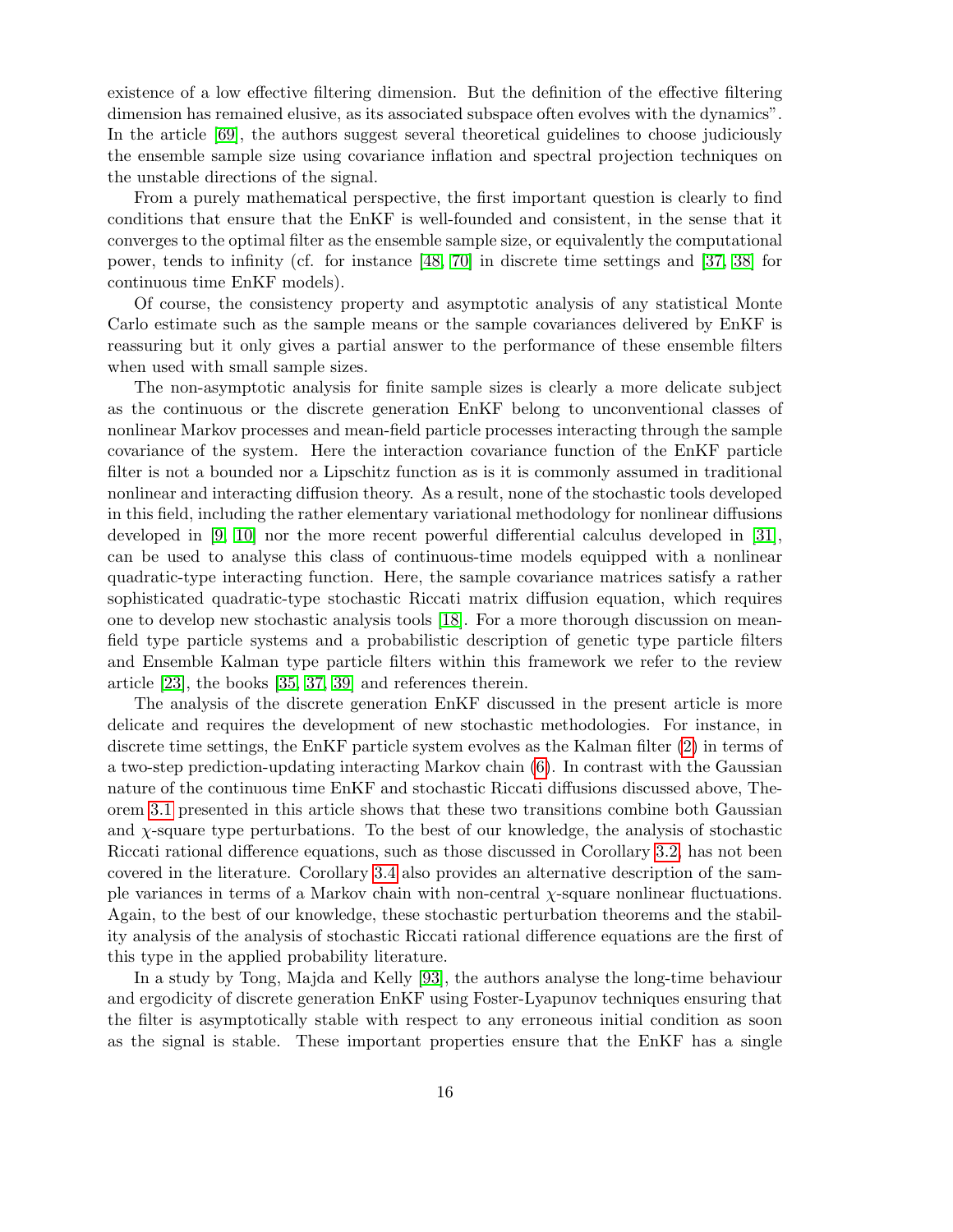invariant measure and initialisation errors of the EnKF will dissipate with respect to the time parameter.

Nevertheless, the only ergodicity of the signal and thus the ensemble process does not give any useful information on the convergence and the accuracy of the EnKF towards the optimal filter as the number of samples tends to infinity, nor does it allow one to quantify the fluctuations around the optimal filter for a given small or even very large ensemble sample size. On the other hand, effective unstable directions are connected to unstabletransient signals that may grow exponentially fast. In this context, for obvious reasons, any well tracking EnKF needs to be an unstable-transient particle process. As a consequence, we cannot expect to obtain any type of filter ergodicity properties, nor any time-uniform estimates for the raw moments of the EnKF filter.

From our point of view, the terminology "effective filtering dimensions" discussed above should be understood as the unstable directions of the signal. For time varying and multivariate linear-Gaussian filtering problems, these effective dimensions are rarely known as they are partially observed and they may change in time. For a more detailed discussion on the stability properties of systems of time varying linear stochastic differential equations with random coefficients we refer to [19].

To avoid the time degeneracy of any type of filtering approximation, a crucial question in practice is to check wether or not the convergence is uniform with respect to the time parameter. Equivalently, we need to obtain estimates of the error between the optimal filter and its approximation that are uniform with respect to any time horizon even if the signal and thus any well tracking approximating filter are both unstable and transient. We emphasise that in this setting, any good approximating filter will diverge. In this context, the filtering step is part of a control loop that allows one to track the transient signal at all times.

The main advantage of one-dimensional filtering problems over multivariate problems with unstable signals is that they have a single effective dimension. In this context, the EnKF is also unstable and transient but the theorems 3.9 and 3.10 presented in this article show that the EnKF tracks and converges to the optimal filter uniformly in time. These theorems also ensure that the precision error to the optimal filter can be quantified for any given finite sample size, and it will not degrade with respect to the time horizon. Theorem 3.1 also indicates that the sample variances satisfy an autonomous stochastic Riccati-type evolution equation, independent of the sequence of observations. From a different angle, theorem 3.6 also shows that the sample variances of the EnKF behaves as a Markov chain that converge exponentially fast as the time horizon tends to infinity to a single invariant measure, even if the signal of the filtering problem is transient.

To the best of our knowledge, this stability theorem and the non-asymptotic theorems discussed above are the first results of this type in the literature on particle filter theory, including the literature of discrete generation EnKF. Next we provide a more detailed discussion on the stability of particle filters and their particle approximations, with precise reference pointers. We also suggest an avenue of open research problems.

Most of the stability properties of genetic-type particle filters [34, 36], including continuous time interacting jump Feynman-Kac particle systems [8], are only valid for stable and ergodic signals. It is clearly out the scope of this article to review in detail all contributions related to the stability of genetic type particle filters, thus we refer to the books [34, 35, 36] and references therein. The analysis of these continuous-time or discrete generation genetic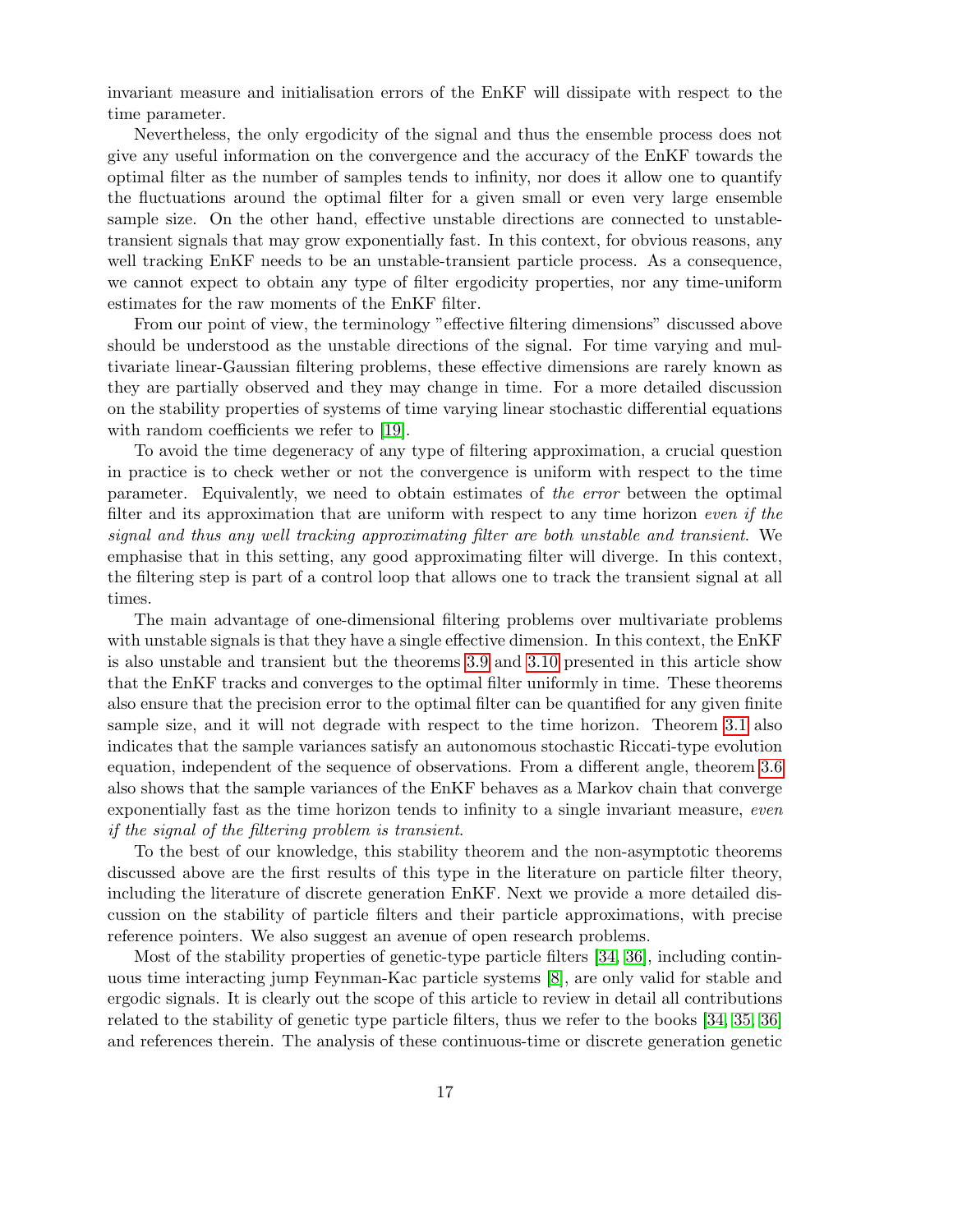type processes for unstable signals remains an important and open research question.

Continuous time EnKF filters for stable signals are also discussed in [16, 38], including in the context of the extended Kalman filter. The analysis of unstable and possibly transient signals is more recent, starting at the end of the 2010s in the context of continuous time filtering problems [20, 18, 22], see also [23] for a comprehensive review of this subject. The articles [18, 20] analyse the stability and the fluctuation properties of the sample covariance matrices of continuous time EnKF filters for multivariate models under natural and minimal observability and controllability conditions.

To better understand the difficulty in handling unstable effective signal directions, we recall that under natural observability and controllability conditions the Kalman filtering theory developed by Kalman and Bucy in the end of the 1960s ensures that the optimal filter is able to track any possibly unstable signals uniformly with respect to the time horizon. To answer any stability question related to EnKF particle filters or genetic type particle filters, we first need to extend the theory of Kalman and Bucy to this class of approximating particle filters. This research project remains open for genetic type filters. The present article provide a partial answer for discrete generation EnKF particle filters.

To better understand the difficulty in handling and extending the stability theory of Kalman and Bucy to particle filters, it is worth noting a brief of history.

The stability properties of continuous time or discrete generation Kalman filters and their associated Riccati equations for multidimensional filtering problems are usually conducted under some observability/controllability-type conditions using sophisticated and tedious matrix manipulations.

The first stability properties for continuous time models go back to the beginning of the 1960s with the celebrated work of Kalman and Bucy [57], with related prior work by Kalman [53, 54, 56] and later work by Bucy [27]. In [2], the stability of this filter was analysed under a relaxed controllability condition. The first stability properties for discrete time models go back to to the end of the 1960s with the work of Deyst and Price [41], which was incorporated in the seminal lecture book of Jazwinski [51].

However, as noted in [50], there was in both cases a crucial and commonly made error in the proof which invalidated the results, see [71] and the more recent articles [16, 79] for a more detailed discussion and references on these issues. This error was repeated in numerous subsequent works. A first correction [28] was noted in a reply to [50]; see Bucy's reply [29] and a separate reply by Kalman [55]. However, a complete reworking of the result did not appear in entirety until 2001 by Delyon in [40].

The stability of Kalman filter and Riccati equations is nowadays rather well understood. Nevertheless it is not always simple to find a self-contained, rigorous and easy-to-read study on these subjects. For a complete and self-contained analysis on the stability and convergence of Kalman-Bucy filtering in continuous time settings, we also refer to [16]. A self-contained analysis of Riccati differential equations and discrete-time Kalman filters for one-dimensional models is provided in section 4.2 and section 4.3 in the present article, see also Theorem 3.5.

The stability analysis of continuous time stochastic Riccati matrix diffusions is also rather well understood, see for instance [16, 18, 20, 23]. The extension of these multivariate results in the discrete time case remains an important open question. Theorem 3.5 as well as (19) and Theorem 3.7 provide a complete answer to the stability of discrete generation EnKF for one dimensional filtering problems, with possibly unstable signals, yielding what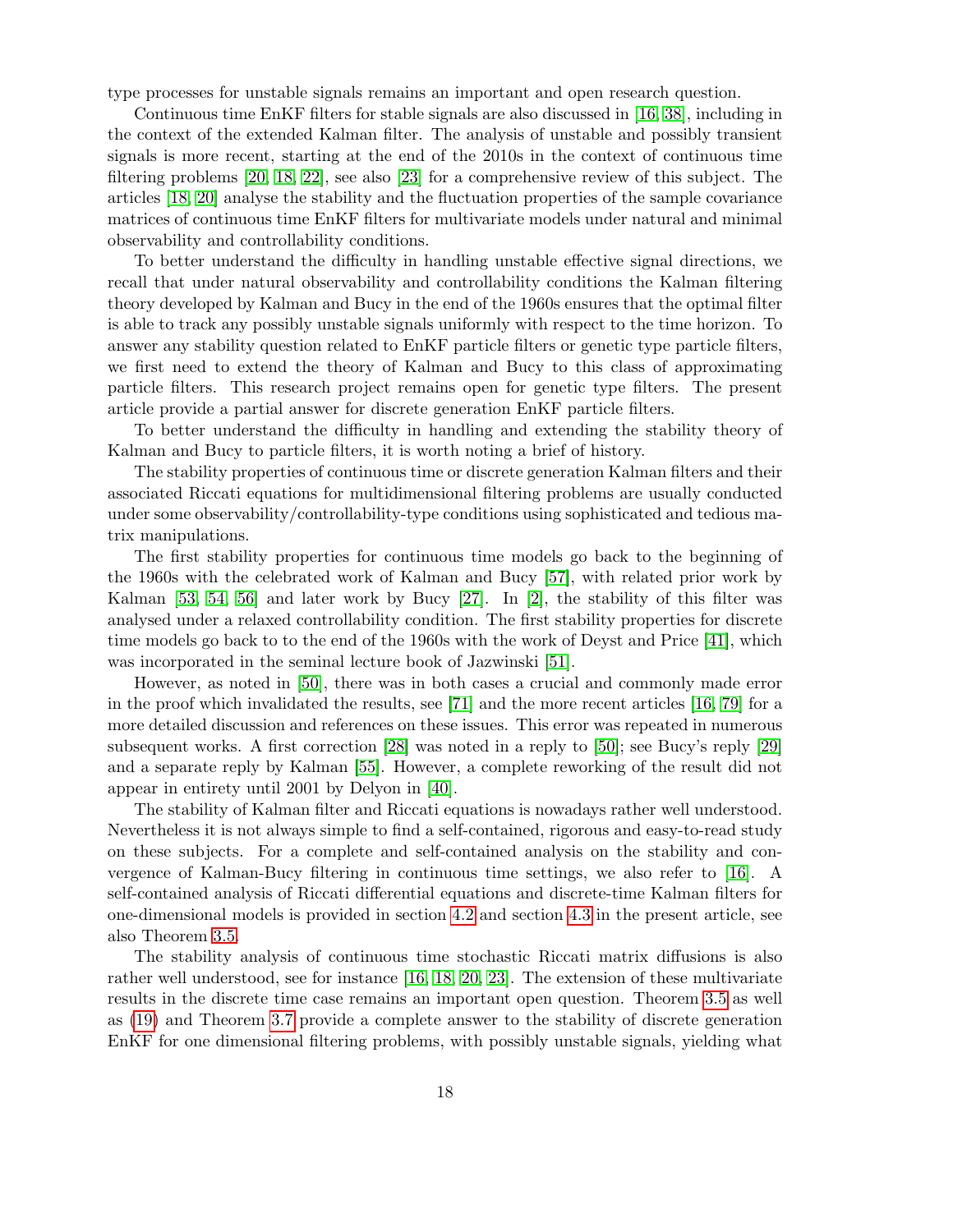seems to be the first results of this type for this class of particle filters, including both EnKF and genetic type particle filters.

# 4 Some preliminary results

In this section we give several technical results that will be useful in the further development of the article. We start by considering the inverse moments of the non-central  $\chi$ -square random variables introduced in (8). We then provide a self-contained analysis of the Riccati difference equations defined in (3).

## 4.1 Non-central  $\chi$ -square moments

¨

In this section, we will prove the following technical result that allows one to estimate the inverse raw moments of non-central  $\chi$ -square random variables.

**Proposition 4.1.** For any  $k \geq 0$  and  $n > (k + 1)$  we have the uniform estimate

$$
0 \le \mathbb{E}\left(\left(\frac{2n}{\chi_{2n,2nx}^2}\right)^k\right) - \frac{1}{(1+x)^k} \le \frac{k+1}{n} \, k \, \left(1 + \frac{k+1}{n-(k+1)}\right)^k. \tag{28}
$$

In addition, there exists a constant  $\omega_k$  such that, for any  $n \geq 2(k + 2)$  we have

$$
\mathbb{E}\left(\left(\frac{1+x}{\frac{1}{2n}\chi_{2n,2nx}^2}-1\right)^k\right) \leq \frac{\omega_k}{n} \left(1+x\right)^k. \tag{29}
$$

In order to prove this result, let us first consider the following Taylor series expansion,

$$
e^{-x} = \sum_{0 \le k \le n} \frac{(-x)^k}{k!} + \frac{(-x)^{n+1}}{(n+1)!} \tau_{n+1}(x), n \ge 0,
$$

with the collection of integral remainders given by

$$
\tau_{n+1}(x) = (n+1) \int_0^1 (1-t)^n e^{-tx} dt = 1 - \frac{x}{n+2} \tau_{n+2}(x).
$$

For any  $k \geq 1$  we denote by  $\tau_n^{(k)}$  s the k-th differential of the function  $\tau_n$ . In this notation, the inverse moment of a non-central  $\chi$ -square random variable (cf. section 3 in [25]) are given, for any  $k \geq 0$ , by the formulae

$$
\mathbb{E}\left(\left(\frac{2}{\chi_{2(n+1),2x}^2}\right)^{(k+1)}\right) = \frac{(-1)^k}{k!} \frac{1}{n-k} \tau_{n-k}^{(k)}(x).
$$

Setting  $k = 0$  we find the formulae

$$
\frac{1}{n} \tau_n(x) = \mathbb{E}\left(\frac{2}{\chi_{2(n+1),2x}^2}\right) \ge \frac{2}{\mathbb{E}(\chi_{2(n+1),2x}^2)} = \frac{1}{x+n+1},
$$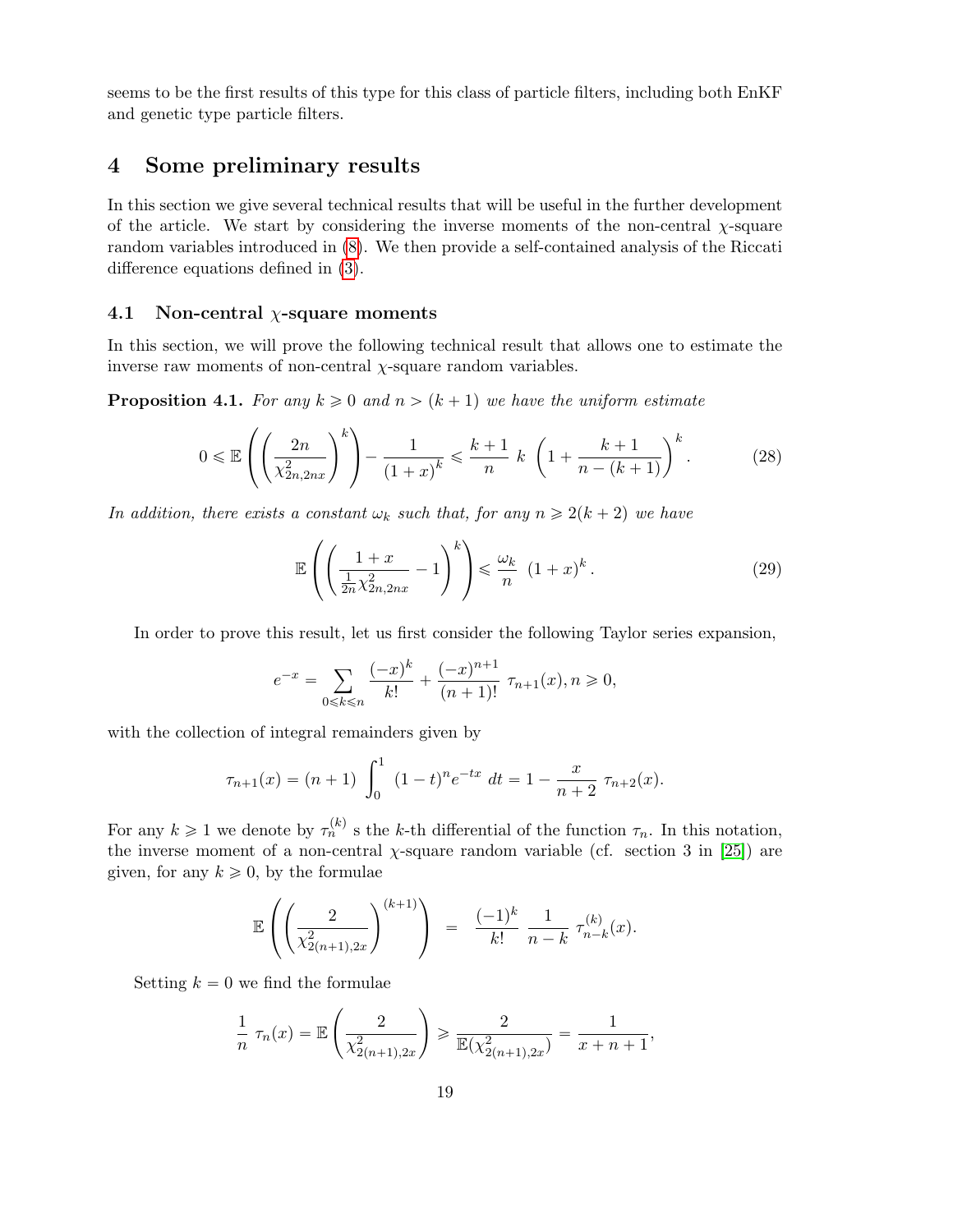where we have used Jensen's inequality to obtain the lower bound. This combined with another application of Jensen's inequality implies that

$$
\frac{(-1)^k}{k!} \frac{1}{n-k} \tau_{n-k}^{(k)}(x) = \mathbb{E}\left(\left(\frac{2}{\chi_{2(n+1),2x}^2}\right)^{(k+1)}\right) \geqslant \left(\frac{1}{n} \tau_n(x)\right)^{k+1} \geqslant \frac{1}{(x+n+1)^{k+1}}.
$$

On the other hand, note that for any  $0 \leq z < 1$  we have

¨

$$
\log\left(1-z\right) \leqslant -z \Longrightarrow n \log\left(1-\frac{s}{m}\right)-sx \leqslant -\left(x+\frac{n}{m}\right)\ s.
$$

This yields the upper bound

$$
m\tau_n(mx) = \int_0^m \left(1 - \frac{s}{m}\right)^n e^{-sx} ds \le \int_0^m e^{-(x + \frac{n}{m})s} ds = \frac{1}{x + \frac{n}{m}} \left(1 - e^{-(x + \frac{n}{m})m}\right) \le \frac{1}{x + \frac{n}{m}}.
$$

Thus, for any  $m, n \geq 1$  and any  $x \geq 0$  we have the estimate

$$
\frac{1}{x+(n+1)/m} \leqslant \frac{m}{n} \ \tau_n(mx) \leqslant \frac{1}{x+(n-1)/m}.
$$

More generally, for any  $k, m, n \geq 0$  we have

$$
\frac{(-1)^k}{n+1} \tau_{n+1}^{(k)}(mx) = \int_0^1 t^k (1-t)^n e^{-mxt} dt
$$
  
=  $\frac{1}{m} \int_0^m \left(\frac{s}{m}\right)^k \left(1 - \frac{s}{m}\right)^n e^{-sx} ds$   
 $\leq \frac{1}{m^{k+1}} \int_0^m s^k e^{-(x+\frac{n}{m})s} ds \leq \frac{1}{m^{k+1}} \frac{1}{(x+\frac{n}{m})} \frac{k!}{(x+\frac{n}{m})^k}.$ 

This discussion can be summarised with the following lemma.

**Lemma 4.2.** For any  $n > k \geq 0$ ,  $m \geq 1$  and any  $x \geq 0$  we have the estimate

¨

$$
\frac{1}{\left(x + \frac{n+1}{m}\right)^{k+1}} \leqslant \frac{(-1)^k}{k!} \frac{m^{k+1}}{n-k} \tau_{n-k}^{(k)}(mx) \leqslant \frac{1}{\left(x + \frac{n-k-1}{m}\right)^{k+1}}.
$$

With this lemma in hand, we are now in a position to prove Proposition 4.1.

Proof of Proposition 4.1. By Lemma 4.2 we have

$$
\frac{1}{(x+\frac{n+1}{m})^{k+1}} \leq \mathbb{E}\left(\left(\frac{2m}{\chi^2_{2(n+1),2mx}}\right)^{(k+1)}\right) \leq \frac{1}{(x+\frac{n-k-1}{m})^{k+1}}.
$$

This yields the estimate

$$
\frac{1}{(1+x)^k} \leqslant \mathbb{E}\left(\left(\frac{2n}{\chi^2_{2n,2nx}}\right)^k\right) \leqslant \frac{1}{\left((1+x)-\frac{k+1}{n}\right)^k}.
$$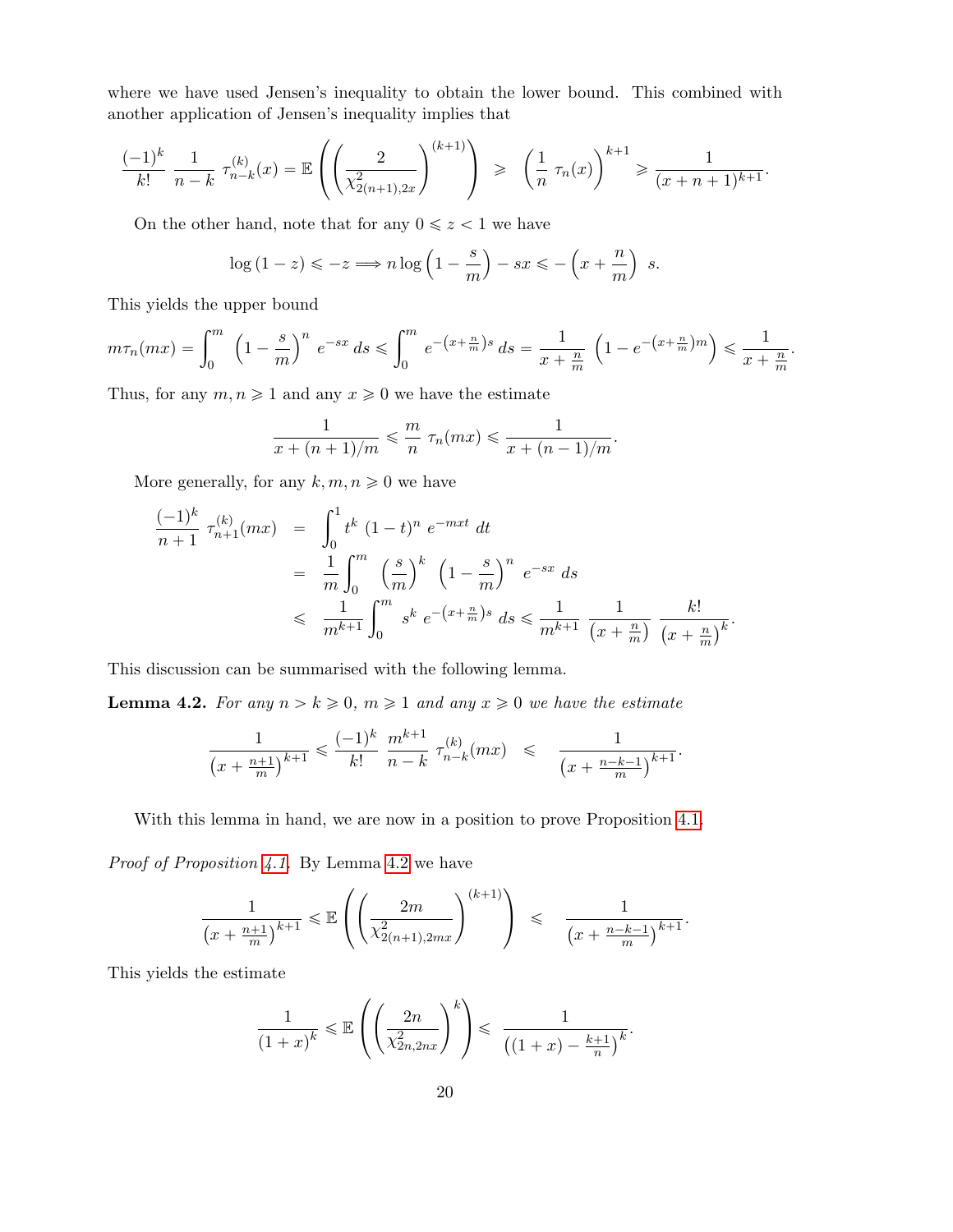This implies that for any  $n > k$  we have

$$
0 \leqslant \mathbb{E}\left(\left(\frac{2n}{\chi^2_{2n,2nx}}\right)^{k}\right) - \frac{1}{\left(1+x\right)^{k}} \leqslant \theta_{k}(x) \leqslant \frac{k+1}{n} \cdot \frac{k}{\left(x + \frac{n-(k+1)}{n}\right)^{k}\left(1+x\right)}
$$

with the function

$$
\theta_k(x) := \frac{1}{\left( (1+x) - \frac{k+1}{n} \right)^k} - \frac{1}{(1+x)^k}.
$$

This ends the proof of the first assertion.

This first estimate also yields, for any  $n \ge k + 2$ , the rather crude estimate

$$
0 \leq \mathbb{E}\left(\left(\frac{1+x}{\frac{1}{2n}\chi_{2n,2nx}^2}\right)^k\right) - 1 \leq \frac{k}{n} \left(k+1\right) \left(1+x\right)^k (k+2)^k \leq \frac{1}{n} \left(1+x\right)^k (k+2)^{k+2}.
$$

This implies that

$$
0 \leqslant \mathbb{E}\left(\left(\frac{1+x}{\frac{1}{2n}\chi_{2n,2nx}^2}\right)^k\right) - 1 \leqslant \frac{\omega_k}{n} \left(1+x\right)^k \quad \text{with} \quad \omega_k := \left(k+2\right)^{k+2}.\tag{30}
$$

Using the decomposition

$$
(y-1)^k = \sum_{0 \le l \le k} \binom{k}{l} (-1)^l y^{k-l} = \sum_{0 \le l < k} \binom{k}{l} (-1)^l (y^{k-l} - 1),
$$

we check that

$$
\mathbb{E}\left(\left(\frac{1+x}{\frac{1}{2n}\chi_{2n,2nx}^2}-1\right)^k\right)=\sum_{0\leq l
$$

Thus, for any  $n \geq 2(2k + 2)$  we have the estimate

$$
\mathbb{E}\left(\left(\frac{1+x}{\frac{1}{2n}\chi_{2n,2nx}^2}-1\right)^{2k}\right) \leqslant \sum_{1\leqslant l\leqslant k}\left(\begin{array}{c}2k\\2l\end{array}\right)\left(\mathbb{E}\left(\left(\frac{1+x}{\frac{1}{2n}\chi_{2n,2nx}^2}\right)^{2l}\right)-1\right).
$$

Using (30), this implies that

$$
\mathbb{E}\left(\left(\frac{1+x}{\frac{1}{2n}\chi_{2n,2nx}^2}-1\right)^{2k}\right) \leq \frac{1}{n} (1+x)^{2k} \omega'_{2k}.
$$

with

$$
\omega'_{2k} := \sum_{1 \leq l \leq k} \binom{2k}{2l} (2(l+1))^{2(l+1)}.
$$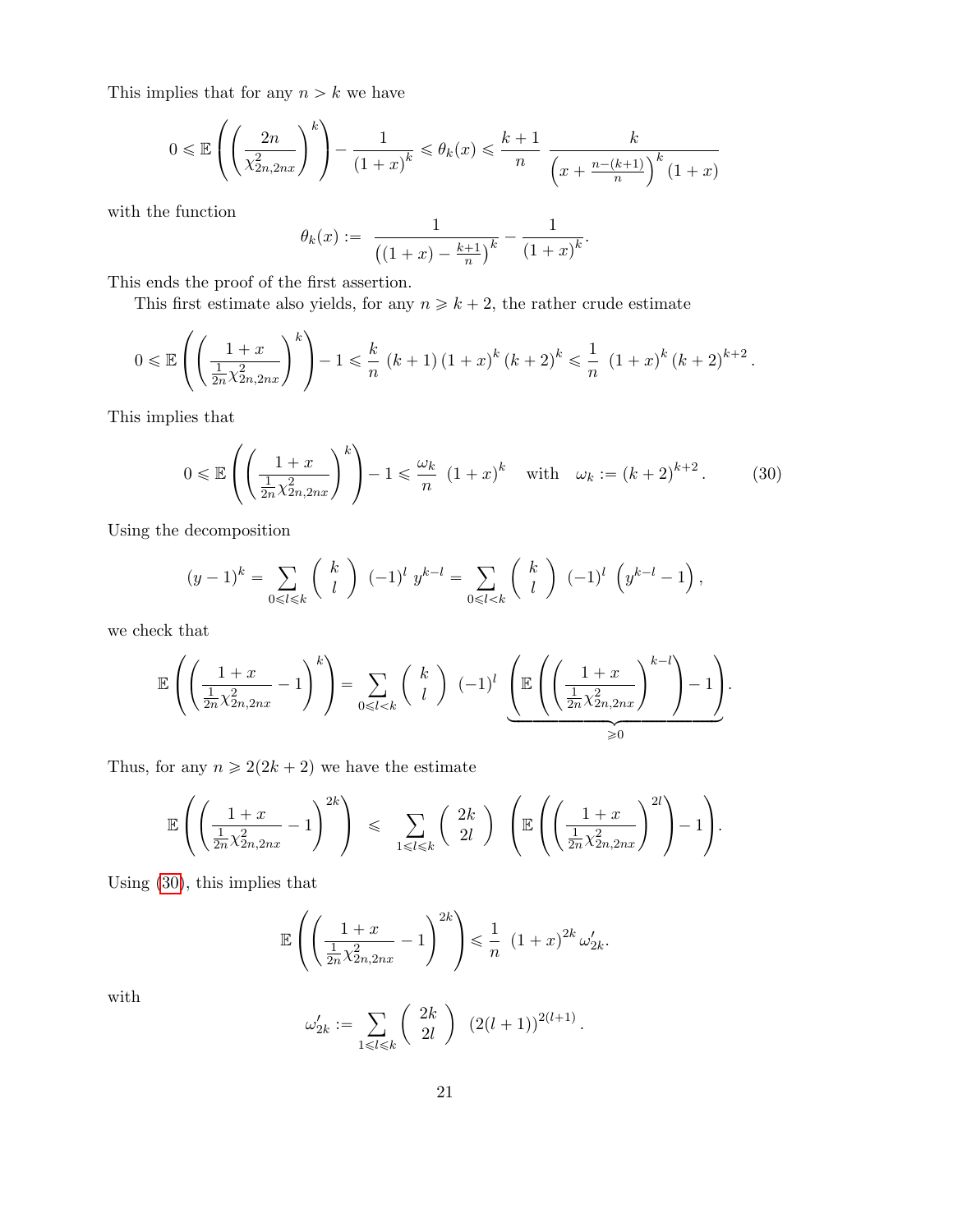In the same vein, for any  $n \geq 2((2k + 1) + 2)$  we have

$$
\mathbb{E}\left(\left(\frac{1+x}{\frac{1}{2n}\chi_{2n,2nx}^2}-1\right)^{2k+1}\right) \leq \sum_{0\leq 2l < 2k+1} \left(\frac{2k+1}{2l}\right) \underbrace{\left(\mathbb{E}\left(\left(\frac{1+x}{\frac{1}{2n}\chi_{2n,2nx}^2}\right)^{2(k-l)+1}\right)-1\right)}_{\geq 0}
$$
\n
$$
\leq \sum_{0\leq l \leq k} \left(\frac{2k+1}{2(k-l)}\right) \underbrace{\left(\mathbb{E}\left(\left(\frac{1+x}{\frac{1}{2n}\chi_{2n,2nx}^2}\right)^{2l+1}\right)-1\right)}_{\leq \frac{\omega_{2l+1}}{n}(1+x)^{2l+1}}.
$$

This implies that

$$
\mathbb{E}\left(\left(\frac{1+x}{\frac{1}{2n}\chi_{2n,2nx}^2} - 1\right)^{2k+1}\right) \le \frac{\omega'_{2k+1}}{n} (1+x)^{2k+1}
$$

with

$$
\omega'_{2k+1} = \sum_{0 \le l \le k} \left( \begin{array}{c} 2k+1 \\ 2(k-l) \end{array} \right) (2l+3)^{2l+3}.
$$

This ends the proof of the proposition.

## 4.2 Riccati difference equations

We associate with some parameters  $(a, b, c, d) \in \mathbb{R}^4_+$  satisfying  $c > 0$  and  $ad > bc$  the Riccati difference equation on  $\mathbb{R}_+ := [0, \infty[$  given by the recursion

$$
P_n := \phi(P_{n-1}) \quad \text{with} \quad \phi(x) := \frac{ax+b}{cx+d} \quad \text{with} \quad x \ge 0. \tag{31}
$$

Observe that

$$
\partial \phi(x) = \frac{\rho}{(cx+d)^2} > 0
$$
 and  $\partial^2 \phi(x) = -\frac{2\rho c}{(cx+d)^3} < 0$  with  $\rho := ad - bc > 0$ . (32)

(33)

 $\blacksquare$ 

This shows that  $\phi$  is an increasing and concave function. Rational difference equation of the form (31) can be solved explicitly. This section provides a brief review on these equations. We set

$$
(u,v,w):=(a/c,d/c,b/c)\in\mathbb{R}^4_+\quad\text{and}\quad \lambda=\lambda_1/\lambda_2\in]0,1[
$$

with the parameters

$$
\lambda_2 - v := \frac{u - v}{2} + \sqrt{\left(\frac{v - u}{2}\right)^2 + w} > 0 \quad \text{and} \quad v - \lambda_1 := \frac{v - u}{2} + \sqrt{\left(\frac{v - u}{2}\right)^2 + w} > 0. \tag{34}
$$

Observe that

$$
(v - \lambda_1)(\lambda_2 - v) = w \qquad \text{and} \qquad r = \phi(r) > 0 \Longleftrightarrow r = \lambda_2 - v. \tag{35}
$$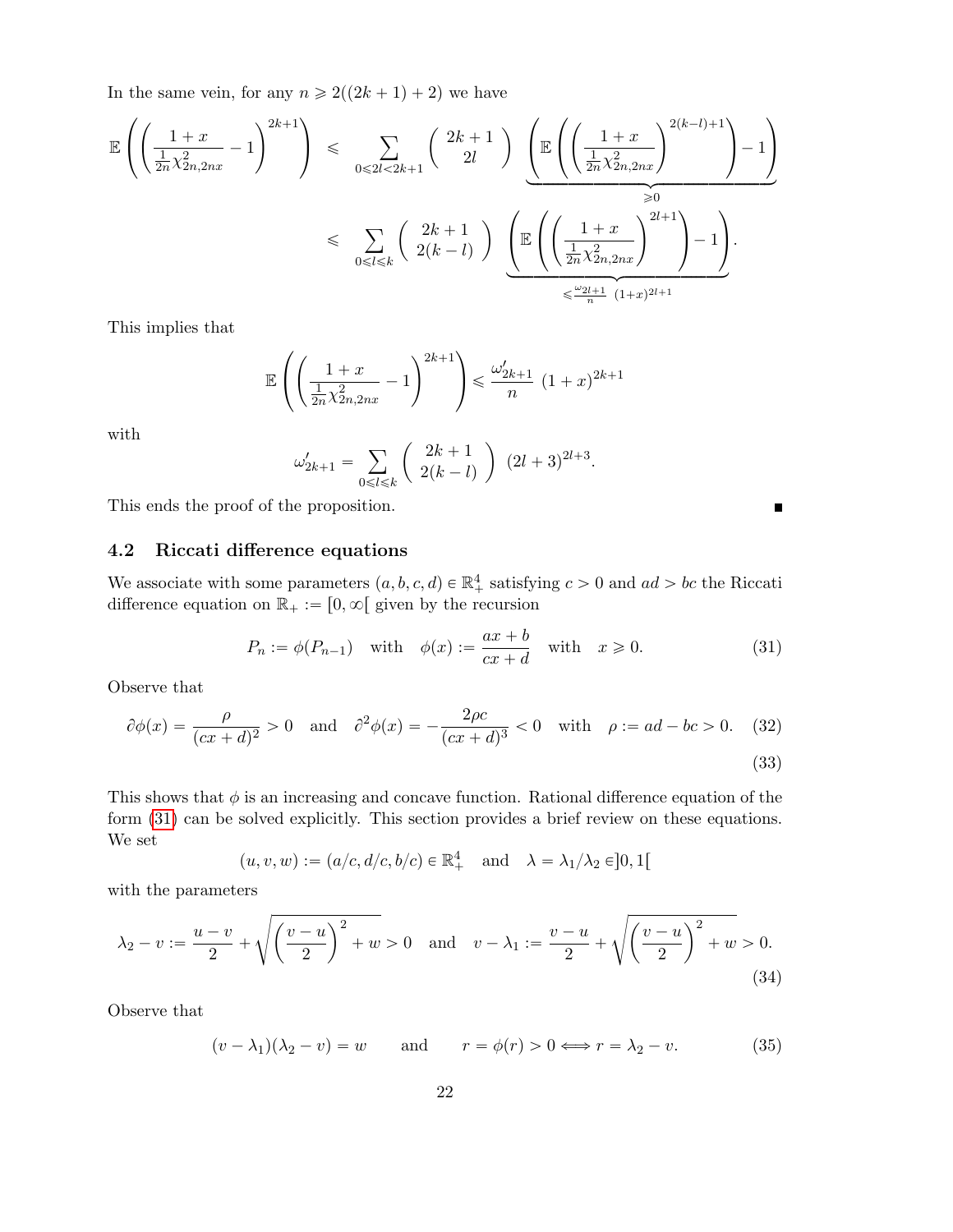**Lemma 4.3.** For any  $x \ge 0$  and  $n \ge 1$  the evolution semigroup  $\phi^n = \phi \circ \phi^{n-1}$  of the Riccati difference equation (31) is positive and is given by the formula

$$
\phi^{n}(x) = r + (x - r) \frac{(\lambda_{2} - \lambda_{1}) \lambda^{n}}{(x + (v - \lambda_{1})) (1 - \lambda^{n}) + (\lambda_{2} - \lambda_{1}) \lambda^{n}}
$$
(36)

with the parameters  $\lambda$  and  $(\lambda_1, \lambda_2)$  defined in (34) and the unique positive fixed point r given in (35). In addition, for any  $n \geq 1$  and any  $x \in \mathbb{R}_+$  we have the estimates

$$
b/d \leqslant \phi^n(x) \leqslant a/c. \tag{37}
$$

For any  $x, y \in \mathbb{R}_+$  and  $n \geq 0$  we have the exponential decay to equilibrium

$$
|\phi^n(x) - r| \leq \frac{\lambda_2 - \lambda_1}{v - \lambda_1} \lambda^n |x - r| \quad \text{and} \quad |\phi^n(x) - \phi^n(y)| \leq |x - y| \left(\frac{\lambda_2 - \lambda_1}{v - \lambda_1}\right)^2 \lambda^n. \tag{38}
$$

In addition, we have the first order derivative

$$
\partial \phi^n(y) := \frac{(\lambda_2 - \lambda_1)^2 \lambda^n}{\left( \left( y + (v - \lambda_1) \right) \left( 1 - \lambda^n \right) + (\lambda_2 - \lambda_1) \lambda^n \right)^2} = \prod_{0 \le k < n} \frac{\rho}{(c\phi^k(y) + d)^2},\tag{39}
$$

where the parameter  $\rho$  was defined in (32), which satisfies the second order estimate

$$
|\phi^n(x) - \phi^n(y) - \partial \phi^n(y)(x - y)| \leq \frac{(\lambda_2 - \lambda_1)^2}{(v - \lambda_1)^3} (x - y)^2 \lambda^n,
$$
\n(40)

and the Lipschitz estimate

$$
|\partial \phi^n(x) - \partial \phi^n(y)| \leqslant \iota \ |y - x| \ \lambda^n. \tag{41}
$$

The proof of the above lemma is rather technical so it is housed in the appendix.

We end this short section with some comparison properties and Riccati differential inequalities. For any  $\epsilon \geq 0$  we have

$$
\phi_{\epsilon}(x) := \phi(x) + \epsilon = \frac{a_{\epsilon}x + b_{\epsilon}}{cx + d}
$$
\n(42)

with the parameters

$$
(a_{\epsilon}, b_{\epsilon}) = ((a + \epsilon c), (b + \epsilon d)) \in \mathbb{R}^{2}_{+} \Longrightarrow a_{\epsilon}d - b_{\epsilon}c = ad - bc > 0.
$$

This shows that the boundedness properties of Riccati type differential inequalities of the form  $r_n \leq \phi_\epsilon(r_{n-1})$  can be deduced from those of the solution to the evolution equation  $s_n = \phi_\epsilon(s_{n-1})$ . For instance, since  $\phi_\epsilon$  is increasing we have

$$
\phi_{\epsilon}(r_{n-1}) \leq \phi_{\epsilon}^{n}(x) \leq x \vee s^{\epsilon} \leq x \vee \frac{a_{\epsilon}}{c} = x \vee (\epsilon + \frac{a}{c}) \quad \text{with the fixed point} \quad s^{\epsilon} := \phi_{\epsilon}(s^{\epsilon}) > 0. \tag{43}
$$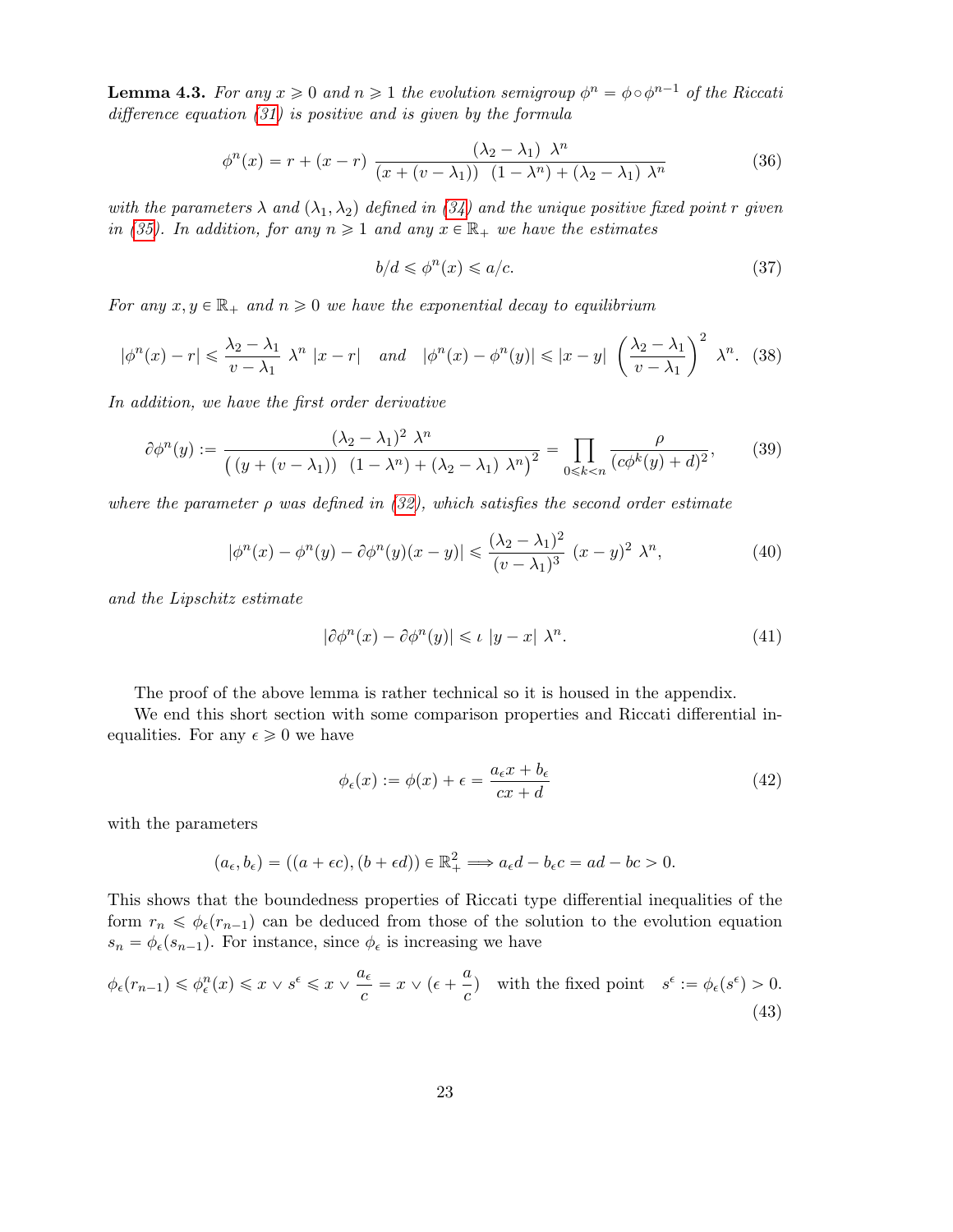Moreover, observe that for any  $\epsilon \leq \epsilon_1$  we have

$$
0 < 2c s^{\epsilon} = a - d + \epsilon c + \sqrt{((a - d) + \epsilon c)^{2} + 4c (b + \epsilon d)}
$$
  
\$\leq a - d + \sqrt{2(a - d)^{2} + 4bc} + 2\sqrt{\epsilon\_{1}c (d + \frac{\epsilon\_{1}c}{2})} + \epsilon\_{1}c.\$

In the same vein, for any  $k \geq 1$  we have

$$
\phi(x)^k = \left(\frac{ax+b}{cx+d}\right)^k \le \phi_k(x^k) \quad \text{with} \quad \phi_k(x) := \frac{a_k x + b_k}{c_k x + d_k} \tag{44}
$$

and where

$$
(a_k, b_k, c_k, d_k) := (2^{k-1}a^k, 2^{k-1}b, c^k, d^k) \in \mathbb{R}_+^4.
$$

Note that we have

$$
a_k d_k - b_k c_k = 2^{k-1} ((ad)^k - (bc)^k) > 0
$$
 since  $ad - bc > 0$ .

As above, this shows that the boundedness properties of Riccati type inequalities of the form  $r_n \leq \phi(r_{n-1})^k$  can be deduced from the solution of the recursion  $s_n = \phi_k(s_{n-1})$ . Indeed, since  $\phi_k$  is increasing we have

$$
r_n \leq \phi(r_{n-1})^k \leq \phi_k^n(r_0) \leq x \vee s^k \quad \text{with the fixed point} \quad s^k := \phi_k(s^k) > 0. \tag{45}
$$

## 4.3 Stability of Kalman filters

This section is mainly concerned with the proof of Theorem 3.5. Note that Lemma 4.3 yields the existence of the positive fixed point  $P_{\infty} = \phi(P_{\infty}) > 0$ , as well as the estimate (15). The fixed point  $P_{\infty}$  can be written in closed form in terms of the parameters  $(a, b, c)$  (defined in (4)) by the formula

$$
P_{\infty} = \frac{(a-1) + r}{2c} \quad \text{with} \quad r := \sqrt{(a-1)^2 + 4bc} < a+1. \tag{46}
$$

In order to prove (16) we need to consider the random products defined for any  $0 \le k \le n$ and  $p \geqslant 0$  by

$$
E_{k,n}(p) := \prod_{k < l \le n} \frac{A}{1 + S\phi^l(p)},\tag{47}
$$

since in this notation, for any given  $p \geq 0$  and for any  $(x_1, x_2) \in \mathbb{R}^2$  and  $n \geq 0$  we have

$$
\widehat{X}_n(x_1, p) - \widehat{X}_n(x_2, p) = E_{0,n}(p) (x_1 - x_2).
$$
\n(48)

When  $k = 0$ , we simplify notation and we write  $E_n(p)$  instead of  $E_{0,n}(p)$ . When  $k = n$ we use the convention  $E_{n,n}(p) = 1$ . With this in mind, for any  $k < l < n$  we readily check the semigroup properties

$$
E_{k,n}(p) = E_{n-k}(\phi^k(p))
$$
 and  $E_{n-k}(p) = E_{l-k}(p) \times E_{n-l}(\phi^{l-k}(p)).$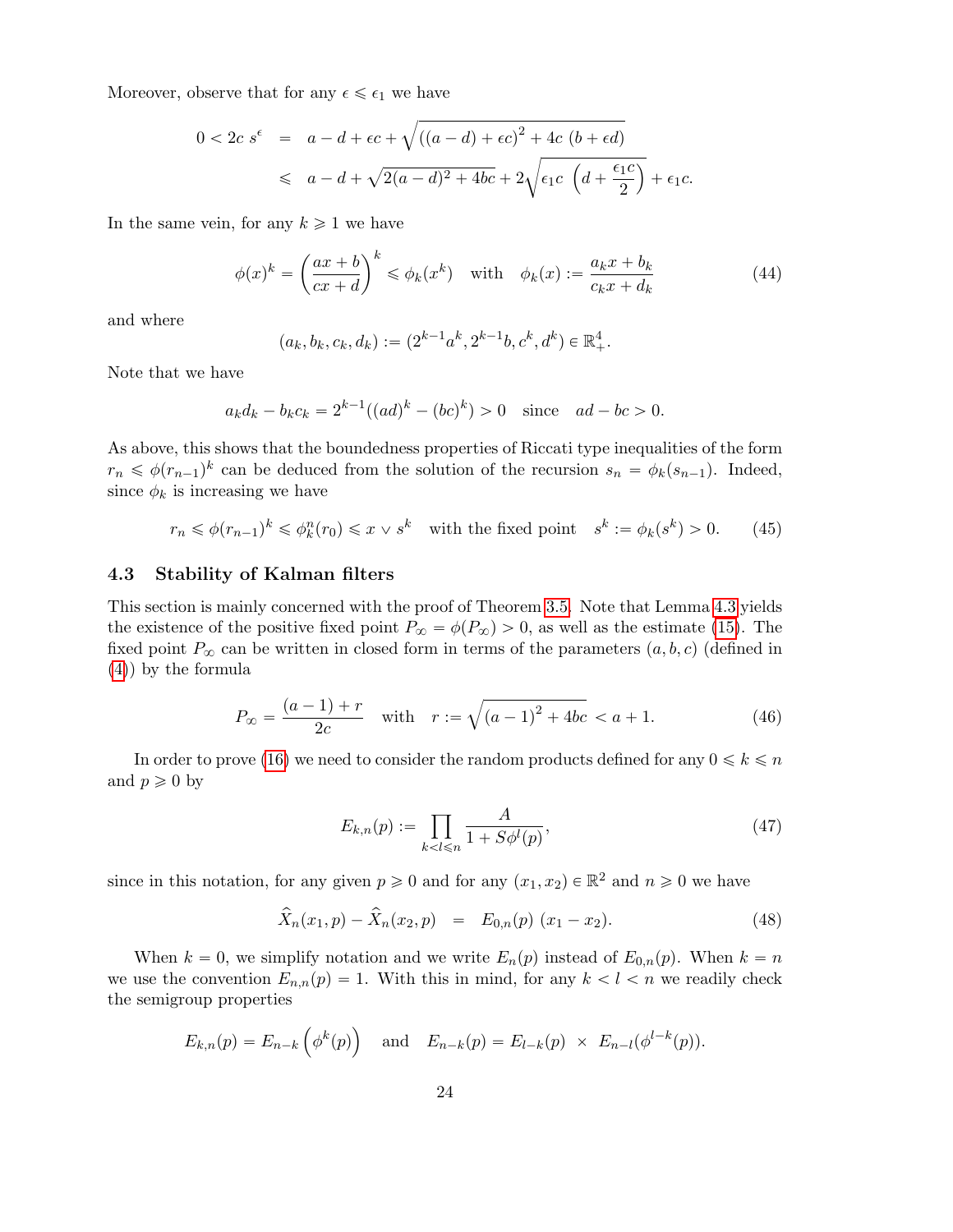To obtain appropriate bounds for the products  $E_{k,n}$ , recall that thanks to (37), for any  $n \geq 1$  and any starting point  $P_0$  we have the uniform estimates

$$
R \leq \phi^n(P_0) \leq A^2/S + R,\tag{49}
$$

which implies that

$$
E_{k,n}(p) \leqslant \left(\frac{|A|}{1+SB^2}\right)^{n-k}.\tag{50}
$$

Also observe that

$$
\frac{A^2 - 1}{2} \ge |A| - 1 \Longrightarrow P_{\infty} = \frac{1}{S} \left( \frac{A^2 - 1}{2} \right) + \frac{RS + r}{2S} > \frac{|A| - 1}{S}.
$$

This implies that

$$
|A|(1 - G_{\infty}C) = 1 - \epsilon_{\infty} < 1,\tag{51}
$$

where  $G_{\infty}$  is he gain associated with the steady state  $P_{\infty}$  of the Riccati equation and is given by

$$
G_{\infty} = CP_{\infty}/(C^2 P_{\infty} + D^2) \Longleftrightarrow 1 - G_{\infty}C = 1/(1 + SP_{\infty}).
$$

On the other hand, using (15), for any  $p \geqslant 0$  there exists some integer  $k(p) \geqslant 1$  such that for any  $k > k(p)$ ,

$$
\frac{1+SP_{\infty}}{1+S\phi^k(p)} = 1 + \frac{S}{1+S\phi^k(p)} \left( P_{\infty} - \phi^k(p) \right) \leq 1+S \kappa_1 \left( 1-\epsilon_1 \right)^k \left| p-P_{\infty} \right| \leq 1+\epsilon_{\infty}.
$$

with the parameter  $\epsilon_{\infty}$  defined in (51). This yields the following technical lemma.

**Lemma 4.4.** For any  $p \ge 0$  there exists some integer  $k(p) \ge 1$  such that for any  $n > k(p)$ we have

$$
\sqrt{|(\partial \phi)(\phi^n(p))|} = \frac{|A|}{1 + S\phi^n(p)} \leq 1 - \epsilon_\infty^2,
$$

with the parameter  $\epsilon_{\infty}$  defined in (51). In addition, for any  $n \geq k \geq k(p) \geq l$  we have

$$
|E_{l,n}(p)| \leqslant \left(\frac{|A|}{1+SB^2}\right)^{k(p)-l} (1-\epsilon_{\infty}^2)^{n-k(p)} \quad \text{and} \quad |E_{k,n}(p)| \leqslant (1-\epsilon_{\infty}^2)^{n-k}.\tag{52}
$$

We are now in position to state and to prove the main result of this section, which also completes the proof of Theorem 3.5.

**Theorem 4.5.** For any  $p_1 \geq 0$  there exists some integer  $k(p_1) \geq 1$  for any  $n > k(p_1)$  and any  $x_1, x_2 \in \mathbb{R}$  we have the almost sure estimate

$$
\left| \hat{X}_n(x_1, p_1) - \hat{X}_n(x_2, p_1) \right| \leq \left( \frac{|A|}{1 + SB^2} \right)^{k(p_1)} (1 - \epsilon_{\infty}^2)^{n - k(p_1)} |x_1 - x_2|.
$$
 (53)

with the parameter  $\epsilon_{\infty}$  defined in (51). In addition, for any  $p_2 \geq 0$  we have

$$
\mathbb{E}\left(\left(\hat{X}_n(x_1,p_1) - \hat{X}_n(x_2,p_2)\right)^2\right)^{1/2} \le \kappa(p_1,p_2,x_2) \left(1 - \epsilon_{\infty}^2\right)^{n-k(p_1)} |x_1 - x_2|. \tag{54}
$$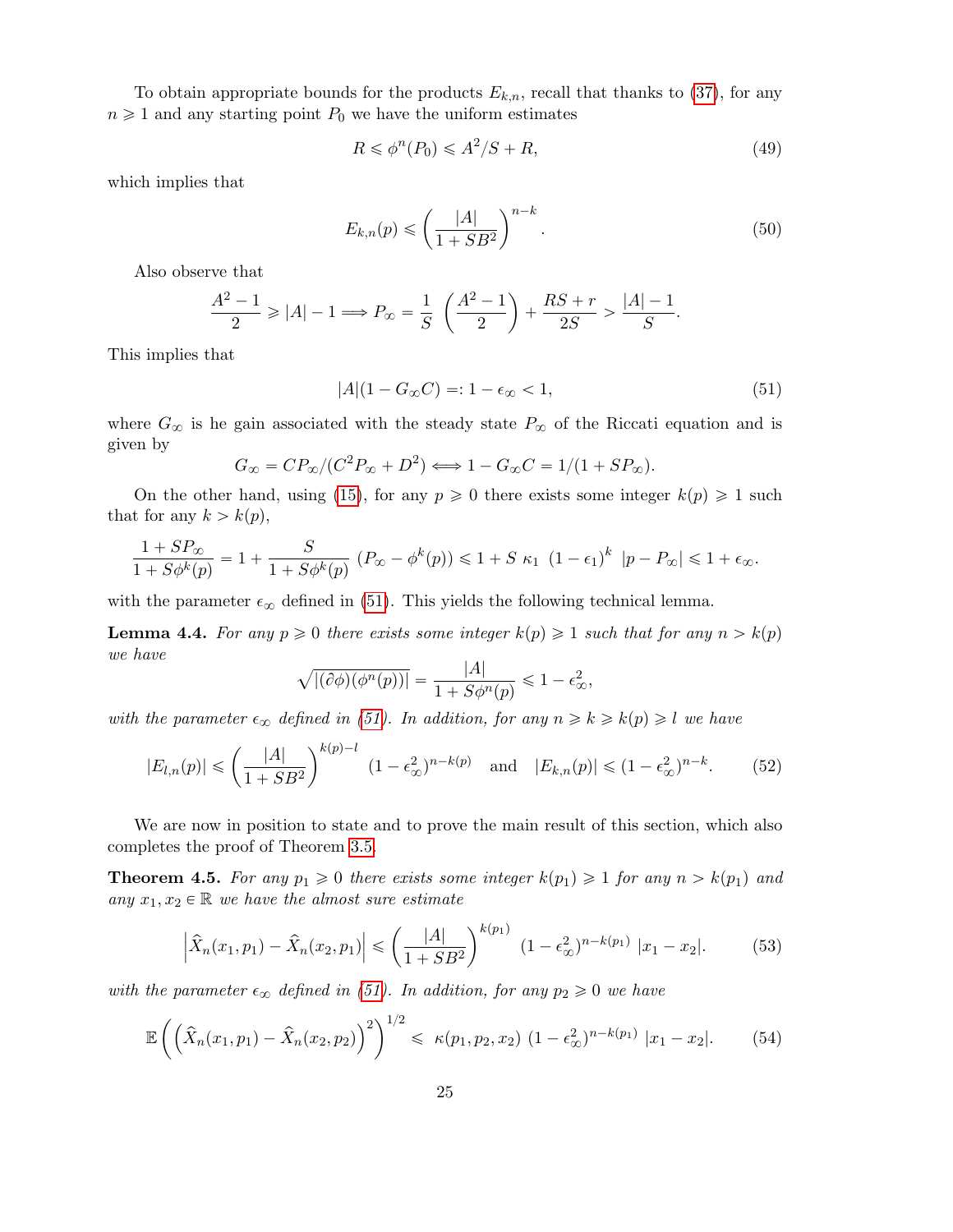Proof. The estimate (53) is a direct consequence of the formula (48) and the exponential estimate (52). On the other hand, we have

$$
\hat{X}_n(x,p) - X_n = \frac{1}{1 + S\phi^n(p)} (A\hat{X}_{n-1}(x,p) - X_n) + \frac{S\phi^n(p)}{1 + S\phi^n(p)} (C^{-1}Y_n - X_n)
$$
  
= 
$$
\frac{A}{1 + S\phi^n(p)} (\hat{X}_{n-1}(x,p) - X_{n-1}) + \hat{U}_n(p),
$$

where

$$
\widehat{U}_n(p) := \frac{S\phi^n(p)}{1 + S\phi^n(p)} \frac{V_n}{\sqrt{S}} - \frac{1}{1 + S\phi^n(p)} BW_n \Longrightarrow \mathbb{E}(\widehat{U}_n(p)^2) \le R + 1/S.
$$

Iterating, this implies that

$$
\hat{X}_n(x, p) - X_n = E_n(p)(x - X_0) + \sum_{1 \le k \le n} E_{k,n}(p) \hat{U}_k(p)
$$

and hence

$$
\mathbb{E}\left(\left(\hat{X}_n(x,p)-X_n\right)^2\right)=|E_{0,n}(p)|\mathbb{E}((x-X_0)^2)+\sum_{1\leq l\leq n}|E_{l,n}(p)|\mathbb{E}(\hat{U}_l(p)^2).
$$

Using  $(52)$  we check the uniform estimate

$$
\mathbb{E}\left(\left(\hat{X}_n(x,p)-X_n\right)^2\right) \leq \kappa_1(p) \left(1+\mathbb{E}((x-X_0)^2)\right). \tag{55}
$$

In the same vein, for any given  $q \in \mathbb{R}$  and for any  $(p_1, p_2) \in \mathbb{R}^2_+$  we check that

$$
\widehat{X}_n(x, p_1) - \widehat{X}_n(x, p_2) = \sum_{1 \leq l \leq n} E_{l,n}(p_1) \rho_l(p_1, p_2) U_l(x, p_2)
$$

with the function

$$
\rho_n(p_1, p_2) := \frac{S(\phi^n(p_1) - \phi^n(p_2))}{(1 + S\phi^n(p_1))(1 + S\phi^n(p_2))} \le S\kappa_1^2 (1 - \epsilon_1)^n |p_1 - p_2| \text{ (by (15))}
$$

and the collection of random variables

$$
U_n(x, p) := A(X_{n-1} - \hat{X}_{n-1}(x, p)) + BW_n + V_n/\sqrt{S}
$$
  
\n
$$
\implies \mathbb{E}\left(U_n(x, p)^2\right) \le A^2 \kappa_1(p) \left(1 + \mathbb{E}((x - X_0)^2)\right) + R + 1/S \quad \text{(by (55))}.
$$

This implies that

$$
\mathbb{E}\left(\left(\hat{X}_n(x,p_1) - \hat{X}_n(x,p_2)\right)^2\right)^{1/2} \leq \left(\sum_{1 \leq l \leq n} |E_{l,n}(p_1)| \rho_l(p_1,p_2)\right) \kappa_2(x,p_2)
$$

with

$$
\kappa_2(x,p) := (A^2 \kappa_1(p) + B^2 + 1/S) \ (1 + \mathbb{E}((x - X_0)^2)).
$$

Using (52), for any  $n > k(p_1)$  we have

$$
\sum_{1 \leq l \leq n} |E_{l,n}(p_1)| \rho_l(p_1, p_2) \leq \kappa_3(p_1) (1 - \epsilon_{\infty}^2)^{n - k(p_1)} |p_1 - p_2|.
$$

This ends the proof of (54) and hence the theorem.

Summing the two estimates (53) and (54) we obtain the estimate (16) with  $\epsilon_2 = \epsilon_{\infty}^2$ .

 $\blacksquare$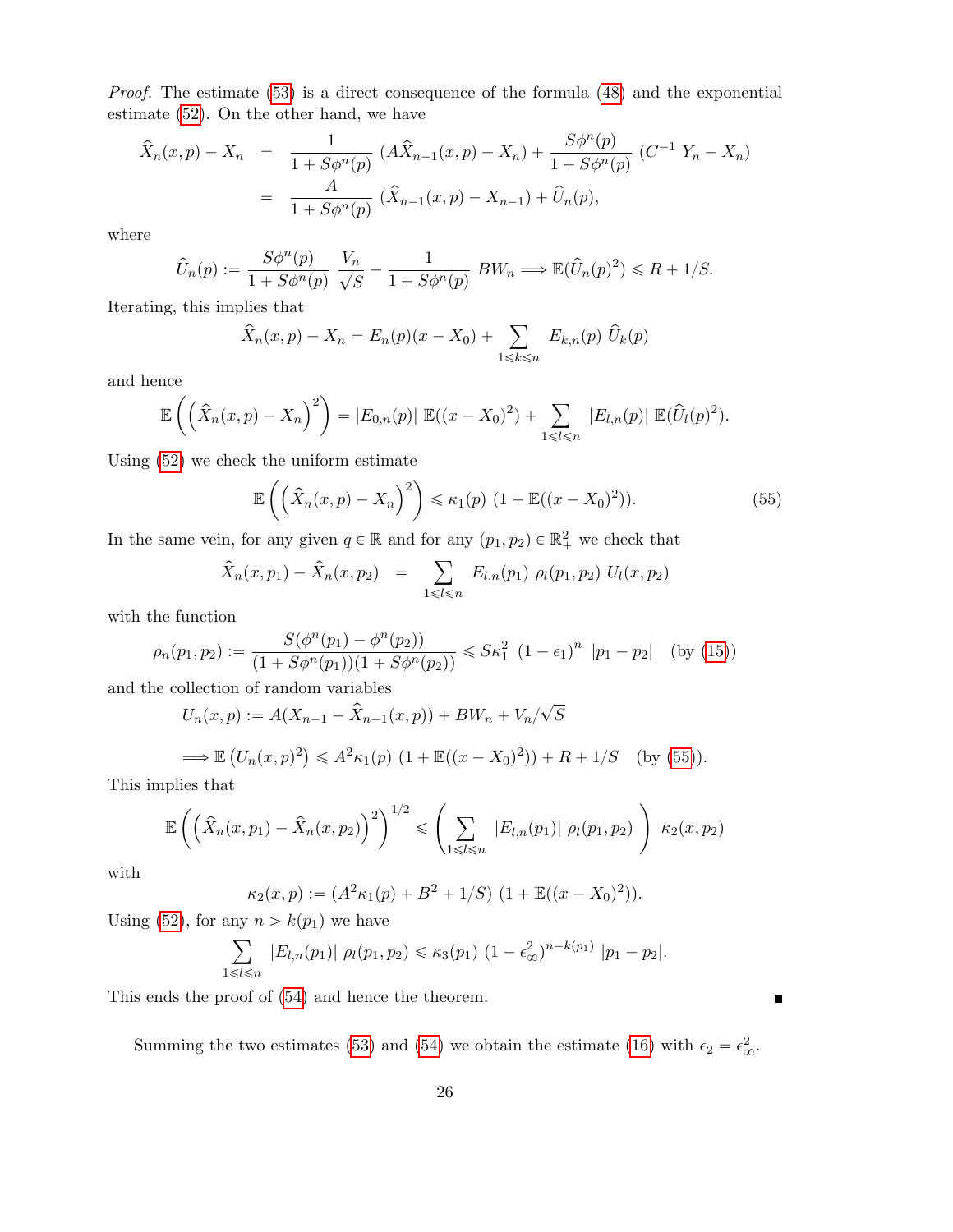# 5 Stochastic perturbation analysis

This section is mainly concerned with the proof of Theorem 3.1. In addition, we also consider the bias and some time-uniform bounds for the sample covariances  $p_n$  and  $\hat{p}_n$ .

## 5.1 A local perturbation theorem

We fix some parameter  $N \geq 1$  and we let 1 be the  $(N + 1)$  column vector with unit entries, I the  $(N + 1) \times (N + 1)$  identity matrix and  $J = 11'$  the  $(N + 1) \times (N + 1)$  matrix with unit entries, where  $(\cdot)'$  denotes the transpose operator. We also let  $\epsilon$  be the  $(N + 1) \times (N + 1)$ matrix given by

$$
\epsilon = I - J/(N+1) \quad \Longrightarrow \quad \epsilon^2 = \epsilon.
$$

For any given  $(N + 1)$ -column p we have

$$
\overline{p}:=\frac{1}{N+1}\sum_{1\leqslant j\leqslant N+1}p_j\quad\Longrightarrow\quad p-\overline{p}\,{1\!\!1}:=\left(\begin{array}{c}p_1-\overline{p}\\\vdots\\p_{N+1}-\overline{p}\end{array}\right)=\epsilon p.
$$

From the mean-field evolution equations (6) and the definitions of  $m_n$  and  $\hat{m}_n$  in (7), it is straightforward to show that

$$
\begin{cases}\n(\xi_n^i - m_n) = A (\hat{\xi}_{n-1}^i - \hat{m}_{n-1}) + BW_n^{i,\epsilon} \\
(\hat{\xi}_n^i - \hat{m}_n) = (1 - g_n C)(\xi_n^i - m_n) - g_n DV_n^{i,\epsilon},\n\end{cases}
$$

with the random variables

$$
W_n^{i, \epsilon} := \sum_{1 \le j \le N+1} \epsilon_j^i \ W_n^j \quad \text{and} \quad V_n^{i, \epsilon} := \sum_{1 \le j \le N+1} \epsilon_j^i \ V_n^j. \tag{56}
$$

Taking the square we obtain the formulae

$$
\begin{cases}\n(\xi_n^i - m_n)^2 = A^2 (\hat{\xi}_{n-1}^i - \hat{m}_{n-1})^2 + B^2 (W_n^{i,\epsilon})^2 + 2AB (\hat{\xi}_{n-1}^i - \hat{m}_{n-1}) W_n^{i,\epsilon} \\
(\hat{\xi}_n^i - \hat{m}_n)^2 = (1 - g_n C)^2 (\xi_n^i - m_n)^2 + g_n^2 D^2 (V_n^{i,\epsilon})^2 - 2g_n (1 - g_n C) D (\xi_n^i - m_n) V_n^{i,\epsilon}.\n\end{cases}
$$

This implies that

$$
\begin{cases}\n p_n = A^2 \ \hat{p}_{n-1} + B^2 + \frac{1}{\sqrt{N}} \ \nu_n \\
 \hat{p}_n = (1 - g_n C)^2 p_n + g_n^2 D^2 + \frac{1}{\sqrt{N}} \ \hat{\nu}_n = (1 - g_n C) p_n + \frac{1}{\sqrt{N}} \ \hat{\nu}_n\n\end{cases}
$$

with the orthogonal variables

$$
\nu_n := 2AB \ \chi_n + B^2 \ \varsigma_n \quad \text{and} \quad \widehat{\nu}_n := -2g_n(1 - g_nC)D \ \widehat{\chi}_n + g_n^2 D^2 \ \widehat{\varsigma}_n
$$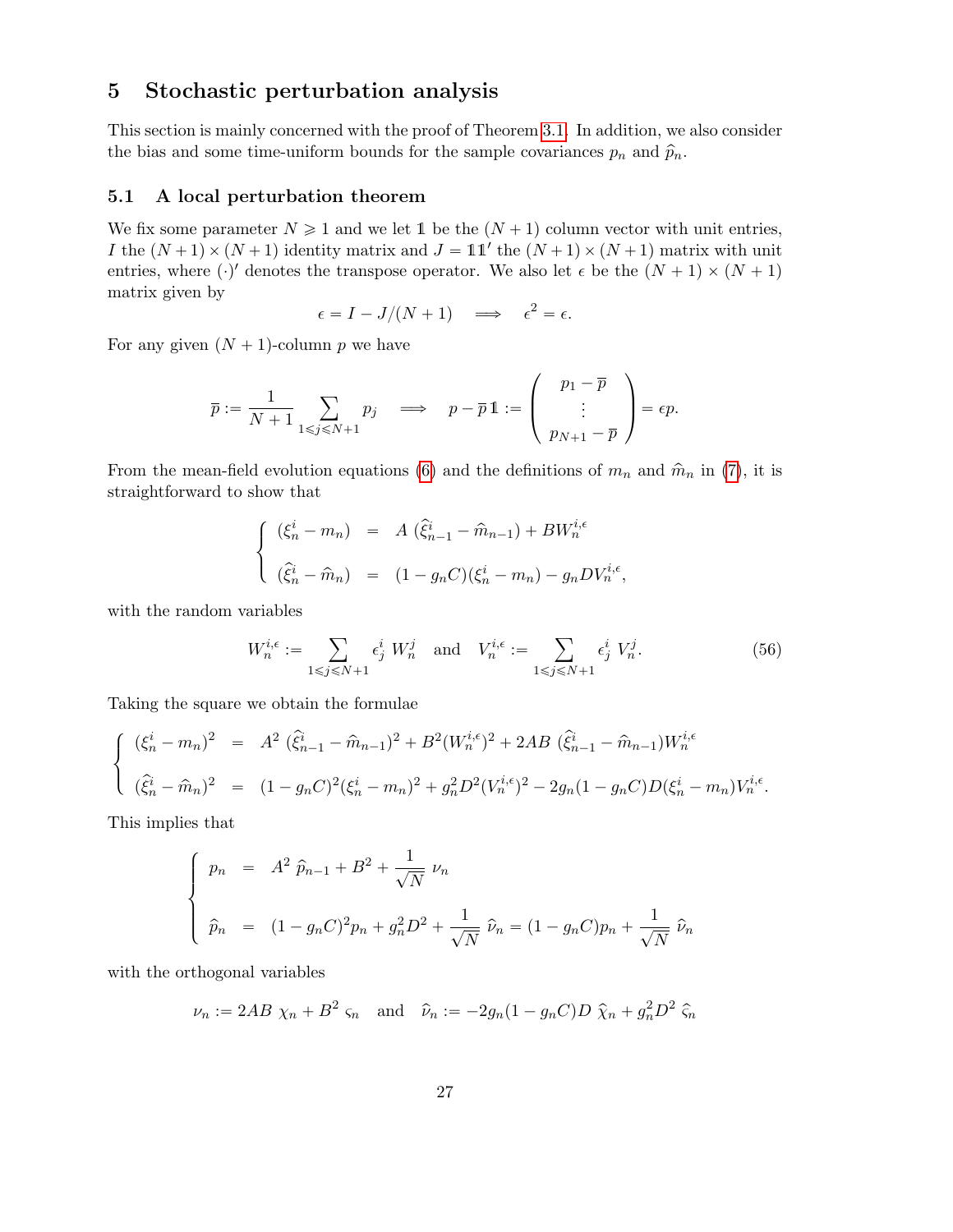and the centered random variables

$$
\chi_n \; := \; \frac{1}{\sqrt{N}} \sum_{1 \leqslant i \leqslant N+1} \left( \hat{\xi}_{n-1}^i - \hat{m}_{n-1} \right) W_n^{i,\epsilon} \qquad \varsigma_n \; := \; \sqrt{N} \left( \frac{1}{N} \sum_{1 \leqslant i \leqslant N+1} (W_n^{i,\epsilon})^2 - 1 \right)
$$
\n
$$
\hat{\chi}_n \; := \; \frac{1}{\sqrt{N}} \sum_{1 \leqslant i \leqslant N+1} (\xi_n^i - m_n) V_n^{i,\epsilon} \qquad \hat{\varsigma}_n \; := \; \sqrt{N} \left( \frac{1}{N} \sum_{1 \leqslant i \leqslant N+1} (V_n^{i,\epsilon})^2 - 1 \right).
$$

Further, denote by  $\mathbb H$  the  $((N + 1) \times (N + 1))$ -Helmert matrix whose first row is defined by

$$
\mathbb{H}_{1,j} = 1/\sqrt{N+1} \quad \forall 1 \leq j \leq (N+1) \quad \Longrightarrow \quad \mathbb{H}_{1,+} = 1'/\sqrt{N+1}.
$$

and whose *i*-th row for  $2 \le i \le (N + 1)$  is given by

$$
\mathbb{H}_{i,j} := \overline{\mathbb{H}}_{i,j} := \begin{cases} 1/\sqrt{i(i-1)} & \text{if } 1 \leq j < i \\ -(i-1)/\sqrt{i(i-1)} & \text{if } j = i \\ 0 & \text{if } i < j \leq (N+1). \end{cases}
$$

This yields the matrix decomposition ˆ ˙

$$
\mathbb{H} = \begin{pmatrix} 1'/\sqrt{N+1} \\ \overline{\mathbb{H}} \end{pmatrix} \quad \text{with} \quad \overline{\mathbb{H}} = (\overline{\mathbb{H}}_{i,j})_{2 \leq i \leq (N+1), 1 \leq j \leq (N+1)} \in \mathbb{R}^{N \times (N+1)}.
$$

We check that  $\mathbb H$  is an orthogonal matrix and we have the square root formula

$$
\mathbb{H}\mathbb{H}' = I = \mathbb{H}'\mathbb{H} = \frac{1}{N+1} J + \overline{\mathbb{H}}' \overline{\mathbb{H}} \Longrightarrow \overline{\mathbb{H}}' \overline{\mathbb{H}} = I - \frac{1}{N+1} J = \epsilon.
$$

Also note that for any  $(N + 1)$ -column vectors x, w we have

$$
(\overline{\mathbb{H}}x)'(\overline{\mathbb{H}}x) = (x - \overline{x}\mathbb{1})'(w - \overline{w}\mathbb{1}) = x'\epsilon w.
$$

In this notation, we readily check that

$$
\hat{m}_n = m_n + g_n (Y_n - Cm_n) - \frac{1}{\sqrt{N+1}} g_n D \mathbb{H}_1, \mathcal{V}_n^{(N)}
$$
  

$$
m_{n+1} = A \hat{m}_n + \frac{1}{\sqrt{N+1}} B \mathbb{H}_1, \mathcal{W}_n^{(N)}
$$

with the random vectors

$$
\mathcal{W}_n^{(N)} := \left(\begin{array}{c} W_n^1 \\ \vdots \\ W_n^{N+1} \end{array}\right) \quad \text{and} \quad \mathcal{V}_n^{(N)} := \left(\begin{array}{c} V_n^1 \\ \vdots \\ V_n^{N+1} \end{array}\right).
$$

Using this notation, we may write

$$
\chi_n = \sqrt{\frac{\hat{p}_{n-1}}{N}} \hat{\zeta}_{n-1}' \overline{\mathbb{H}} \mathcal{W}_n^{(N)} \qquad \varsigma_n = \frac{1}{\sqrt{N}} \left( \left( \overline{\mathbb{H}} \mathcal{W}_n^{(N)} \right)' \left( \overline{\mathbb{H}} \mathcal{W}_n^{(N)} \right) - N \right)
$$
  

$$
\hat{\chi}_n = \sqrt{\frac{p_n}{N}} \zeta_n' \overline{\mathbb{H}} \mathcal{V}_n^{(N)} \qquad \hat{\varsigma}_n = \frac{1}{\sqrt{N}} \left( \left( \overline{\mathbb{H}} \mathcal{V}_n^{(N)} \right)' \left( \overline{\mathbb{H}} \mathcal{V}_n^{(N)} \right) - N \right),
$$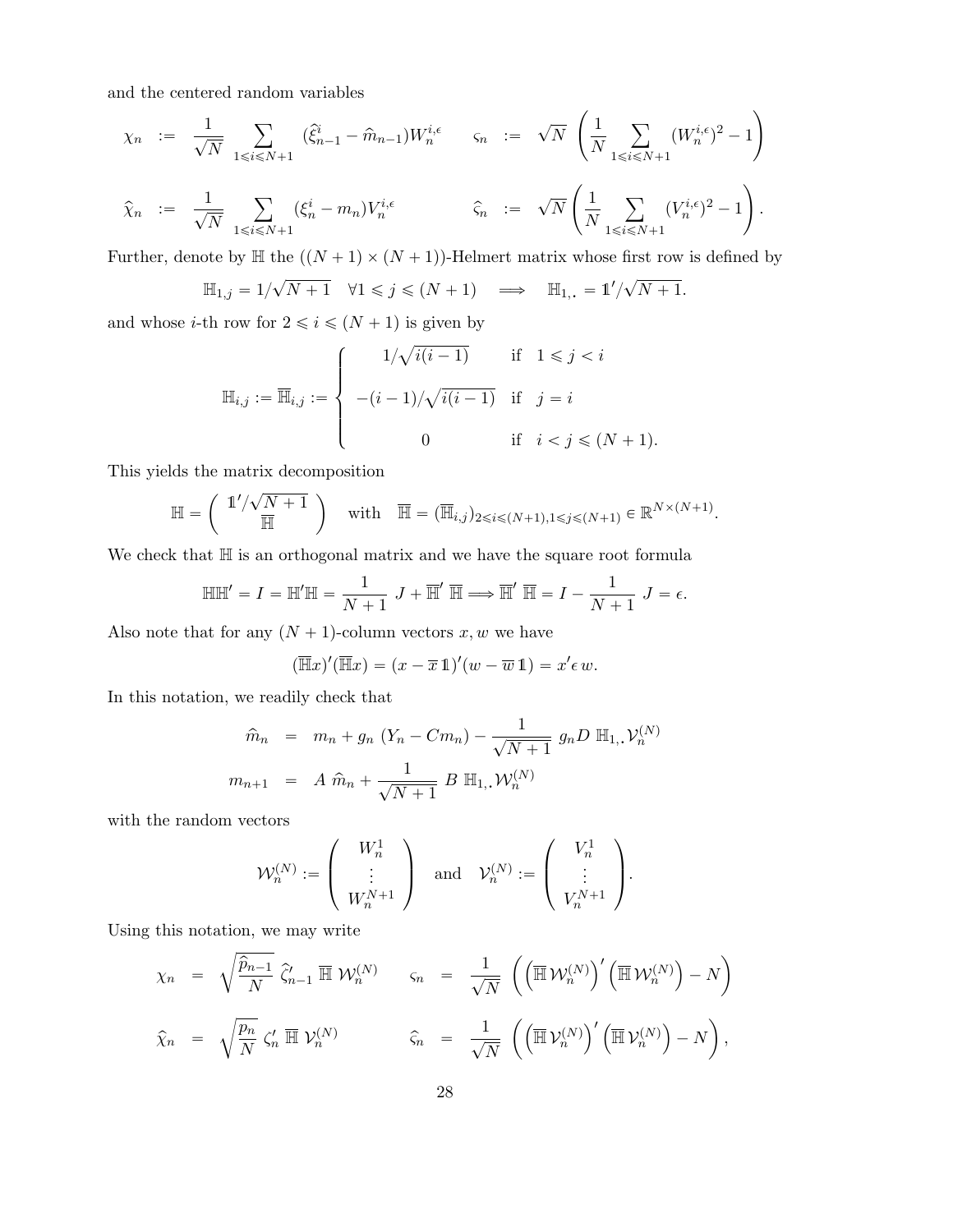with the random vectors on the unit sphere defined by

$$
\widehat{\zeta}_{n-1}:=\frac{\overline{\mathbb{H}}\,\widehat{\xi}_{n-1}}{\sqrt{\|\overline{\mathbb{H}}\,\widehat{\xi}_{n-1}\|}}\quad\text{and}\quad\zeta_n:=\frac{\overline{\mathbb{H}}\,\xi_n}{\sqrt{\|\overline{\mathbb{H}}\,\xi_n\|}}\cdotp
$$

Finally observe that

$$
\mathbb{H}\,\mathcal{V}_n^{(N)} = \left(\begin{array}{c} \mathbb{H}_{1, \nu_n^{(N)}} \\ \overline{\mathbb{H}}\,\mathcal{V}_n^{(N)} \end{array}\right) \quad \text{and} \quad \mathbb{H}\,\mathcal{W}_n^{(N)} = \left(\begin{array}{c} \mathbb{H}_{1, \nu_n^{(N)}} \\ \overline{\mathbb{H}}\,\mathcal{W}_n^{(N)} \end{array}\right) \sim \mathcal{N}\left(0, I_{(N+1)\times(N+1)}\right) \quad (57)
$$

We end the proof of Theorem 3.1 by replacing  $(\mathcal{V}_n^{(N)}, \mathcal{W}_n^{(N)})$  by  $(\overline{\mathbb{H}} \mathcal{V}_n^{(N)}, \overline{\mathbb{H}} \mathcal{W}_n^{(N)})$ . This ends the proof of the theorem.

**Corollary 5.1.** For any  $n \geq 0$  we have the biasedness properties

$$
\mathbb{E}(\hat{p}_n) < \hat{P}_n \quad \text{and} \quad \mathbb{E}(p_{n+1}) < P_{n+1}.\tag{58}
$$

Proof. Since the function

$$
p \in \mathbb{R}_+ \mapsto \frac{p}{1+Sp} \in \mathbb{R}_+
$$

is strictly concave, we have

$$
\mathbb{E}((1 - g_n C) p_n) < \frac{\overline{p}_n}{1 + S\overline{p}_n} = (1 - \overline{g}_n C) \overline{p}_n
$$

with

$$
\overline{g}_n = C \ \overline{p}_n / (C^2 \ \overline{p}_n + D^2)
$$
 and  $\overline{p}_n := \mathbb{E}(p_n)$ .

This implies that

$$
\mathbb{E}(\widehat{p}_n) < (1 - \overline{g}_n C) \ \overline{p}_n
$$

from which we check the Riccati differential inequality

$$
\overline{p}_n = A^2 \mathbb{E}(\widehat{p}_n) + R < A^2 \frac{\overline{p}_{n-1}}{1 + S\overline{p}_{n-1}} + R = \phi(\overline{p}_{n-1}).
$$

The proof of (58) then follows from comparison properties of Riccati inequalities.

# 5.2 Uniform raw moments estimates

For any  $k \geq 1$  there exists some finite constant  $\tau_k$  such that for any  $N \geq 1$  and  $n \geq 0$ , the Burkholder-Davis-Gundy inequality yields the following uniform estimates

$$
\mathbb{E}\left(\|\widehat{\Delta}_n\|^k\right) \vee \mathbb{E}\left(\|\Delta_n\|^k\right) \leq \tau_k. \tag{59}
$$

 $\blacksquare$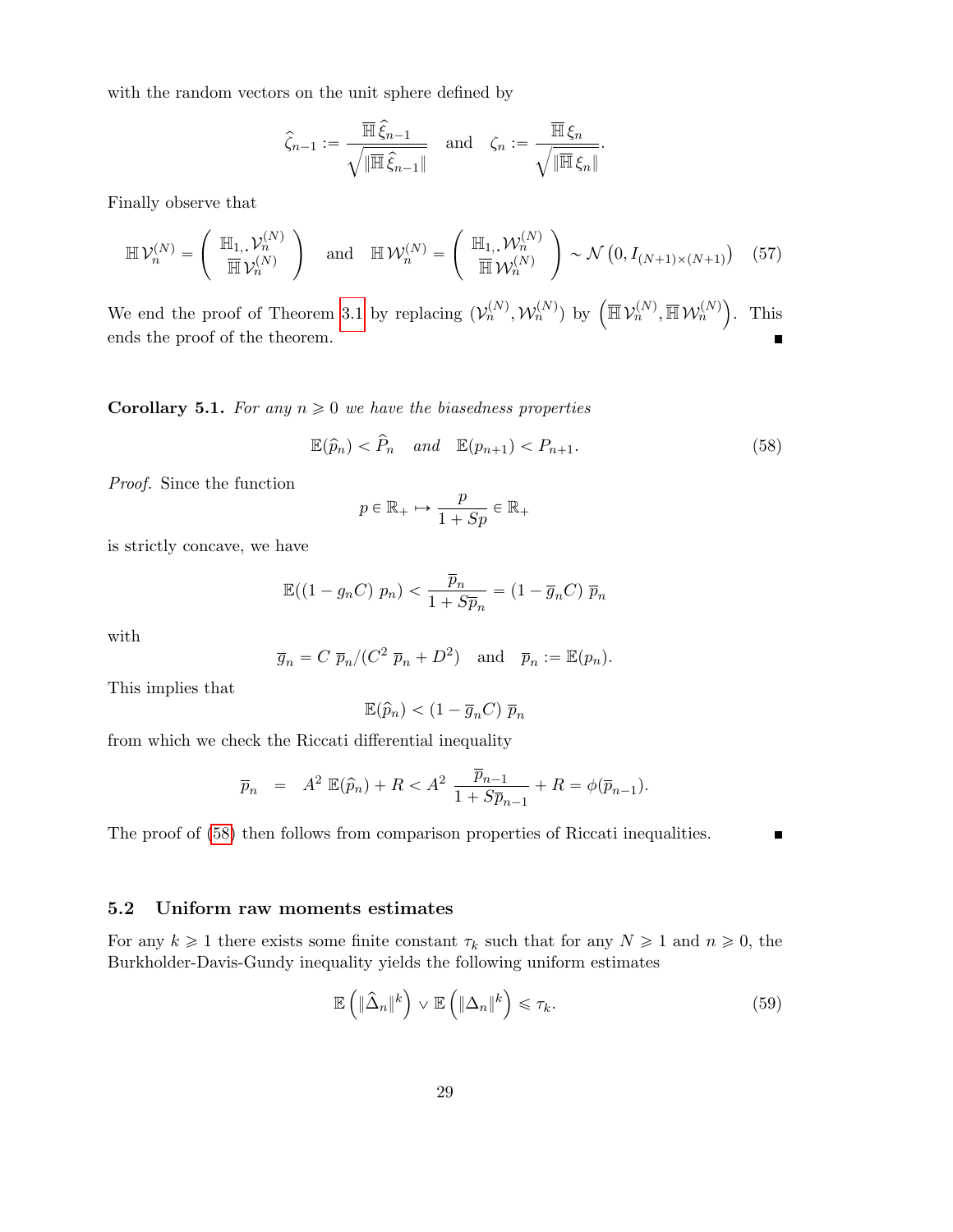**Proposition 5.2.** For any  $k \ge 1$ , any  $N \ge 1$  and time horizon  $n \ge 0$ , we have the timeuniform estimates

$$
\mathbb{E}(\hat{p}_n^k) \vee \mathbb{E}(\hat{\nu}_n^k) \le \iota_k
$$
\n
$$
\mathbb{E}(p_n^k) \le \iota_k (P_0 \vee 1)^k \quad \text{and} \quad \mathbb{E}(|\nu_{n+1}|^k) \vee \mathbb{E}(\delta_{n+1}^k) \le \iota_k (P_0 \vee 1)^{k/2}.
$$
\n
$$
(60)
$$

*Proof.* We first prove the last assertion. To this end, for any  $k \in \mathbb{R}$  and  $n \geq 1$ , set  $q_n^k := \mathbb{E}(p_n^k)$ and observe that for  $k \geq 1$ ,

$$
2^{k-1}\phi(x)^k = 2^{k-1}\frac{((A^2 + RS)x + R)^k}{(Sx + 1)^k} \leq \phi_k(x^k) \quad \text{where} \quad \phi_k(x) := \frac{a_k x + b_k}{c_k x + 1},
$$

with parameters

$$
(a_k, b_k, c_k) = (2^{2(k-1)}(A^2 + RS)^k, 2^{2(k-1)}R^k, S^k) \in \mathbb{R}^3_+
$$
  

$$
\implies a_k - b_k c_k = 2^{2(k-1)}((A^2 + RS)^k - R^k S^k) > 0.
$$

Combining the above with Corollary 3.2 and the inequality  $|a + b|^k \leq 2^{k-1} (|a|^k + |b|^k)$ ,  $a, b \in \mathbb{R}, k \geq 1$ , we obtain

$$
p_{n+1}^{2k} \leq \phi_{2k}(p_n^{2k}) + \frac{2^{2k-1}}{N^k} \left( A^{4k} \ \hat{\nu}_n^{2k} + \nu_{n+1}^{2k} \right).
$$

By Jensen's inequality, we check that

$$
q_{n+1}^{2k} \leq \phi_{2k}(q_n^{2k}) + \frac{2^{2k-1}}{N^k} \left( A^{4k} \mathbb{E}(\widehat{\nu}_n^{2k}) + \mathbb{E}(\nu_{n+1}^{2k}) \right).
$$

To control the expectations on the right hand side above, note that for any  $k \geq 1$  we have the crude estimates

$$
(g_n D)^{2k} = \left(\frac{Sp_n}{1+Sp_n} \frac{p_n}{1+Sp_n}\right)^k \leq S^{-k},
$$
  

$$
(g_n D(1-g_n C))^k p_n^{k/2} = \left(\frac{Sp_n}{1+Sp_n} \frac{1}{1+Sp_n} \left(\frac{p_n}{1+Sp_n}\right)^2\right)^{k/2} \leq S^{-k}.
$$

Combining these estimates with (59) in (12), we check that

$$
\mathbb{E}\left(\widehat{\nu}_n^k\right) \leqslant \iota_1(k) \quad \text{and} \quad \mathbb{E}(\nu_{n+1}^k) \leqslant \iota_2(k) \left(1 \vee q_n^{k/2}\right) = \iota_2(k) \left(1 \vee q_n\right)^{k/2}.
$$
 (61)

Now, (49) and (58) imply that

$$
q_n \leq t_0 \ (P_0 \vee 1). \tag{62}
$$

Combining this with (61) yields the required bounds for  $\nu_n^k$ ,  $\hat{\nu}_n^k$  and  $\delta_n^k$ . Returning to the moments of  $p_n$ , note that the previous estimates imply that

$$
q_{n+1}^{2k} \leq \phi_{2k}(q_n^{2k}) + \frac{\iota_5(k)}{N^k} (q_n^k \vee 1).
$$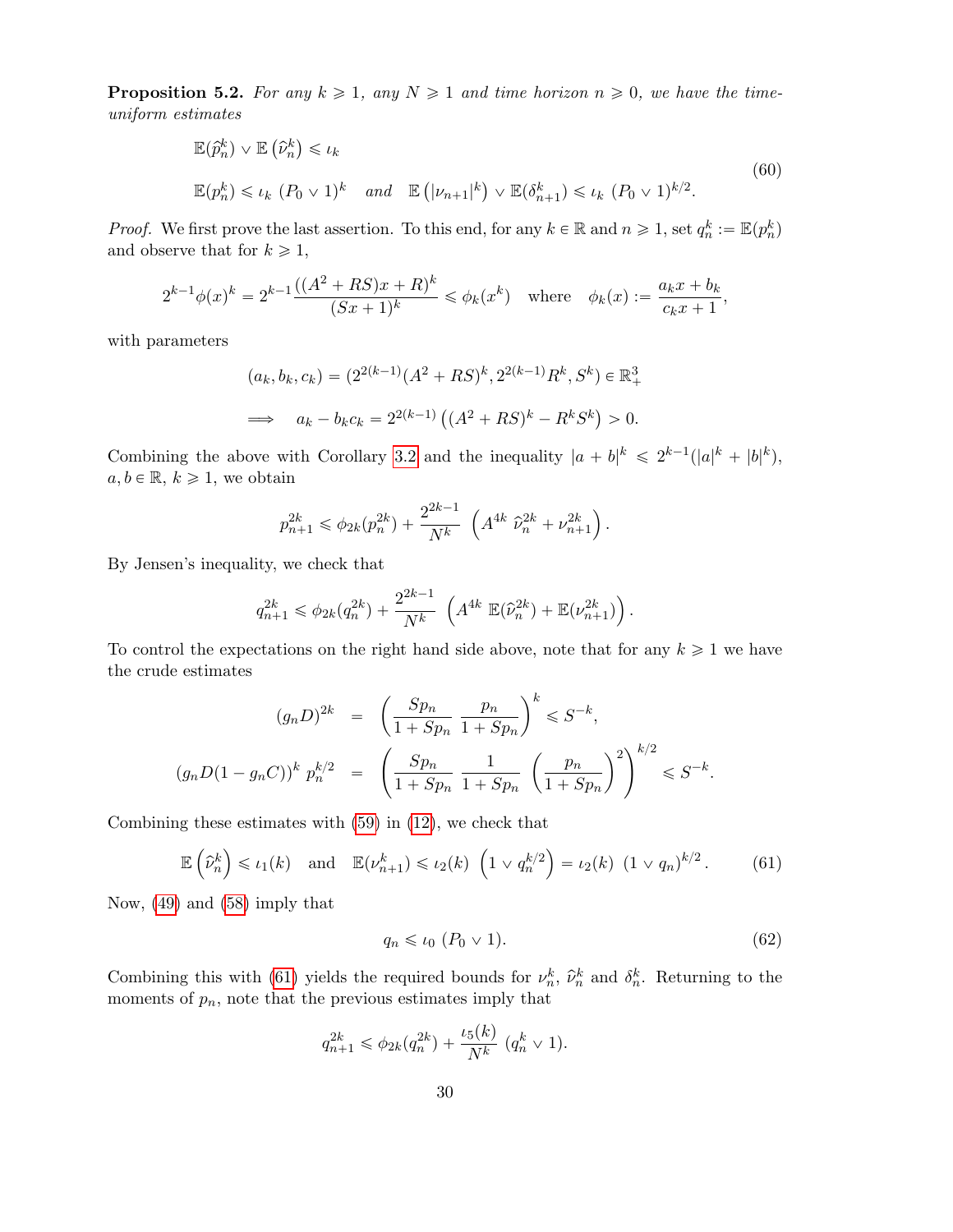Applying the above estimate to  $k = 1$ , along with (62), we have

$$
q_{n+1}^2 \leq \phi_2(q_n^2) + \frac{\iota_1}{N} (P_0 \vee 1).
$$

Using the comparison properties (43) and (45) we conclude that

$$
\sup_{N \ge 1} \sup_{n \ge 0} q_n^2 < \iota_2 \ (P_0 \vee 1)^2.
$$

Iterating the argument for any  $k \geq 1$  we readily check that

$$
\sup_{N\geq 1} \sup_{n\geq 0} q_n^k < \iota_k \ (P_0 \vee 1)^k
$$

and therefore

$$
\mathbb{E}\left(|\nu_{n+1}|^k\right) \leqslant \iota_6(k) \ (1 \vee q_n)^{k/2} \leqslant \iota_7(k) \ (P_0 \vee 1)^{k/2} \quad \text{and} \quad \mathbb{E}\left(|\delta_{n+1}|^k\right) \leqslant \iota_k \ (P_0 \vee 1)^{k/2}
$$

Finally, we have

$$
\widehat{p}_n = \frac{p_n}{1 + Sp_n} + \frac{1}{\sqrt{N}} \widehat{\nu}_n \Longrightarrow \mathbb{E}(\widehat{p}_n^k) \leqslant S^{-k} + \frac{1}{N^{k/2}} \mathbb{E}(|\widehat{\nu}_n|^k) \leqslant \iota_k,
$$

 $\blacksquare$ 

which ends the proof of the proposition.

# 6 Stochastic Riccati equations

In this section we focus on the proof of Theorem 3.9, as well as the central limit theorems presented in section 3.4.

# 6.1 Perturbation analysis

We start by proving the time uniform estimates (22). To this end, first note that we have the telescoping sum formula

$$
p_n - P_n = (\phi^n(p_0) - \phi^n(P_0)) + \sum_{1 \le k \le n} \left( \phi^{n-k}(p_k) - \phi^{n-(k-1)}(p_{k-1}) \right).
$$
 (63)

To deal with the summands above, observe that

$$
\phi^{n-k}(p_k) - \phi^{n-(k-1)}(p_{k-1}) = \phi^{n-k}(p_k) - \phi^{n-k}(\phi(p_{k-1}))
$$
  
= 
$$
\phi^{n-k}\left(\phi(p_{k-1}) + \frac{1}{\sqrt{N}} \delta_k\right) - \phi^{n-k}(\phi(p_{k-1}))
$$

Using the Lipschitz estimates (38) we check that

$$
|\phi^{n-k}(p_k) - \phi^{n-k}(\phi(p_{k-1}))| \leq \frac{\kappa_1}{\sqrt{N}} (1 - \epsilon_1)^{n-k} |\delta_k|,
$$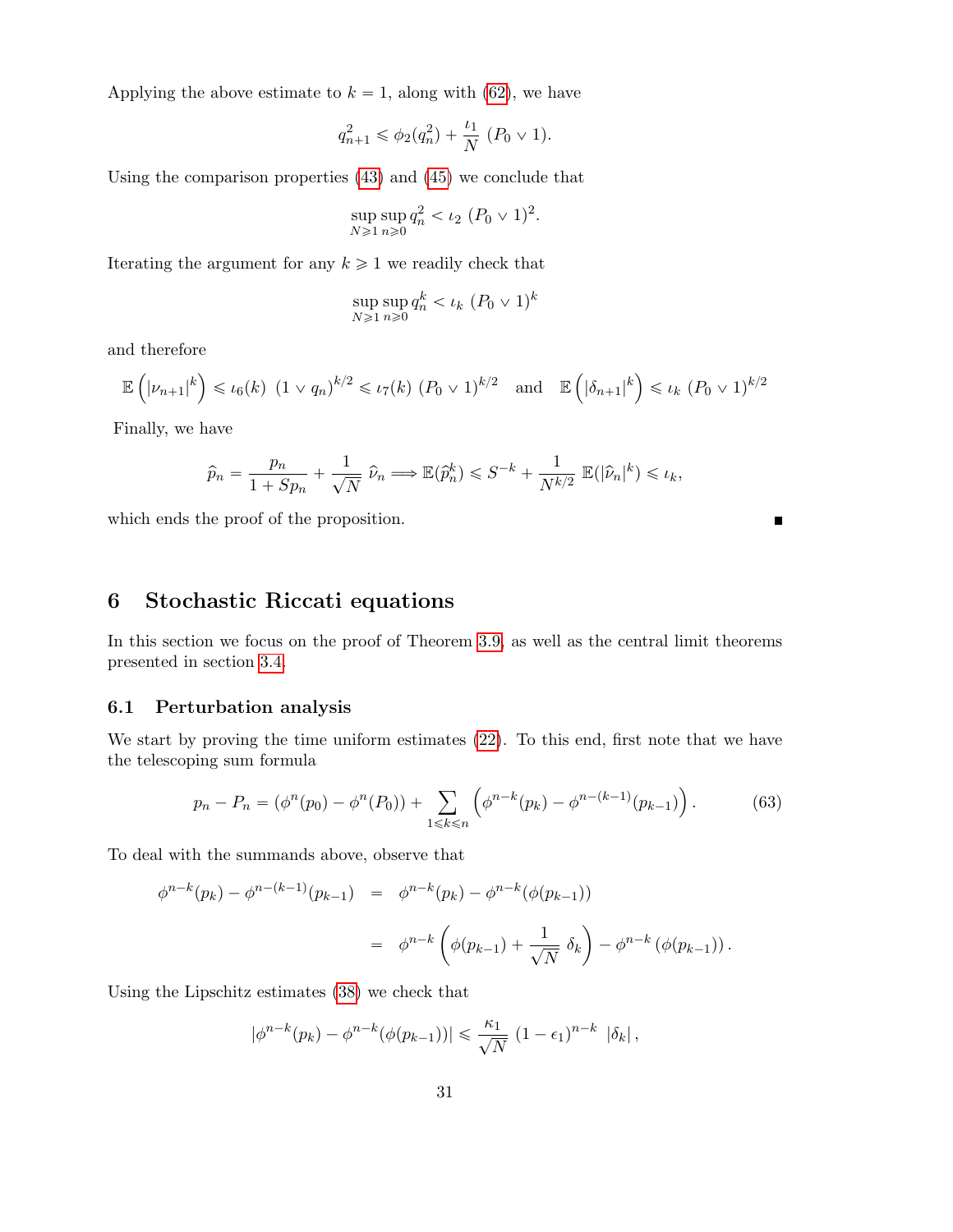with the parameter  $\epsilon_1$  defined in (15). Similarly, we have

$$
|\phi^{n}(p_0)-\phi^{n}(P_0)|\leq \frac{\kappa_2}{\sqrt{N}}\left(1-\epsilon_1\right)^n\,|\nu_0|.
$$

This yields the almost sure estimate «

$$
\sqrt{N} |p_n - P_n| \leq \kappa_3 \left[ (1 - \epsilon_1)^n |\nu_0| + \sum_{1 \leq k \leq n} (1 - \epsilon_1)^{n-k} |\delta_k| \right].
$$

for the control of the control of the control of the control of the control of the control of the control of the control of the control of the control of the control of the control of the control of the control of the cont

Next we note that

$$
|\widehat{p}_n - \widehat{P}_n| = \left| \frac{p_n - P_n}{(1 + SP_n)(1 + Sp_n)} \right| + \frac{1}{\sqrt{N}} |\widehat{\nu}_n| \le |p_n - P_n| + \frac{1}{\sqrt{N}} |\widehat{\nu}_n|.
$$

Finally, we note the following decomposition for the gain parameters

$$
\sqrt{N}(g_n - G_n) = \sqrt{N}C\left(\frac{p_n}{C^2p_n + D^2} - \frac{P_n}{C^2P_n + D^2}\right)
$$

$$
= CD^2 \frac{\sqrt{N}(p_n - P_n)}{(C^2p_n + D^2)(C^2P_n + D^2)}.
$$

The above estimates and decompositions allow one to derive several mean error bounds as soon as we control the moments of the local errors. For instance, using the uniform moments estimates (60) we obtain the mean error estimates stated in Theorem 3.9.  $\blacksquare$ 

### 6.2 Fluctuation analysis

This section is mainly concerned with the proofs of Theorem 3.11 and Theorem 3.13. We start with some technical results that will immediately lead to the proof of the former.

**Lemma 6.1.** The characteristic function of random vector  $\Delta$  defined in (9) satisfies for any  $w \in \mathbb{R}^3$  we have the Gaussian type estimate

$$
\left| \mathbb{E} \left( e^{iw' \Delta} \right) - e^{-\frac{\|w\|^2}{2}} \right| \leqslant \epsilon(w) \ e^{-\frac{\|w\|^2}{2}}, \tag{64}
$$

with the function

$$
\epsilon(w) := |w_3| \sqrt{\frac{2}{N}} \left( \frac{w_2^2}{2} + w_3^2 \right) \exp\left( |w_3| \sqrt{\frac{2}{N}} \left( \frac{w_2^2}{2} + w_3^2 \right) \right).
$$
 (65)

The proof of the above lemma follows elementary calculations. For the convenience of the reader a detailed proof is provided in the appendix.

**Lemma 6.2.** For any  $n \geq 0$  we have the weak convergence  $\overline{a}$ 

$$
\left(\Delta_0, (\hat{\Delta}_k^i, \Delta_{k+1}^i)_{0 \leq k \leq n, 1 \leq i \leq 3}\right) \hookrightarrow_{N \to \infty} \left((Z_0^i)_{1 \leq i \leq 2}, (\hat{Z}_k^i, Z_{k+1}^i)_{0 \leq k \leq n, 1 \leq i \leq 3}\right),
$$

where the  $Z_k^i$ ,  $\hat{Z}_k^i$  are independent sequences of independent and centered Gaussian random variables with unit variance.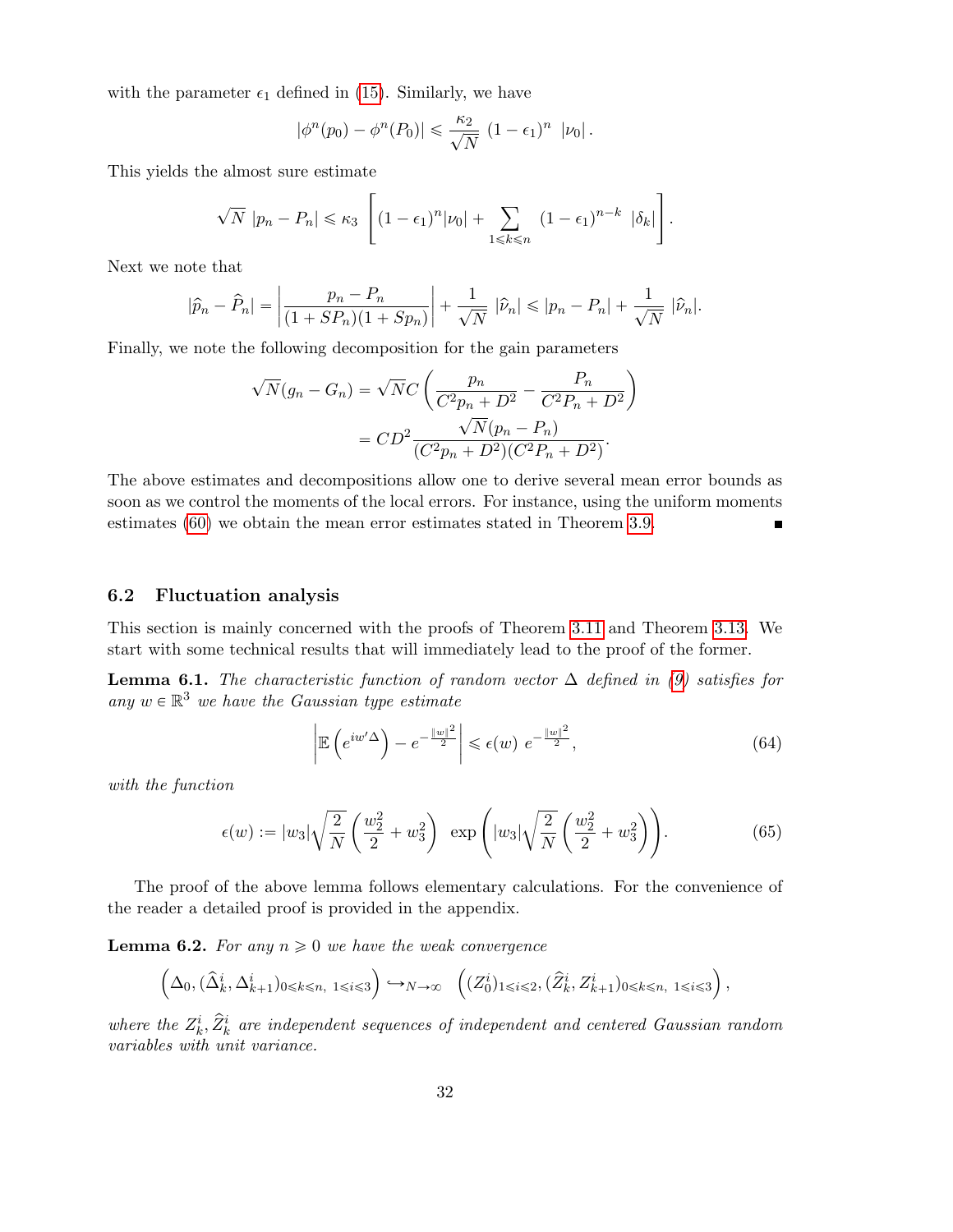*Proof.* Applying (64) for any  $w \in \mathbb{R}^3$  we check the rather crude estimates

$$
\left| \mathbb{E} \left( e^{i w' \Delta_{n+1}} \right) - e^{-\frac{\|w\|^2}{2}} \right| \leqslant \epsilon(w) \quad \text{ and } \quad \left| \mathbb{E} \left( e^{i w' \hat{\Delta}_n} \right) - e^{-\frac{\|w\|^2}{2}} \right| \leqslant \epsilon(w)
$$

with the function  $\epsilon(w) \longrightarrow_{N \to \infty} 0$  defined in (65). For any  $u, v \in \mathbb{R}^3$  and  $n \geq 0$  we have the decomposition

$$
\mathbb{E}\left(e^{i u^{\prime}\Delta_{n+1}} e^{i v^{\prime}\hat{\Delta}_{n}}\right) - e^{-\frac{\|u\|^2}{2}} e^{-\frac{\|v\|^2}{2}}
$$
\n
$$
= \mathbb{E}\left(e^{i v^{\prime}\hat{\Delta}_{n}}\right) \left(\mathbb{E}\left(e^{i u^{\prime}\Delta_{n+1}}\right) - e^{-\frac{\|u\|^2}{2}}\right) + \left(\mathbb{E}\left(e^{i v^{\prime}\hat{\Delta}_{n}}\right) - e^{-\frac{\|v\|^2}{2}}\right) e^{-\frac{\|u\|^2}{2}}.
$$

This yields the estimate

$$
\left|\mathbb{E}\left(e^{i u'\Delta_{n+1}} e^{i v'\hat{\Delta}_n}\right)-e^{-\frac{\|u\|^2+\|v\|^2}{2}}\right|\leq \epsilon(u,v):=\epsilon(u)+\epsilon(v).
$$

Consider the sequence of random vectors

$$
\Lambda_n := \left( \begin{array}{c} \hat{\Delta}_n \\ \Delta_{n+1} \end{array} \right) \in \mathbb{R}^6.
$$

In this notation, for any  $n \geq 0$  and  $w_n \in \mathbb{R}^6$  we have proven the following estimate

$$
\left|\mathbb{E}\left(e^{i w'_n \Lambda_n}\right) - e^{-\frac{\|w_n\|^2}{2}}\right| \leq \epsilon(w_n).
$$

Using the decomposition

$$
\mathbb{E}\left(e^{i (w'_{n-1}\Lambda_{n-1}+w'_{n}\Lambda_{n})}\right)-e^{-\frac{\|w_{n-1}\|^{2}}{2}}e^{-\frac{\|w_{n}\|^{2}}{2}}
$$
\n
$$
=\mathbb{E}\left(e^{i w'_{n-1}\Lambda_{n-1}}\right)\left(\mathbb{E}\left(e^{i w'_{n}\Lambda_{n}}\right)-e^{-\frac{\|w_{n}\|^{2}}{2}}\right)
$$
\n
$$
+\left(\mathbb{E}\left(e^{i w'_{n-1}\Lambda_{n-1}}\right)-e^{-\frac{\|w_{n-1}\|^{2}}{2}}\right)e^{-\frac{\|w_{n}\|^{2}}{2}},
$$

we also check that

$$
\left| \mathbb{E} \left( e^{i \left( w'_{n-1} \Lambda_{n-1} + w'_{n} \Lambda_{n} \right)} \right) - e^{-\frac{\| w_{n-1} \|^2}{2}} e^{-\frac{\| w_{n} \|^2}{2}} \right| \leq \epsilon (w_{n-1}) + \epsilon (w_{n}).
$$

Iterating the argument, we conclude that

$$
\left| \mathbb{E} \left( e^{i \left( u_1 \Delta_0^1 + u_2 \Delta_0^2 + \sum_{0 \le k \le n} w'_k \Delta_k \right)} \right) - e^{-\frac{u_1^2 / 2 + u_2^2 / 2 + \sum_{0 \le k \le n} \|w_k\|^2}{2}} \right|.
$$
  

$$
\le \epsilon(u_1, 0, u_2) + \sum_{0 \le k \le n} \epsilon(w_k) \longrightarrow_{N \to \infty} 0,
$$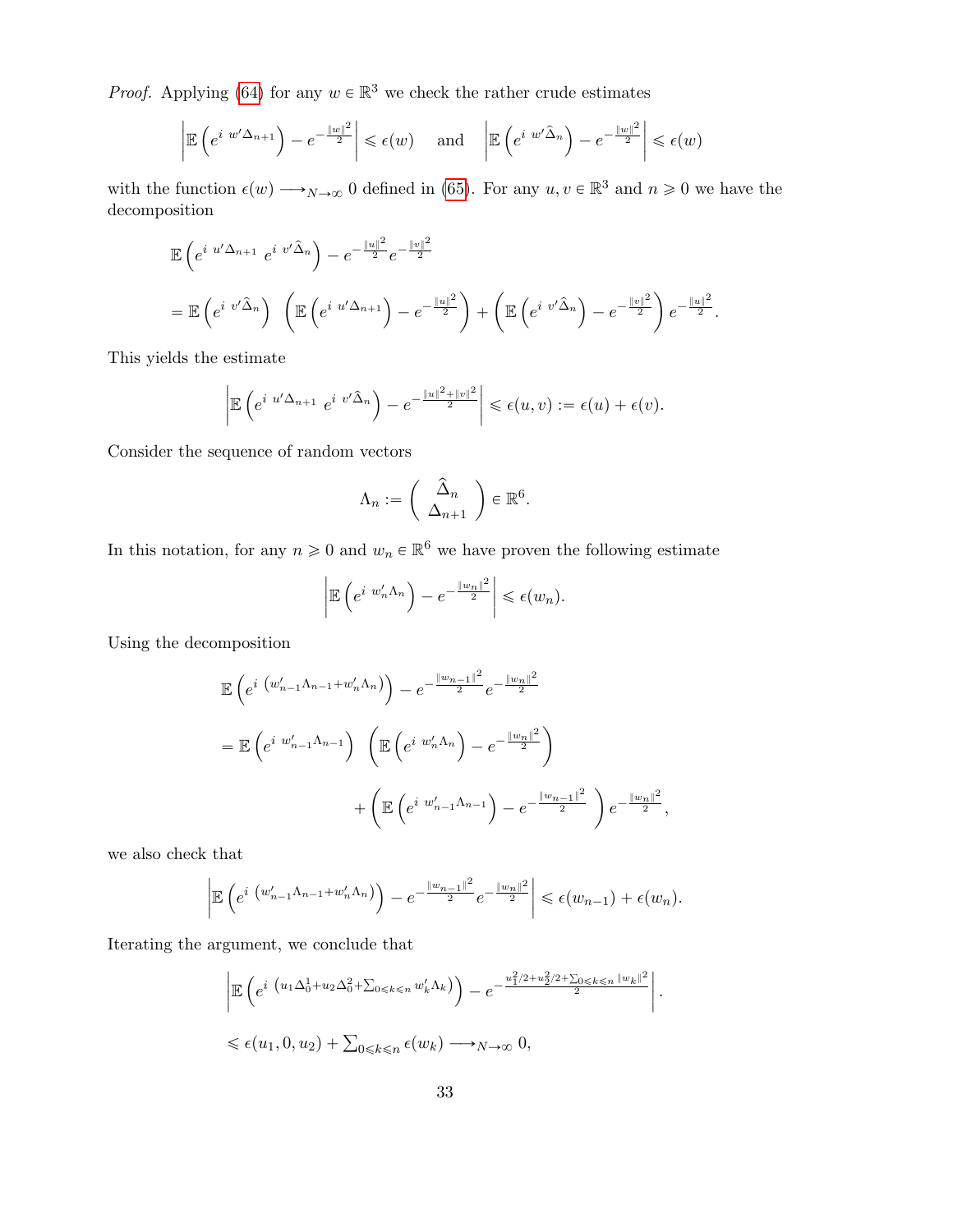which ends the proof of the lemma.

Combining Lemma 6.2 with Theorem 3.9 and Slutsky's lemma yields Theorem 3.11. We are now in position to prove theorem 3.13 and the bias estimates (23).

#### Proof of Theorem 3.13 :

By the second order estimate (40) we have

$$
|\phi^{n-k}(p_k) - \phi^{n-(k-1)}(p_{k-1}) - \partial \phi^{n-k}(\phi(p_{k-1})) \frac{1}{\sqrt{N}} \delta_k| \leq \frac{\iota_1}{N} (1 - \epsilon_1)^{n-k} \delta_k^2.
$$

Combining this with the telescoping sum formula (63) yields the decomposition

$$
\mathbb{Q}_n^N := \sqrt{N}(p_n - P_n) = \partial \phi^n(P_0) \nu_0 + \sum_{1 \leq k \leq n} \partial \phi^{n-k} (\phi(p_{k-1})) \delta_k + \theta_1^N(1),
$$

with the remainder term

$$
|\theta_n^N(1)| \leq \epsilon_n^N(1) := \frac{\iota_2}{\sqrt{N}} \left(1 - \epsilon_1\right)^n \nu_0^2 + \frac{\iota_1}{\sqrt{N}} \sum_{1 \leq k \leq n} (1 - \epsilon_1)^{n-k} \delta_k^2 \longrightarrow_{N \to \infty} 0 \quad \text{a.s..}
$$

On the other hand, using the Lipschitz estimates (38) and (41), we have

$$
\left| \sum_{1 \leq k \leq n} \left[ \partial \phi^{n-k} (\phi(p_{k-1})) - \partial \phi^{n-k} (\phi(P_{k-1})) \right] \delta_k \right|
$$
  

$$
\leq \epsilon_n^N(2) := \iota_3 \sum_{1 \leq k \leq n} (1 - \epsilon)^{n-k} |\delta_k| |p_{k-1} - P_{k-1}| \longrightarrow_{N \to \infty} 0 \quad \text{a.s..}
$$

This yields the formula

$$
\mathbb{Q}_n^N = F_n(\nu_0, \delta_1, \dots, \delta_n) + \theta_n^N(2)
$$

with the function

$$
F_n(\nu_0, \delta_1, \ldots, \delta_n) := \partial \phi^n(P_0) \nu_0 + \sum_{1 \leq k \leq n} \partial \phi^{n-k}(P_k) \delta_k,
$$

and the remainder term  $\theta_n^N(2)$  satisfying

$$
|\theta^N_n(2)|\leqslant \epsilon^N_n(1)+\epsilon^N_n(2).
$$

Combining Slutsky's lemma with the continuous mapping theorem and Corollary 3.12, for any time horizon  $n \geq 0$  we conclude that

$$
(F_k(\nu_0, \delta_1, \ldots, \delta_k))_{0 \leq k \leq n} \longrightarrow_{N \to \infty} (F_k(\mathbb{Z}_0, \mathbb{Z}_1, \ldots, \mathbb{Z}_k))_{0 \leq k \leq n}
$$

with the Gaussian random variables  $\mathbb{Z}_k$  defined in Corollary 3.12. Thus, we have shown that

$$
\mathbb{Q}_n^N \longrightarrow_{N \to \infty} F_n\left(\mathbb{Z}_0, \mathbb{Z}_1, \ldots, \mathbb{Z}_n\right) =: \mathbb{Q}_n.
$$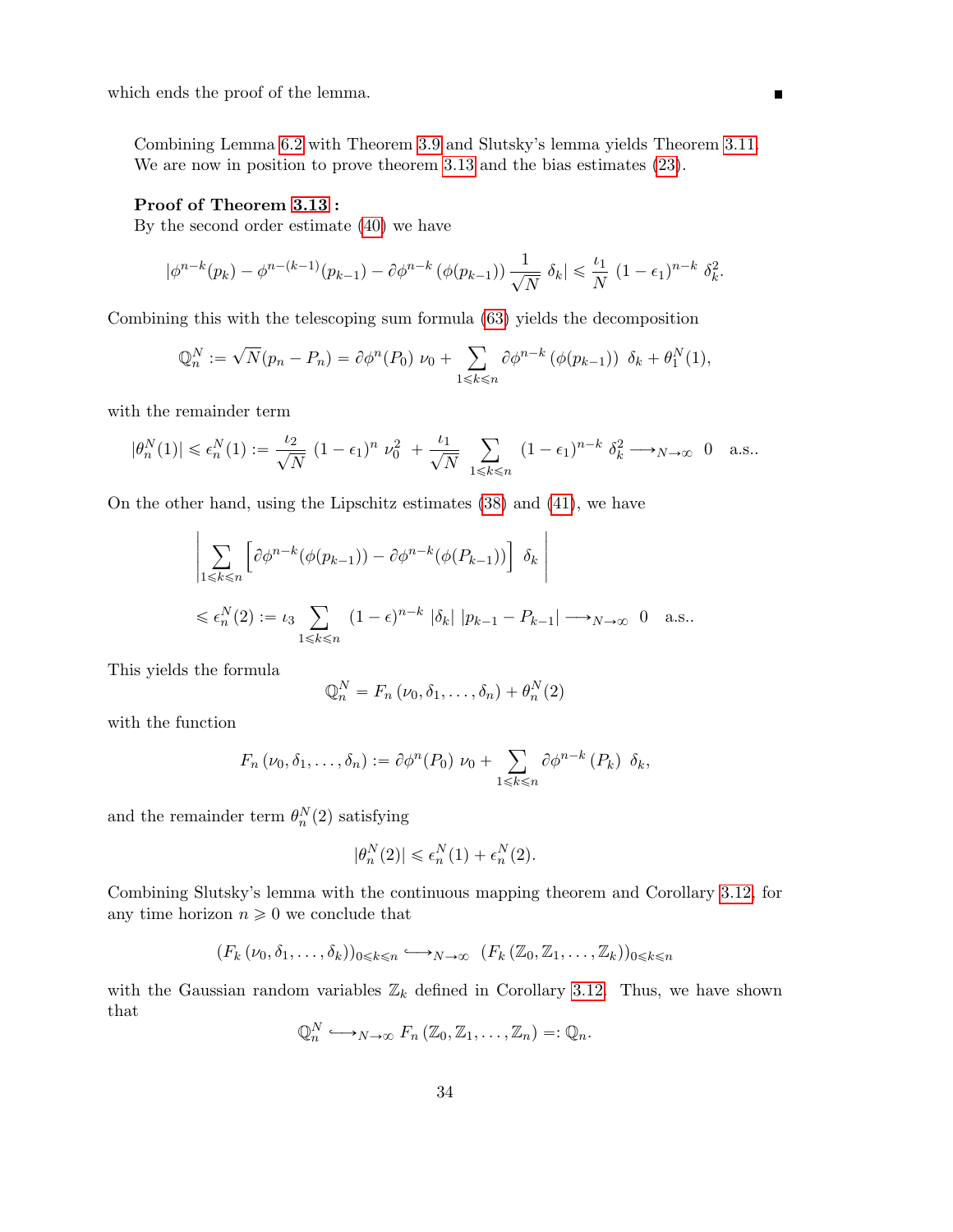The recursive formulation (26) comes from the decomposition

$$
\widehat{\mathbb{Q}}_n^N = \frac{1}{(1+SP_n)(1+Sp_n)} \mathbb{Q}_n^N + \widehat{\nu}_n \longrightarrow_{N \to \infty} \widehat{\mathbb{Q}}_n := \frac{1}{(1+SP_n)^2} \mathbb{Q}_n + \widehat{\mathbb{V}}_n.
$$

In the same vein, we have

$$
\mathbb{Q}_{n+1}^N = A^2 \widehat{\mathbb{Q}}_n^N + \nu_{n+1} \Longrightarrow \mathbb{Q}_{n+1} = A^2 \widehat{\mathbb{Q}}_n + \mathbb{V}_{n+1}.
$$

The proof of the uniform bias estimates (23) follows the second order Taylor expansions discussed in the proof of Theorem 3.13 as we will now demonstrate.

 $\blacksquare$ 

Proof of the bias estimate (23): Using the second order Taylor expansions discussed in the proof of Theorem 3.13 we have the bias estimates

$$
0 \le P_n - \mathbb{E}(p_n) \le \frac{\iota_4}{N} \left[ \mathbb{E}(\nu_0^2) \left(1 - \epsilon\right)^n + \sum_{1 \le k \le n} (1 - \epsilon)^{n-k} \mathbb{E}(\delta_k^2) \right] + \frac{\iota_5}{\sqrt{N}} \sum_{1 \le k \le n} (1 - \epsilon)^{n-k} \mathbb{E}(|\delta_k| |p_{k-1} - P_{k-1}|).
$$

The first bias estimte stated in (23) now follows from (60) and the estimates stated in (22). Indeed, using (60) we check that

$$
0 \le P_n - \mathbb{E}(p_n) \le \frac{t_6}{N} \left[ P_0 \left( 1 - \epsilon \right)^n + (1 \vee P_0) \sum_{1 \le k \le n} (1 - \epsilon)^{n-k} \right] + \frac{t_7}{\sqrt{N}} \left( 1 \vee P_0 \right) \sum_{1 \le k \le n} (1 - \epsilon)^{n-k} \mathbb{E}(|p_{k-1} - P_{k-1}|^2)^{1/2}.
$$

The end of the proof of the l.h.s. estimate in (23) is now a consequence of (22). We also have the second order decomposition

$$
g_n - G_n = \frac{CD^2}{(C^2 P_n + D^2)^2} (p_n - P_n) - \frac{CD^2}{(C^2 P_n + D^2)^2 (C^2 p_n + D^2)} (p_n - P_n)^2
$$

Using the bias estimate stated in the l.h.s. of (23) we readily check that

$$
0 \le G_n - \mathbb{E}(g_n) \le \frac{CD^2}{(C^2 P_n + D^2)^2} \frac{\iota_1}{N} \left[1 \vee P_0\right]^2 + \frac{C}{(C^2 P_n + D^2)^2} \mathbb{E}\left((p_n - P_n)^2\right)
$$

Again, using the  $\mathbb{L}_k$ -mean error estimates stated in (22) we check the r.h.s. estimate stated in (23). This ends the proof of the bias estimate. Ē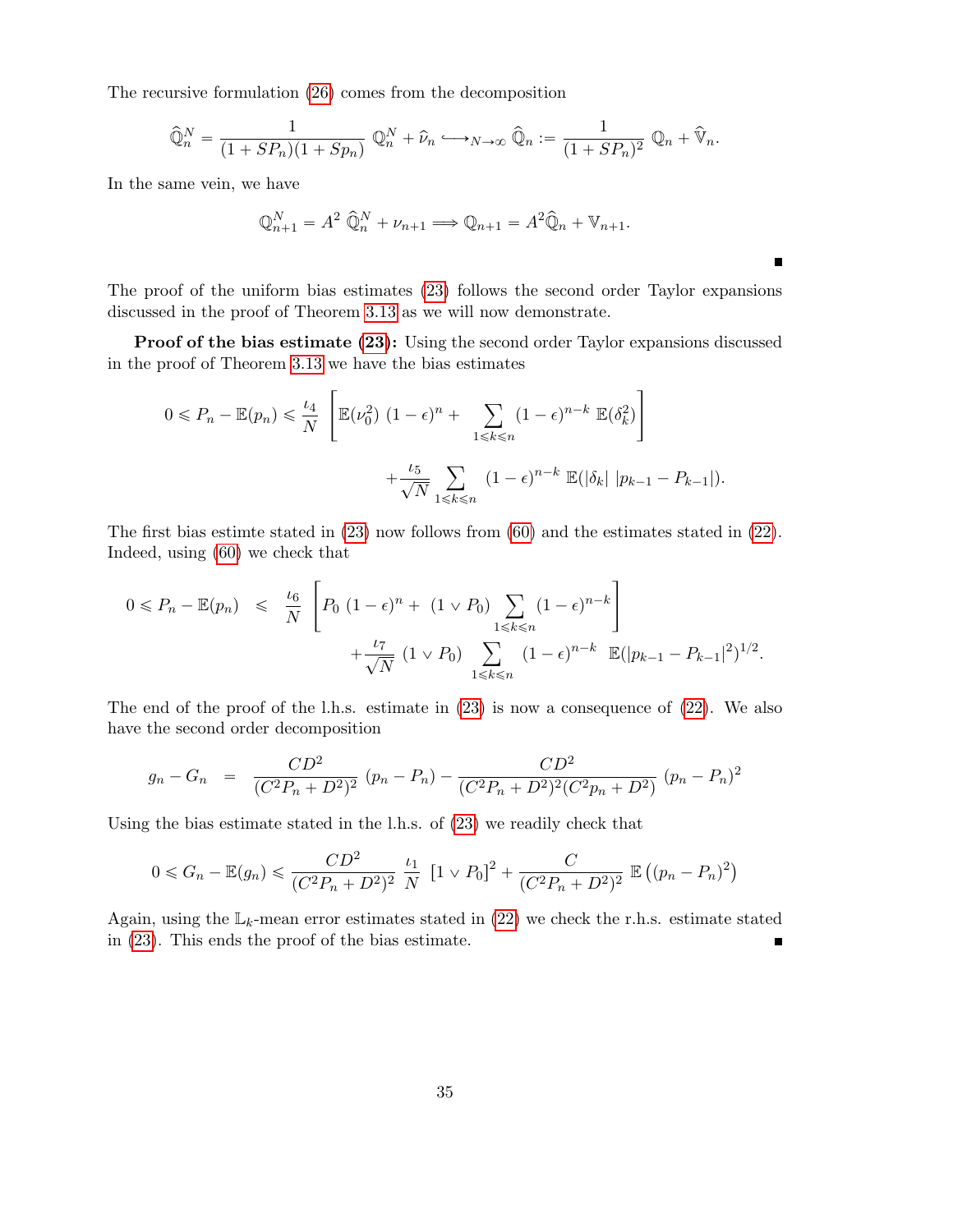#### 6.3 Inverse raw moments

We end the section with some bounds on the moments of ratios of the form  $\phi(p_n)/p_{n+1}$ ,  $n \geqslant 1$ .

Using (14) we have the formulae, which will be used throughout this section.

$$
\frac{1}{\hat{p}_n} = \left(S + \frac{1}{p_n}\right) \hat{\Upsilon}_n(p_n) \quad \text{and} \quad \frac{1}{p_{n+1}} = \frac{1}{A^2 \hat{p}_n + R} \Upsilon_{n+1}(\hat{p}_n),\tag{66}
$$

with the inverse non-central  $\chi$ -square random variables

$$
\hat{\Upsilon}_n(p_n) := \frac{1 + 1/(Sp_n)}{\frac{1}{N} \hat{\chi}_{N,N/(Sp_n)}^{(n,2)}} \quad \text{and} \quad \Upsilon_{n+1}(\hat{p}_n) := \frac{1 + (A^2/R) \hat{p}_n}{\frac{1}{N} \hat{\chi}_{N,N(A^2/R)\hat{p}_n}^{(n+1,2)}}.
$$

**Lemma 6.3.** For any  $n \geq 0$  we have

$$
\frac{\phi(p_n)}{p_{n+1}} - 1 = \frac{1}{N} \frac{A^4}{\phi(p_n)} \frac{\hat{\nu}_n^2}{\phi(p_n) + \frac{A^2}{\sqrt{N}} \hat{\nu}_n} - \frac{A^2}{\sqrt{N}} \frac{\hat{\nu}_n}{\phi(p_n)} + \frac{\phi(p_n)}{A^2 \hat{p}_n + R} (\Upsilon_{n+1}(\hat{p}_n) - 1).
$$
\n(67)

Proof. First recall that

$$
\widehat{p}_n = (1 - g_n C) p_n + \frac{1}{\sqrt{N}} \widehat{\nu}_n.
$$

Combining this with the second identity in (66), we have

$$
\frac{\phi(p_n)}{p_{n+1}} = \frac{1}{1 + \frac{A^2}{\sqrt{N}} \frac{\hat{\nu}_n}{\phi(p_n)}} + \frac{\phi(p_n)}{A^2 \hat{p}_n + R} \left( \Upsilon_{n+1}(\hat{p}_n) - 1 \right).
$$

The result now follows from the decomposition

$$
\frac{1}{1+\frac{A^2}{\sqrt{N}}\frac{\hat{\nu}_n}{\phi(p_n)}}=1-\frac{A^2}{\sqrt{N}}\frac{\hat{\nu}_n}{\phi(p_n)}+\frac{1}{N}\frac{A^4}{\phi(p_n)}\frac{\hat{\nu}_n^2}{\phi(p_n)+\frac{A^2}{\sqrt{N}}\hat{\nu}_n}.
$$

**Proposition 6.4.** For any  $n \geq 0$  and any even number of particles  $N > 4$  we have the almost sure uniform drift estimates

$$
1 \leqslant \mathbb{E}\left(\frac{\phi(p_n)}{p_{n+1}} \mid p_n\right) \leqslant 1 + \frac{\iota}{N}.\tag{68}
$$

 $\blacksquare$ 

Proof. First note that from the previous lemma, we have

$$
\mathbb{E}\left(\frac{\phi(p_n)}{p_{n+1}} \middle| p_n, \hat{p}_n\right) = 1 - \frac{A^2}{\sqrt{N}} \frac{\hat{\nu}_n}{\phi(p_n)} + \frac{1}{N} \frac{A^4}{\phi(p_n)} \frac{\hat{\nu}_n^2}{\phi(p_n) + \frac{A^2}{\sqrt{N}} \hat{\nu}_n} + \frac{\phi(p_n)}{A^2 \hat{p}_n + R} \mathbb{E}\left((\Upsilon_{n+1}(\hat{p}_n) - 1) \middle| \hat{p}_n\right).
$$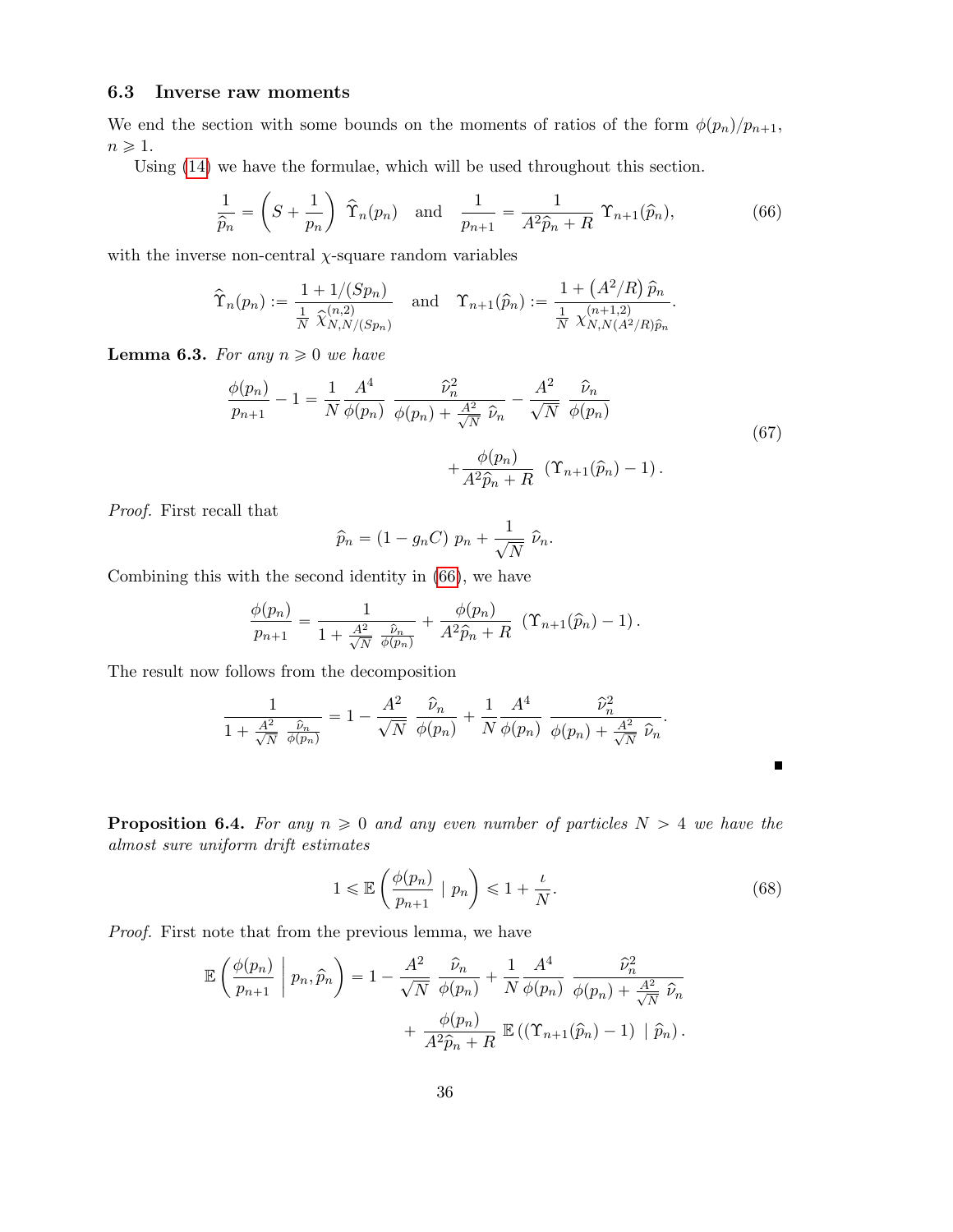Due to (28), for any even number of particles  $N > 4$  we have the estimate

$$
0 \leqslant \mathbb{E}(\Upsilon_n(x)) - 1 \leqslant \frac{4}{N} \left(1 + \frac{A^2}{R} x\right) \left(1 + \frac{4}{N - 4}\right).
$$

Since both  $\hat{p}_n$  and  $\phi(p_n)$  are bounded, it follows that

$$
\mathbb{E}\left(\frac{\phi(p_n)}{p_{n+1}}\;\middle|\;p_n,\widehat{p}_n\right) \leq 1 - \frac{A^2}{\sqrt{N}}\;\frac{\widehat{\nu}_n}{\phi(p_n)} + \frac{1}{N}\frac{A^4}{\phi(p_n)}\;\frac{\widehat{\nu}_n^2}{\phi(p_n) + \frac{A^2}{\sqrt{N}}\;\widehat{\nu}_n} + \frac{\iota_1}{N}.
$$

for some finite constant  $\iota_1$ . Taking the expectation we check that

$$
\mathbb{E}\left(\frac{\phi(p_n)}{p_{n+1}} \mid p_n\right) \leq \mathbb{E}\left(1 + \frac{1}{N}\frac{A^4}{\phi(p_n)} \frac{\hat{\nu}_n^2}{\phi(p_n) + \frac{A^2}{\sqrt{N}} \hat{\nu}_n} \mid p_n\right) + \frac{\iota_1}{N}
$$
  

$$
\leq 1 + \frac{1}{N}\left(\iota_1 + \frac{A^4}{R^2} \mathbb{E}\left(\hat{\nu}_n^2 \mid p_n\right)\right),
$$

where the last line follows from the estimates

$$
\phi(p_n) \ge R
$$
 and  $R \le A^2 \hat{p}_n + R = \phi(p_n) + \frac{A^2}{\sqrt{N}} \hat{p}_n.$  (69)

The proposition now follows from the almost sure estimate

$$
\mathbb{E}(\hat{\nu}_n^2 \mid p_n) = (2g_n(1 - g_n C)D \sqrt{p_n})^2 + (\sqrt{2} g_n^2 D^2)^2
$$
  
= 
$$
2S \frac{p_n^3}{(1 + Sp_n)^4} (2 + Sp_n) \leq 4S \frac{p_n^3}{(1 + Sp_n)^3} \leq \frac{4}{S^2}.
$$
 (70)

**Theorem 6.5.** For any even  $k \geq 2$  there exists some finite constant  $\iota_k$  such that for any  $n \geq 0$  and any even parameter  $N > 2(k + 2)$  we have the almost sure uniform estimates

$$
1 \leqslant \mathbb{E}\left(\left(\frac{\phi(p_n)}{p_{n+1}}\right)^k \mid p_n\right) \leqslant 1 + \frac{\iota_k}{N}.\tag{71}
$$

*Proof.* We will show that (71) holds for the cases  $k = 2, 3$  and then outline how the general case may be obtained inductively. By (29), for any  $n \geq 1$  any  $k \geq 0$  and any even  $N >$  $2(k + 2)$  we have the uniform estimates

$$
\mathbb{E}\left(\left(\frac{\Upsilon_n(x)-1}{A^2x+R}\right)^k\right) \leqslant \frac{\iota_k}{N}.\tag{72}
$$

Now, recall that

$$
\frac{\phi(p_n)}{p_{n+1}} - 1 = \widehat{\alpha}_n(p_n) + \beta_{n+1}(\widehat{p}_n),\tag{73}
$$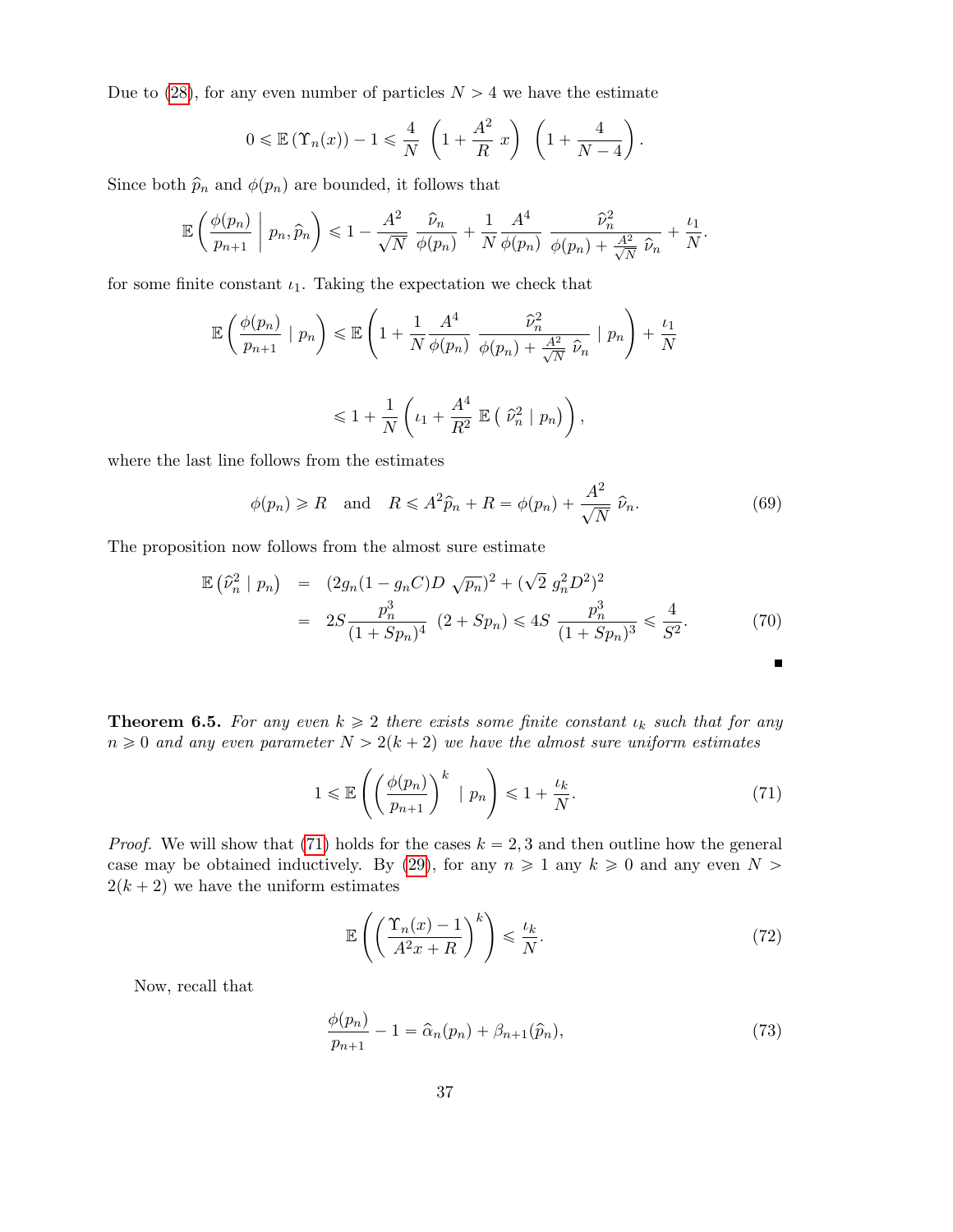with the random variables

$$
\widehat{\alpha}_n(p_n) = -\frac{1}{\sqrt{N}} \frac{A^2}{A^2 \widehat{p}_n + R} \widehat{\nu}_n \text{ and } \beta_{n+1}(\widehat{p}_n) := \phi(p_n) \frac{\Upsilon_{n+1}(\widehat{p}_n) - 1}{A^2 \widehat{p}_n + R}.
$$

Using the estimates  $(69)$ ,  $(70)$  and  $(72)$ , we check the almost sure uniform estimate

$$
\mathbb{E}((\hat{\alpha}_n(p_n) + \beta_{n+1}(\hat{p}_n)) | p_n)
$$
  
\$\leqslant \frac{1}{N} \frac{A^4}{R^2} \mathbb{E}(\hat{\nu}\_n^2 | p\_n) + \phi(p\_n) \mathbb{E} \left( \frac{\Upsilon\_{n+1}(\hat{p}\_n) - 1}{A^2 \hat{p}\_n + R} | p\_n \right) \leqslant \frac{\iota\_1}{N}\$.

In the same vein, we have ´

$$
\mathbb{E}\left((\hat{\alpha}_n(p_n)+\beta_{n+1}(\hat{p}_n))^2 \mid p_n, \hat{p}_n\right)
$$
  
=  $\hat{\alpha}_n(p_n)^2 + \phi(p_n)^2 \mathbb{E}\left(\left(\frac{\Upsilon_{n+1}(\hat{p}_n)-1}{A^2\hat{p}_n+R}\right)^2 \mid p_n, \hat{p}_n\right)$   
+  $2 \phi(p_n) \hat{\alpha}_n(p_n) \mathbb{E}\left(\frac{\Upsilon_{n+1}(\hat{p}_n)-1}{A^2\hat{p}_n+R} \mid p_n, \hat{p}_n\right).$ 

On the other hand, we have ˆ

$$
\hat{\alpha}_n(p_n) \mathbb{E}\left(\frac{\Upsilon_{n+1}(\hat{p}_n) - 1}{A^2 \hat{p}_n + R} \mid p_n, \hat{p}_n\right)
$$
  
\$\leq \hat{\alpha}\_n(p\_n)^2 + \mathbb{E}\left(\frac{\Upsilon\_{n+1}(\hat{p}\_n) - 1}{A^2 \hat{p}\_n + R} \mid p\_n, \hat{p}\_n\right)^2 \leq \hat{\alpha}\_n(p\_n)^2 + \iota\_2/N^2\$.

Along with the almost sure uniform bound

$$
\mathbb{E}\left(\widehat{\alpha}_n(p_n)^2 \mid p_n\right) \leqslant \iota_3/N,
$$

which follows from  $(60)$ , we conclude that

$$
\mathbb{E}\left((\widehat{\alpha}_n(p_n)+\beta_{n+1}(\widehat{p}_n))^2 \mid p_n\right) \leq \iota_4/N.
$$

Combining this with (73), it follows that

$$
1 \le \mathbb{E}\left(\left(\frac{\phi(p_n)}{p_{n+1}}\right)^2 \mid p_n = x\right) \le 1 + \iota_5/N.
$$

For odd powers, for instance we have For our powers, for instance we

$$
\mathbb{E}\left((\hat{\alpha}_n(p_n)+\beta_{n+1}(\hat{p}_n))^3 \mid p_n, \hat{p}_n\right)
$$
  
=  $\hat{\alpha}_n(p_n)^3 + 3 \hat{\alpha}_n(p_n)^2 \phi(p_n) \mathbb{E}\left(\frac{\Upsilon_{n+1}(\hat{p}_n)-1}{A^2\hat{p}_n+R} \mid \hat{p}_n\right)$   
+  $3 \hat{\alpha}_n(p_n)\phi(p_n)^2 \mathbb{E}\left(\left(\frac{\Upsilon_{n+1}(\hat{p}_n)-1}{A^2\hat{p}_n+R}\right)^2 \mid \hat{p}_n\right) + \phi(p_n)^3 \mathbb{E}\left(\left(\frac{\Upsilon_{n+1}(\hat{p}_n)-1}{A^2\hat{p}_n+B^2}\right)^3 \mid \hat{p}_n\right).$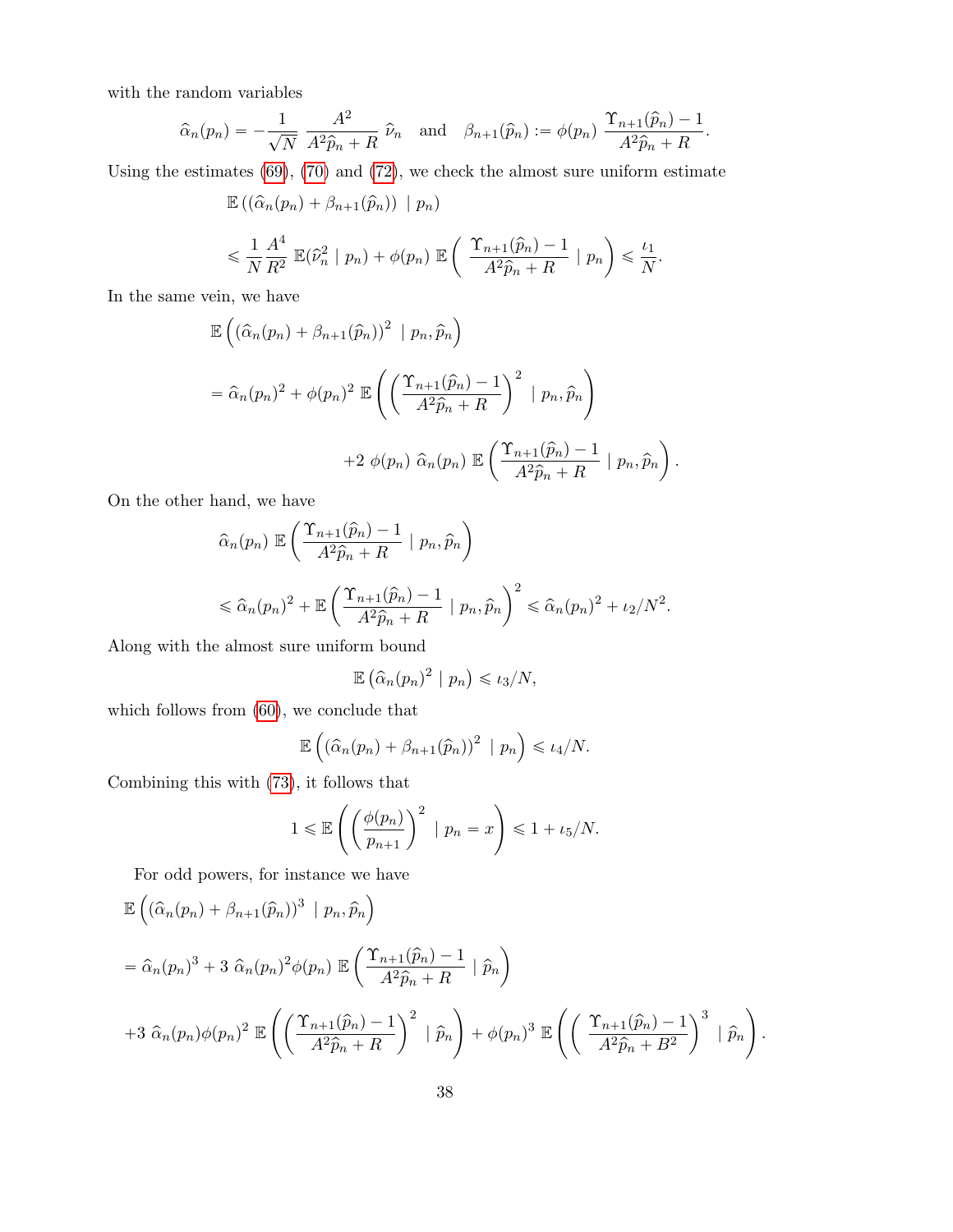Now observe that

$$
6 \ \hat{\alpha}_n(p_n)\phi(p_n)^2 \mathbb{E}\left(\left(\frac{\Upsilon_{n+1}(\hat{p}_n) - 1}{A^2 \hat{p}_n + R}\right)^2 \mid \hat{p}_n\right)
$$
  
\$\leqslant (3\hat{\alpha}\_n(p\_n)\phi(p\_n)^2)^2 + \mathbb{E}\left(\left(\frac{\Upsilon\_{n+1}(\hat{p}\_n) - 1}{A^2 \hat{p}\_n + R}\right)^4 \mid \hat{p}\_n\right) \leqslant (3\hat{\alpha}\_n(p\_n)\phi(p\_n)^2)^2 + \frac{\iota\_6}{N}\$.

Using the estimates (72), this implies that

$$
\mathbb{E}\left((\widehat{\alpha}_n(p_n)+\beta_{n+1}(\widehat{p}_n))^3 \mid p_n\right)
$$
  
\$\leqslant \mathbb{E} \left(\widehat{\alpha}\_n(p\_n)^3 \mid p\_n\right) + \frac{1}{2} \left(3\phi(p\_n)^2\right)^2 \mathbb{E} \left(\widehat{\alpha}\_n(p\_n)^2 \mid p\_n\right) + \frac{\iota\_6}{2N} + 3\phi(p\_n) \mathbb{E} \left(\widehat{\alpha}\_n(p\_n)^2 \mid p\_n\right) \frac{\iota\_1}{N} + \phi(p\_n)^3 \frac{\iota\_3}{N}.

Using the fact that

$$
\mathbb{E}\left(|\widehat{\alpha}_n(p_n)|^3 \mid p_n\right) \leq \frac{\iota_7}{N\sqrt{N}},
$$

it follows that

$$
\mathbb{E}\left((\widehat{\alpha}_n(p_n)+\beta_{n+1}(\widehat{p}_n))^3\mid p_n\right)\leq \frac{\iota_8}{N}.
$$

Using (73) and Jensen's inequality we check that

$$
1 \leqslant \mathbb{E}\left(\left(\frac{\phi(p_n)}{p_{n+1}}\right)^3 \mid p_n\right) \leqslant 1 + \frac{\iota_9}{N}.
$$

More generally, for any  $l \geq 2$  and  $k \geq 1$  we have

$$
\mathbb{E}\left(\left|\widehat{\alpha}_n(p_n)\right|^l \mid p_n = x\right) \leq \frac{\iota_l(1)}{N} \quad \text{and} \quad \mathbb{E}\left(\beta_{n+1}(\widehat{p}_n)^{2k} \mid \widehat{p}_n = x\right) \leq \frac{\iota_2(k)}{N}
$$

for some finite constants  $\iota_1(k), \iota_2(k)$ . Also note that due to the binomial formula, we have  $\sqrt{2}$ 

$$
\mathbb{E}\left(\left(\frac{\phi(p_n)}{p_{n+1}}\right)^k \mid p_n, \hat{p}_n\right)
$$
  
= 1 +  $\mathbb{E}\left((\hat{\alpha}_n(p_n) + \beta_{n+1}(\hat{p}_n)) \mid p_n, \hat{p}_n\right) + \sum_{2 \le l \le k} {k \choose l} \mathbb{E}\left((\hat{\alpha}_n(p_n) + \beta_{n+1}(\hat{p}_n))^{l} \mid p_n, \hat{p}_n\right)$ 

.

We may estimate the above summands, for any  $l \geq 2$  by

$$
\mathbb{E}\left((\hat{\alpha}_n(p_n) + \beta_{n+1}(\hat{p}_n))^l \mid p_n, \hat{p}_n\right)
$$
\n
$$
\leq |\hat{\alpha}_n(p_n)|^l + \frac{1}{2} \sum_{0 \leq i < l} \binom{l}{i} \left(\hat{\alpha}_n(p_n)^{2l} + \mathbb{E}\left((\beta_{n+1}(\hat{p}_n))^{2(l-i)} \mid p_n, \hat{p}_n\right)\right)
$$
\n
$$
\leq |\hat{\alpha}_n(p_n)|^l + \frac{1}{2} \sum_{0 \leq i < l} \binom{l}{i} \left(\hat{\alpha}_n(p_n)^{2l} + \frac{\iota_2(l-i)}{N}\right)
$$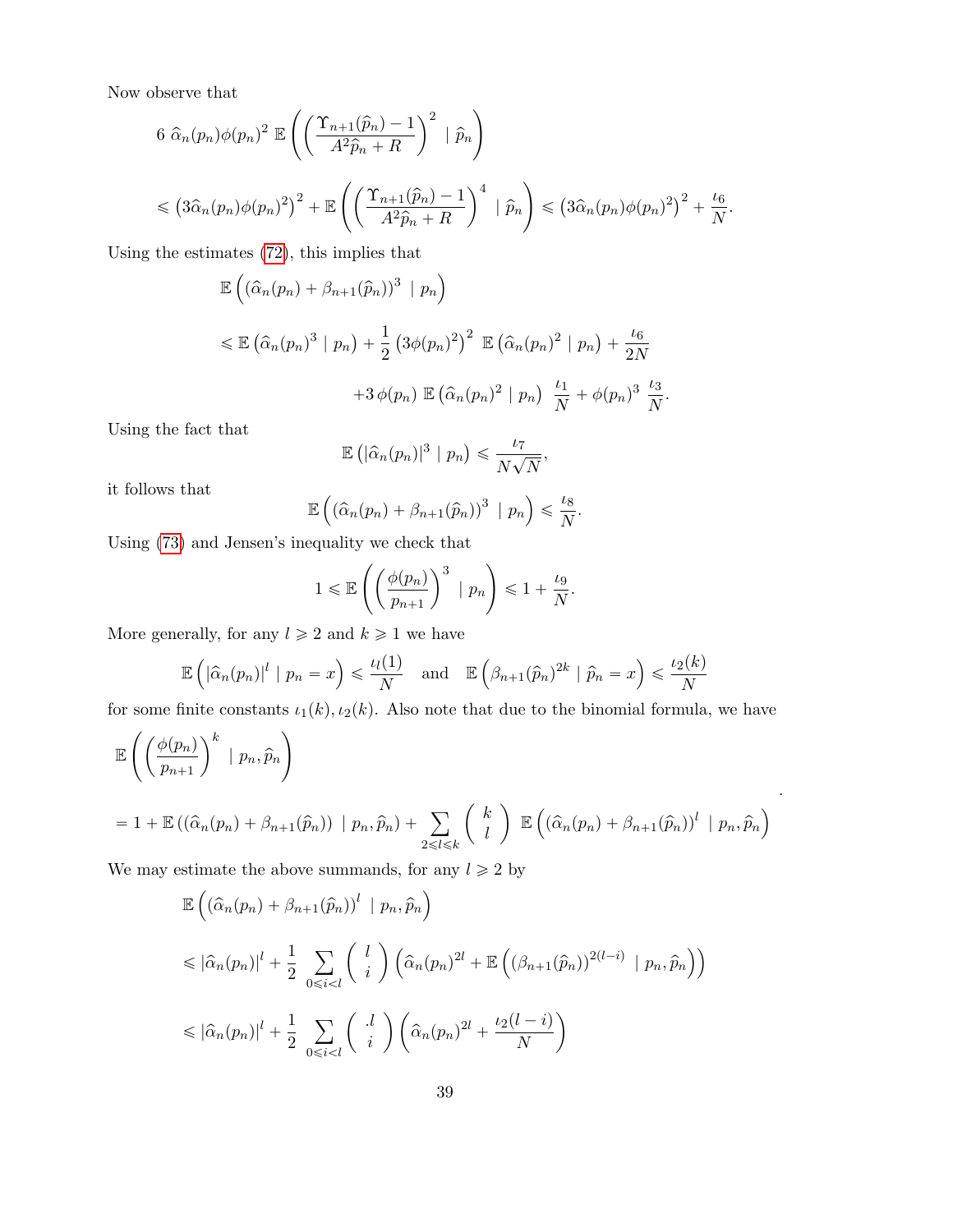The end of the proof of (71) is now a direct consequence of the moment estimates stated above.

# 7 Ensemble Kalman state estimates

## 7.1 A Feynman-Kac formula

**Theorem 7.1.** Let  $X_n$  be a Markov chain on some measurable state space E with Markov transitions  $M(x, dy)$  and starting at some state  $X_0 = x$ . Also let  $H(x)$  be some positive measurable function on E. Assume there exists some function h and some parameters  $\epsilon_h \in ]0,1[$  and  $\kappa_h \in ]0,\infty[$  such that

$$
H^{h}(x) := H(x) h(x)M(1/h)(x) \leq (1 - \epsilon_h) \quad \text{and} \quad M(1/h)(x) \leq \kappa_h M(1/h)(y). \tag{74}
$$

Then, for any  $n \geq 1$  and any bounded measurable function F on the path space  $E^n$  we have the Feynman-Kac change of measure formula

$$
\mathbb{E}\left(F(X_1,\ldots,X_n)\left(\prod_{1\leq k\leq n}H(X_k)\right)|X_0=x\right)
$$
  
= 
$$
\mathbb{E}\left(F(X_1^{1/h},\ldots,X_n^{1/h})\frac{M(h^{-1})(X_0^{1/h})}{M(h^{-1})(X_n^{1/h})}\left(\prod_{1\leq k\leq n}H^h(X_k^{1/h})\right)|X_0^{1/h}=x\right).
$$

In the above display,  $X_n^{1/h}$  stands for the Markov chain with Markov transitions

$$
M^{1/h}(x, dy) = M(x, dy) \frac{h^{-1}(y)}{M(h^{-1})(x)}.
$$
\n(75)

In addition, we have the uniform exponential decay estimate

$$
\sup_{x} \mathbb{E}\left(\prod_{1 \leq k \leq n} H(X_k) \mid X_0 = x\right) \leq \kappa_h \ (1 - \epsilon_h)^n. \tag{76}
$$

*Proof.* We set  $h^{-1}(x) = 1/h(x)$ . Let  $X_n^{1/h}$  be the Markov chain starting at  $X_0^{1/h} = X_0 = x_0$ whose Markov transitions  $M^{1/h}$  are given by (75) so that

$$
M^{1/h}(h)(x) = \frac{1}{M(h^{-1})(x)}.\t(77)
$$

Observe that

$$
\mathbb{P}_n^{1/h}(d(x_0, \dots, x_n))
$$
  
\n:=  $\mathbb{P}((X_0^{1/h}, \dots, X_n^{1/h}) \in d(x_0, \dots, x_n))$   
\n=  $\eta_0(dx_0) M(x_0, dx_1) \frac{h^{-1}(x_1)}{M(h^{-1})(x_0)} \dots M(x_{n-1}, dx_n) \frac{h^{-1}(x_n)}{M(h^{-1})(x_{n-1})}.$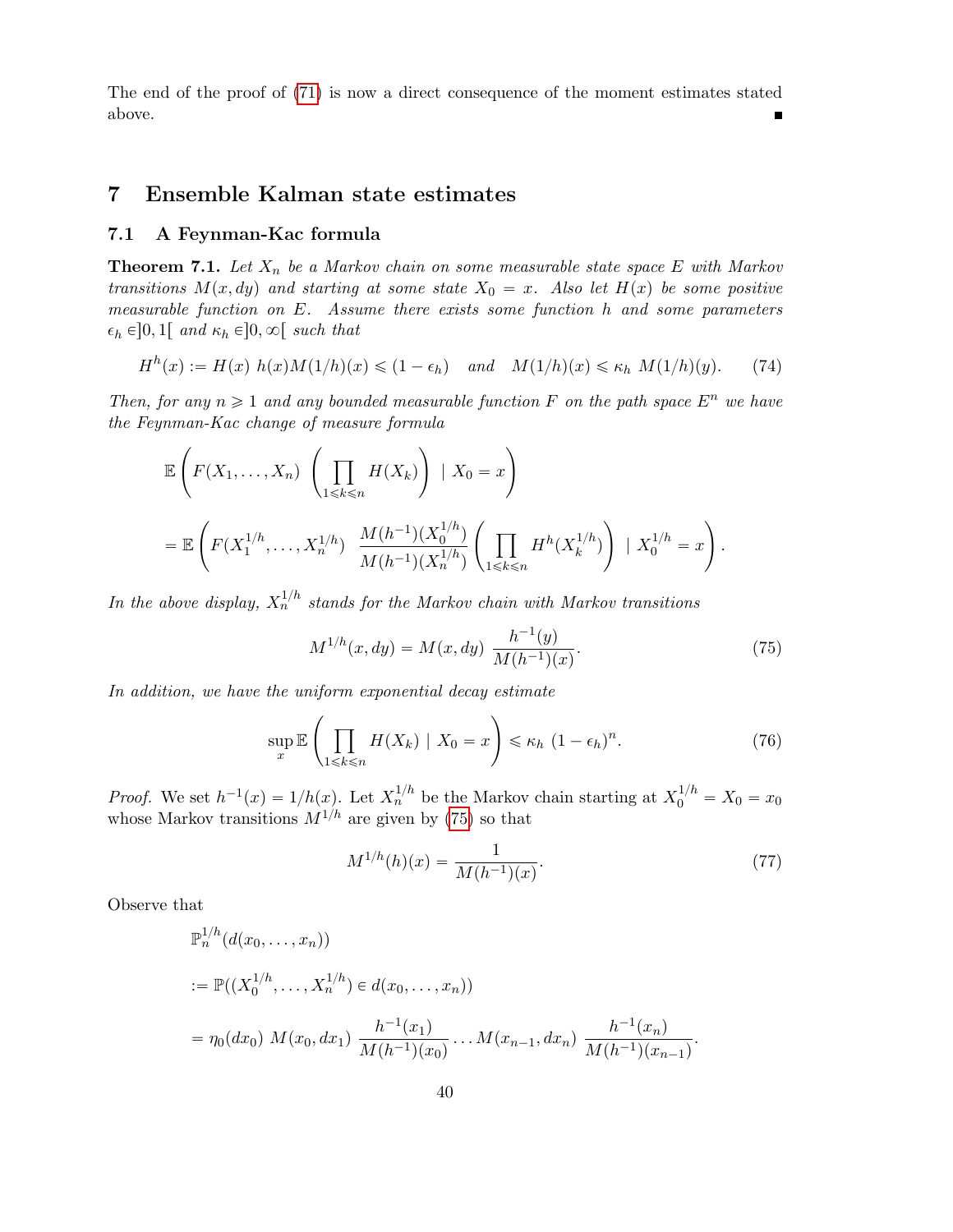Rewritten in terms of expectations we have

$$
\mathbb{E}\left(F(X_0,\ldots,X_n)\prod_{1\leq k\leq n}\frac{h^{-1}(X_k)}{M(h^{-1})(X_{k-1})}\right)=\mathbb{E}\left(F(X_0^{1/h},\ldots,X_n^{1/h})\right).
$$

Observe that

$$
\mathbb{P}_n^{1/h}(d(x_0, \dots, x_n))
$$
  
=  $\mathbb{P}_n(d(x_0, \dots, x_n)) \left( \frac{h^{-1}(x_1)}{M(h^{-1})(x_0)} \dots \frac{h^{-1}(x_n)}{M(h^{-1})(x_{n-1})} \right)$ 

with

$$
\mathbb{P}_n(d(x_0,\ldots,x_n)) := \eta_0(dx_0) M(x_0,dx_1) \ldots M(x_{n-1},dx_n).
$$

This clearly implies that

$$
\mathbb{P}_n(d(x_0,...,x_n))
$$
\n
$$
= \mathbb{P}_n^{1/h}(d(x_0,...,x_n)) \left( (h(x_1) M(h^{-1})(x_0)) \dots (h(x_n) M(h^{-1})(x_{n-1})) \right)
$$
\n
$$
= \mathbb{P}_n^{1/h}(d(x_0,...,x_n)) \left( \frac{h(x_1)}{M^{1/h}(h)(x_0)} \dots \frac{h(x_n)}{M^{1/h}(h)(x_{n-1})} \right),
$$

where we have used  $(77)$  in the final step. Rewritten in terms of expectations, the above formula takes the following form ¸

$$
\mathbb{E}\left(F(X_0^{1/h},\ldots,X_n^{1/h})\prod_{1\leq k\leq n}\frac{h(X_k^{1/h})}{M^{1/h}(h)(X_{k-1}^{1/h})}\right)=\mathbb{E}\left(F(X_0,\ldots,X_n)\right).
$$

Replacing  $F(X_0, \ldots, X_n)$  by

$$
F(X_0,\ldots,X_n)\prod_{1\leq k\leq n}H(X_k),
$$

and again recalling  $(77)$ , we obtain the formula

$$
\mathbb{E}\left(F(X_0,\ldots,X_n)\prod_{1\leq k\leq n}H(X_k)\right)
$$
\n
$$
=\mathbb{E}\left(F(X_0^{1/h},\ldots,X_n^{1/h})\left(\prod_{1\leq k\leq n}H(X_k^{1/h})\right)\left(\prod_{1\leq k\leq n}\frac{h(X_k^{1/h})}{M^{1/h}(h)(X_{k-1}^{1/h})}\right)\right)
$$
\n
$$
=\mathbb{E}\left(F(X_0^{1/h},\ldots,X_n^{1/h})\left(\prod_{1\leq k\leq n}(Hh)(X_k^{1/h})\right)\left(\prod_{0\leq k\leq n}M(h^{-1})(X_k^{1/h})\right)\right)
$$
\n
$$
=\mathbb{E}\left(F(X_0^{1/h},\ldots,X_n^{1/h})M(h^{-1})(X_0^{1/h})(Hh)(X_n^{1/h})\left(\prod_{1\leq k\leq n}(Hh)(X_k^{1/h})M(h^{-1})(X_k^{1/h})\right)\right)
$$
\n
$$
=\mathbb{E}\left(F(X_0^{1/h},\ldots,X_n^{1/h})\frac{M(h^{-1})(X_0^{1/h})}{M(h^{-1})(X_n^{1/h})}\left(\prod_{1\leq k\leq n}(Hh)(X_k^{1/h})M(h^{-1})(X_k^{1/h})\right)\right).
$$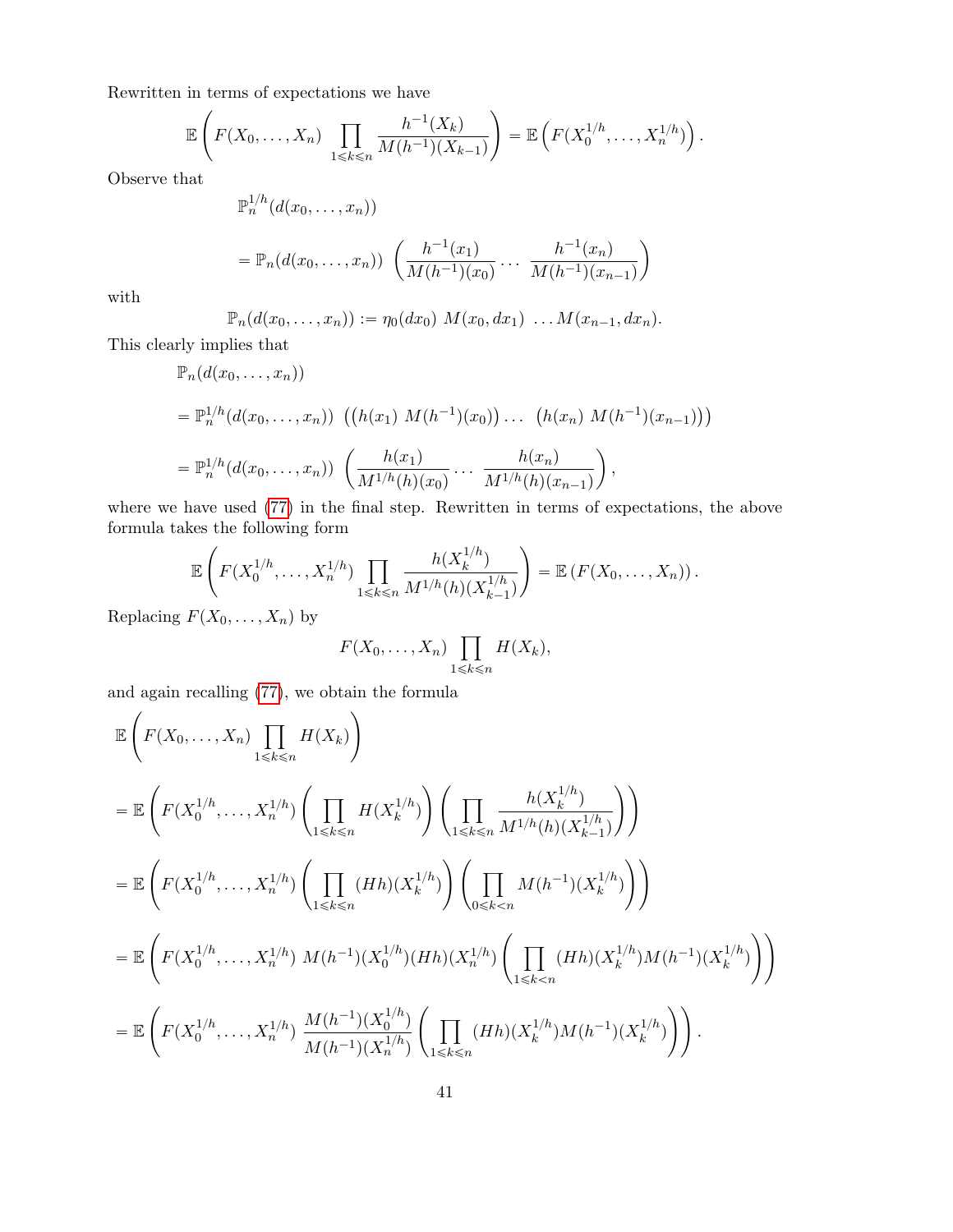This ends the proof of the the Feynman-Kac change of measure formula. The exponential decay estimate (76) is now a direct consequence of the regularity condition (74). Ē

We are now in position to prove the uniform almost sure exponential decays stated in Theorem 3.7.

**Proof of first inequality in** (20) Up to a time change, it suffices to prove the result for  $l = 1$  and for any given initial condition  $p_0 = x$ . Recall the Markov transition,  $P$ , of the stochastic Riccati process  $p_n$ . We choose in Theorem 7.1 the function

$$
H(x) = \left(\frac{|A|}{1+Sx}\right)^k \quad \text{and} \quad h(x) = x^k.
$$

Suppose that  $|A| < 1$ . In this situation, we have

$$
\mathbb{E}\left(\prod_{1\leq l\leq n}\left(\frac{|A|}{1+Sp_l}\right)^k\right)\leq (1-\epsilon_k)^n \quad \text{with} \quad \epsilon_k:=1-|A|^k.
$$

Now assume that  $|A| \geq 1$ . In this situation, we have  $|A| < (A^2 + RS)$ . Observe that

$$
H^{h}(x) = H(x) h(x) \mathcal{P}(h^{-1})(x) = \left(\frac{|A|}{1+ Sx}\right)^{k} \mathbb{E}\left(\left(\frac{p_{0}}{p_{1}}\right)^{k} \mid p_{0} = x\right).
$$

Using (71) we check that

$$
H^{h}(x) = \left(\frac{|A|}{1+ Sx} \frac{x}{\phi(x)}\right)^{k} \mathbb{E}\left(\left(\frac{\phi(p_{0})}{p_{1}}\right)^{k} \mid p_{0} = x\right) \leqslant \left(\frac{|A|}{1+ Sx} \frac{x}{\phi(x)}\right)^{k} \left(1+\frac{\iota_{k}}{N}\right).
$$

This yields the estimate

$$
H^h(x) \leqslant \left(\frac{|A|}{(A^2+RS)+R/x}\right)^k \left(1+\frac{\iota_k}{N}\right) \leqslant \left(\frac{|A|}{A^2+RS}\right)^k \left(1+\frac{\iota_k}{N}\right).
$$

Choosing  $N$  such that

$$
N \ge N_k := \iota_k \left( 1 - \left( \frac{|A|}{A^2 + RS} \right)^k \right)^{-1}
$$

˜

yields

$$
\left(1 + \frac{\iota_k}{N}\right) \leq 1 + \sqrt{\epsilon_k}, \quad \text{with} \quad \sqrt{\epsilon_k} := \left(1 - \left(\frac{|A|}{A^2 + RS}\right)^k\right).
$$

We readily check that

$$
H^{h}(x) \leq (1 - \sqrt{\epsilon_k}) (1 + \sqrt{\epsilon_k}) = 1 - \epsilon_k < 1.
$$

This implies that ¨

$$
\mathbb{E}\left(\left(\prod_{1\leq l\leq n}\frac{|A|}{1+Sp_l}\right)^k\,\,\big|\,\,p_0=x\right)\leqslant\left(1-\epsilon_k\right)^{n-1}\mathbb{E}\left(\frac{\mathcal{P}(h^{-1})(x)}{\mathcal{P}(h^{-1})(X_{n-1}^{1/h})}\right).
$$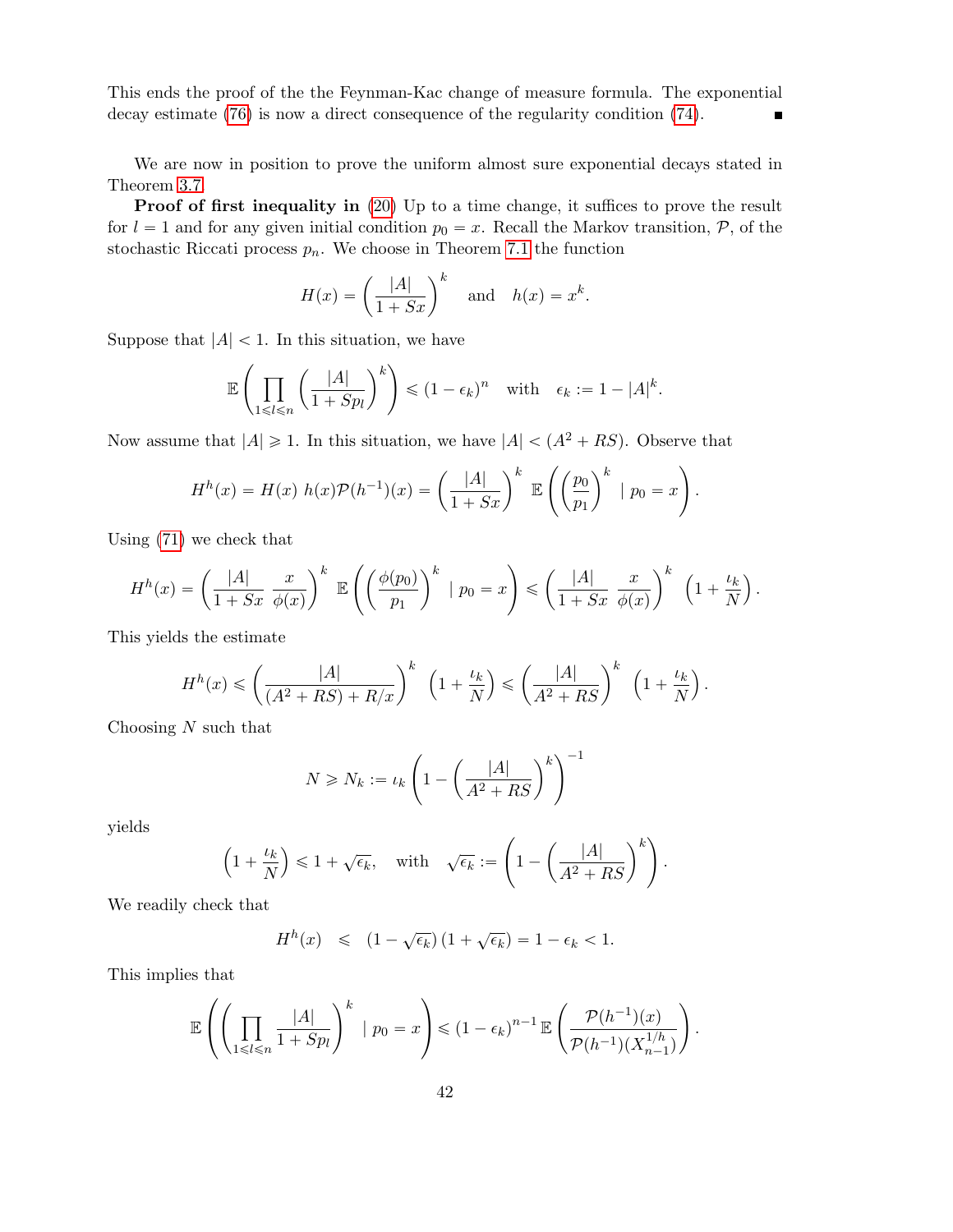On the other hand, using (49) and (71), for any even parameter  $N > 2(k + 2)$  we have

$$
\frac{1}{(A^2/S+R)^k} \leqslant \mathcal{P}(h^{-1})(x) = \frac{1}{\phi(p_0)^k} \mathbb{E}\left(\left(\frac{\phi(p_0)}{p_1}\right)^k \mid p_0 = x\right) \leqslant \frac{1}{R^k} \left(1 + \frac{\iota_k}{N}\right)
$$

We conclude that

$$
\mathbb{E}\left(\left(\prod_{1\leq l\leqslant n}\frac{|A|}{1+Sp_l}\right)^k\right)\leqslant (1-\epsilon_k)^{n-1}\left(A^2R/S+R^2\right)^k\left(1+\frac{\iota_k}{N}\right).
$$

This ends the proof of the exponential decays estimates stated in the l.h.s. of (20).

# 7.2 Fluctuation analysis

**Lemma 7.2.** For any  $k \geq 1$  there exists some parameter  $N_k \geq 1$  such that for any  $N \geq N_k$ and  $n \geq 0$  we have the time uniform estimates

$$
\mathbb{E}\left(|m_n - X_n|^k\right) \vee \mathbb{E}\left(|\hat{m}_n - X_n|^k\right) \vee \mathbb{E}\left(|Y_n - Cm_n|^k\right) \leq \iota_k. \tag{78}
$$

 $\blacksquare$ 

 $\blacksquare$ 

Proof. Using (19) we check the recursion

$$
(m_{n+1} - X_{n+1}) = \alpha_n (X_n - m_n) + \beta_{n+1},
$$

with the random variables

$$
\alpha_n := A(1 - g_n C) = \frac{A}{1 + Sp_n}
$$
  

$$
\beta_{n+1} := Ag_n DV_n - BW_{n+1} + \frac{1}{\sqrt{N+1}} (A\hat{v}_n + v_{n+1}).
$$

This yields the formula

$$
(m_{n+1} - X_{n+1}) = \mathcal{E}_{0,n} (X_0 - m_0) + \beta_{n+1} + \sum_{0 \le k \le n} \mathcal{E}_{k,n} \beta_k.
$$
 (79)

The raw moment estimates of the differences  $(m_n - X_n)$  and  $(Y_n - Cm_n)$  stated in (78) are now a direct consequence of the exponential decay estimate stated in (20). The raw moment estimates of the difference  $(\hat{m}_n - X_n)$  is easily checked using the following decomposition

$$
\hat{m}_n - X_n = \frac{A}{1 + Sp_n} (m_n - X_n) + g_n CDV_n + \frac{1}{\sqrt{N+1}} \hat{v}_n
$$

This ends the proof of the lemma.

Note that this completes the proof of Theorem 3.7. Now we come to the proof of the Lyapunov estimate (21).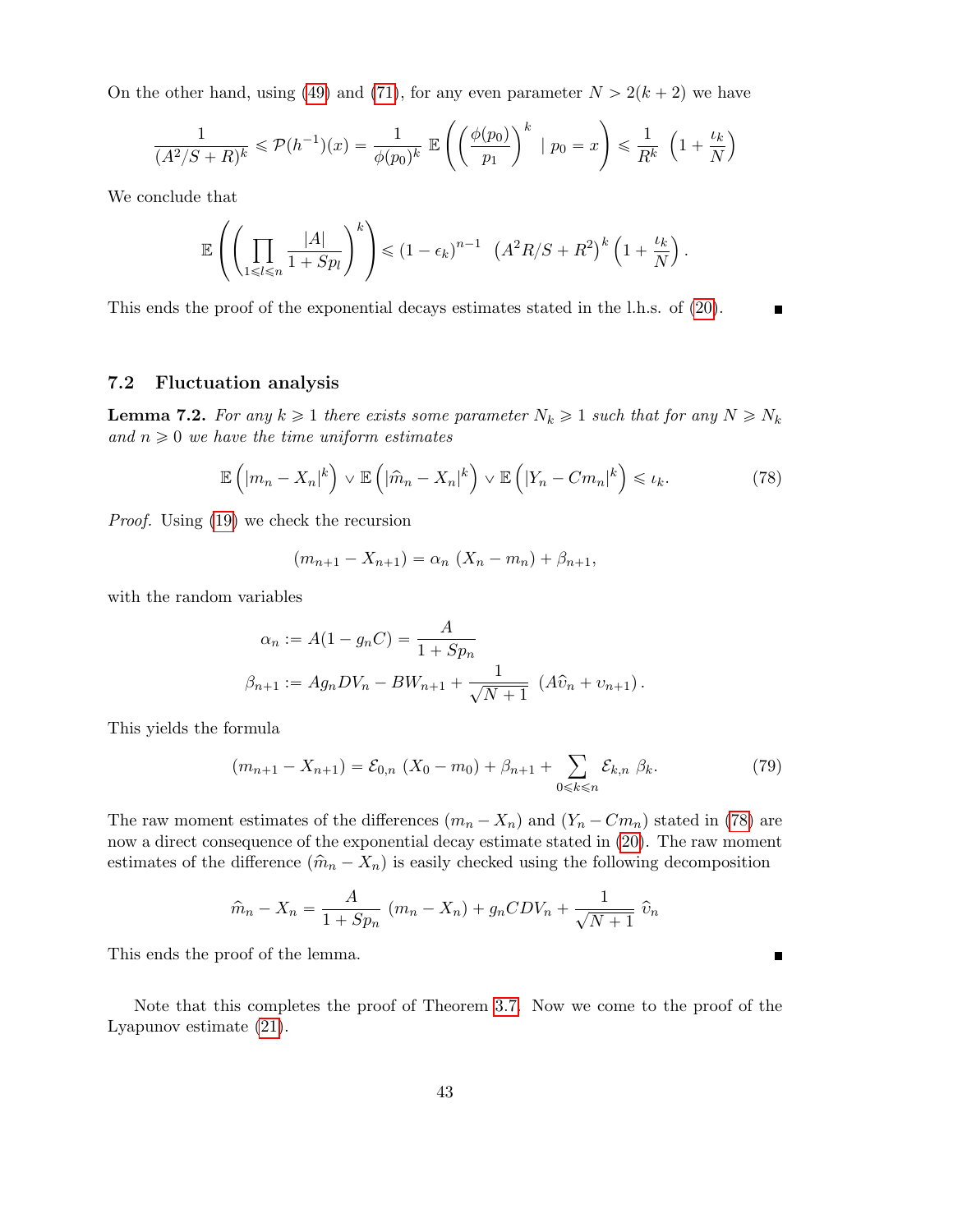Proof of  $(21)$ : Combining  $(79)$  with the uniform almost sure exponential decays stated in (20) we check the uniform estimate

$$
\mathbb{E}(|M_{n+1}| | (M_0, p_0)) \leq \mathbb{E}(\mathcal{E}_{0,n} | p_0) |M_0| + \iota_1 \leq \iota_1 + \iota_2(1-\epsilon_2)^n |M_0|.
$$

Thus, for any  $\epsilon \in ]0, 1]$  there exists some time horizon  $n_{\epsilon} \geq 1$  such that for any  $n \geq n_{\epsilon}$  we have

$$
\mathbb{E}(|M_n| | (M_0, p_0)) \leq \epsilon |M_0| + \iota.
$$

The estimate (21) now comes from the fact that the one-step Riccati map  $\phi$  is uniformly bounded.  $\blacksquare$ 

Proof of Theorem 3.10: First note that

$$
m_{n+1} - \hat{X}_{n+1}^- = A(\hat{m}_n - \hat{X}_n) + \frac{1}{\sqrt{N+1}} v_{n+1}.
$$
 (80)

We also have the decomposition

$$
(\hat{m}_n - \hat{X}_n)
$$
  
=  $(m_n - \hat{X}_n^-) + (g_n - G_n) (Y_n - Cm_n) - G_n C(m_n - \hat{X}_n^-) + \frac{1}{\sqrt{N+1}} \hat{v}_n$  (81)  
=  $(1 - G_n C)(m_n - \hat{X}_n^-) + \frac{1}{\sqrt{N}} \sqrt{N} (g_n - G_n) (Y_n - Cm_n) + \frac{1}{\sqrt{N+1}} \hat{v}_n.$ 

This yields the recursion

$$
(\widehat{m}_n - \widehat{X}_n) = \alpha_n \left( \widehat{m}_{n-1} - \widehat{X}_{n-1} \right) + \frac{1}{\sqrt{N}} \beta_n,
$$

with the parameters

$$
\alpha_n := A(1 - G_n C) = \frac{A}{1 + SP_n}
$$
  
\n
$$
\beta_n := \frac{1}{\sqrt{1 + 1/N}} ((1 - G_n C)v_n + \hat{v}_n) + \sqrt{N}(g_n - G_n) (Y_n - Cm_n).
$$

We conclude that

$$
(\hat{m}_n - \hat{X}_n) = E_n(P_0) (\hat{m}_0 - \hat{X}_0) + \frac{1}{\sqrt{N}} \sum_{1 \le l \le n} E_{l,n}(P_0) \beta_l.
$$

Finally, observe that

$$
(\hat{m}_0 - \hat{X}_0) = (1 - G_0 C)(m_0 - \hat{X}_0) + \frac{1}{\sqrt{N}} \left( \sqrt{N}(g_0 - G_0) (Y_0 - Cm_0) + \frac{1}{\sqrt{1 + 1/N}} \hat{v}_0 \right).
$$

The estimate (24) is now a consequence of the exponential decays (52), the uniform bounds (78) and the mean error estimates stated in Theorem 3.9.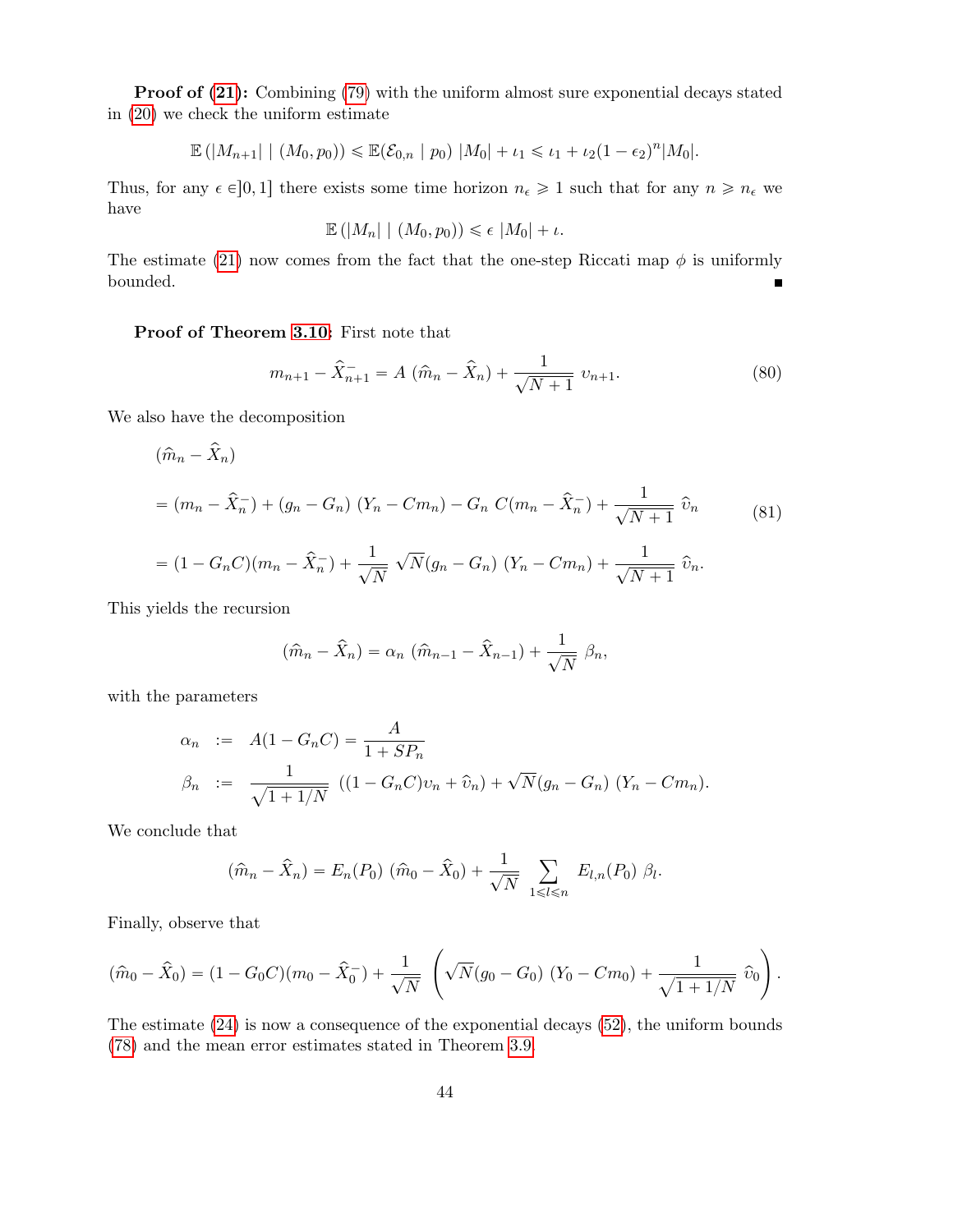The proof of (25) follows similar arguments. Combining (80) and (81) we check the decomposition

$$
m_{n+1} - \hat{X}_{n+1}^{-} = A (1 - G_n C)(m_n - \hat{X}_n^{-}) + A(g_n - G_n) (Y_n - C\hat{X}_n^{-})
$$
  

$$
-\frac{1}{N} \sqrt{N} A(g_n - G_n)C \sqrt{N}(m_n - \hat{X}_n^{-}) + \frac{1}{\sqrt{N+1}} A\hat{v}_n + \frac{1}{\sqrt{N+1}} v_{n+1}.
$$

Taking the expectations we obtain the formula

$$
(m_{n+1}^{o} - \hat{X}_{n+1}^{-}) = \alpha_n (m_n^{o} - \hat{X}_n^{-}) + \beta_n/N
$$

with the parameters  $(\alpha_n, \beta_n)$  now given by

$$
\alpha_n := A(1 - G_n C) = A/(1 + SP_n)
$$
  
\n
$$
\beta_n := A N(\mathbb{E}(g_n) - G_n) (Y_n - C\hat{X}_n) - AC \mathbb{E} \left( \sqrt{N} (g_n - G_n) \sqrt{N} (m_n - \hat{X}_n) | \mathcal{Y}_{n-1} \right).
$$

Using the uniform estimates stated in Theorem 3.9 and the gain bias estimates (23), we obtain, for  $k \geq 1$ 

$$
\sup_{n\geq 0} \mathbb{E}\left(|\beta_n|^k\right)^{1/k} \leq \iota_k \ (1 \vee P_0)^2.
$$

The end of the proof of (25) now follows the same lines of arguments as the proof of the estimates (24), thus we leave the details as an exercise for the reader. O

**Proof of Theorem 3.14:** First note that from the proof of  $(24)$ , we have the following decomposition

$$
\sqrt{N}(\widehat{m}_n - \widehat{X}_n) = \mathcal{E}_n(P_0)\sqrt{N}(\widehat{m}_0 - \widehat{X}_0) + \sum_{1 \leq \ell \leq n} \mathcal{E}_{\ell,n}(P_0)\beta_{\ell},\tag{82}
$$

where we recall that

$$
\mathcal{E}_{\ell,n}(p) = \prod_{\ell < k \le n} \frac{A}{1 + SP_{\ell}(p)},
$$
\n
$$
\beta_{\ell} = \frac{1}{\sqrt{1 + 1/N}} \left( (1 - G_n C)v_n + \hat{v}_n \right) + \sqrt{N}(g_n - G_n) \left( Y_n - Cm_n \right).
$$

We first deal with  $\sqrt{N}(\hat{m}_0 - \hat{X}_0)$  on the right hand side of (82). Again, from the proof of (24), recall that

$$
\sqrt{N}(\hat{m}_0 - \hat{X}_0) = (1 - G_0 C)\sqrt{N}(m_0 - \hat{X}_0^-) + \frac{1}{\sqrt{1 + 1/N}} \hat{v}_0 + \sqrt{N}(g_0 - G_0) (Y_0 - Cm_0).
$$
\n(83)

Further observe that

 $(Y_0 - Cm_0) = (Y_0 - C\hat{X}_0^{-}) + C(\hat{X}_0^{-} - m_0)$  and  $(\hat{X}_0^{-} - m_0) \longrightarrow_{N \to \infty} 0$  a.e..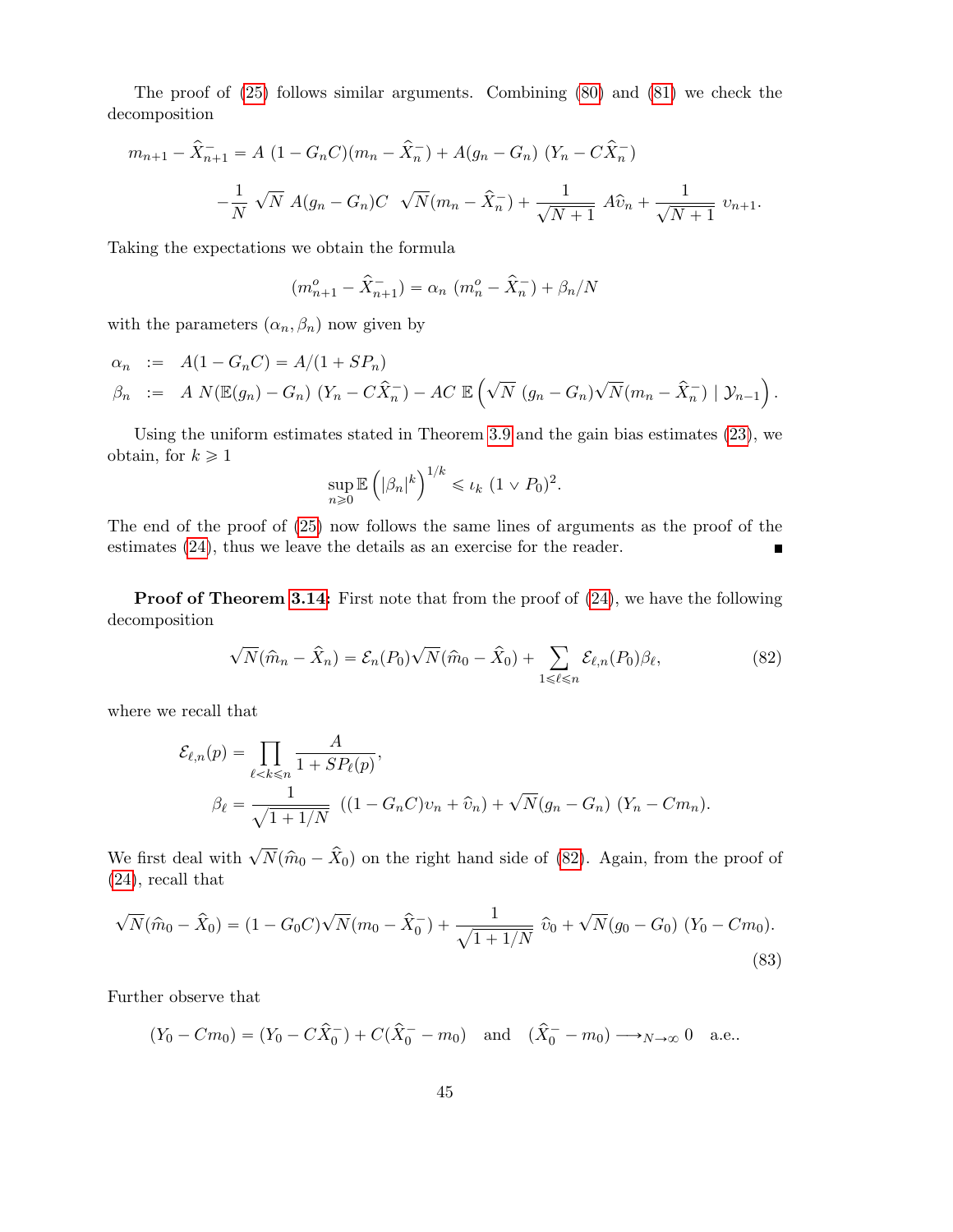Applying Slutsky's lemma, this yields the weak convergence

$$
\sqrt{N}(g_0 - G_0) C(\hat{X}_0^- - m_0) \longrightarrow_{N \to \infty} 0.
$$

Using the fluctuation theorems 3.11 and 3.13 we also have

$$
\sqrt{N}(m_0 - \hat{X}_0^-) \longrightarrow_{N \to \infty} \mathbb{U}_0,
$$
  

$$
\sqrt{N}(g_0 - G_0)(Y_0 - C\hat{X}_0^-) \longrightarrow_{N \to \infty} \mathbb{G}_0(Y_0 - C\hat{X}_0^-),
$$
  

$$
\frac{1}{\sqrt{1 + 1/N}} \hat{v}_0 \longrightarrow_{N \to \infty} \hat{\mathbb{U}}_0.
$$

In the same vein, applying the continuous mapping theorem or the  $\delta$ -method (see for instance Theorem 9.3.3 and Lemma 9.3.1 in [36]) we check that

$$
\sqrt{N}(\hat{m}_0 - \hat{X}_0) \longleftrightarrow_{N \to \infty} (1 - G_0 C) \mathbb{U}_0 + \hat{\mathbb{U}}_0 + \mathbb{G}_0 (Y_0 - C \hat{X}_0^-).
$$

To deal with the sum on the right hand side of (82), again, thanks to Theorem 3.11, and arguing as above  $\beta_{\ell}$  converges weakly to

$$
(1-G_{\ell}C)\mathbb{U}_{\ell}+\widehat{\mathbb{U}}_{\ell}+\mathbb{G}_{\ell}(Y_{\ell}-C\widehat{X}_{\ell}^{-}).
$$

In the same vein, we check that

$$
\widehat{\mathbb{X}}_n^N \longrightarrow_{N \to \infty} \widehat{\mathbb{X}}_n := \sum_{0 \leqslant \ell \leqslant n} E_{\ell,n}(P_0) \left( (1-G_{\ell}C) \mathbb{U}_{\ell} + \widehat{\mathbb{U}}_{\ell} + \mathbb{G}_{\ell}(Y_{\ell} - C \widehat{X}_{\ell}^-) \right).
$$

The proof of the fluctuation theorem at the level of the process in the sense of convergence of finite dimensional distributions is conducted combining the continuous mapping theorem with Slutsky's lemma. The proof of the recursive formulation (27) is also easily checked using the decompositions (80) and (81). This ends the proof of the theorem.  $\blacksquare$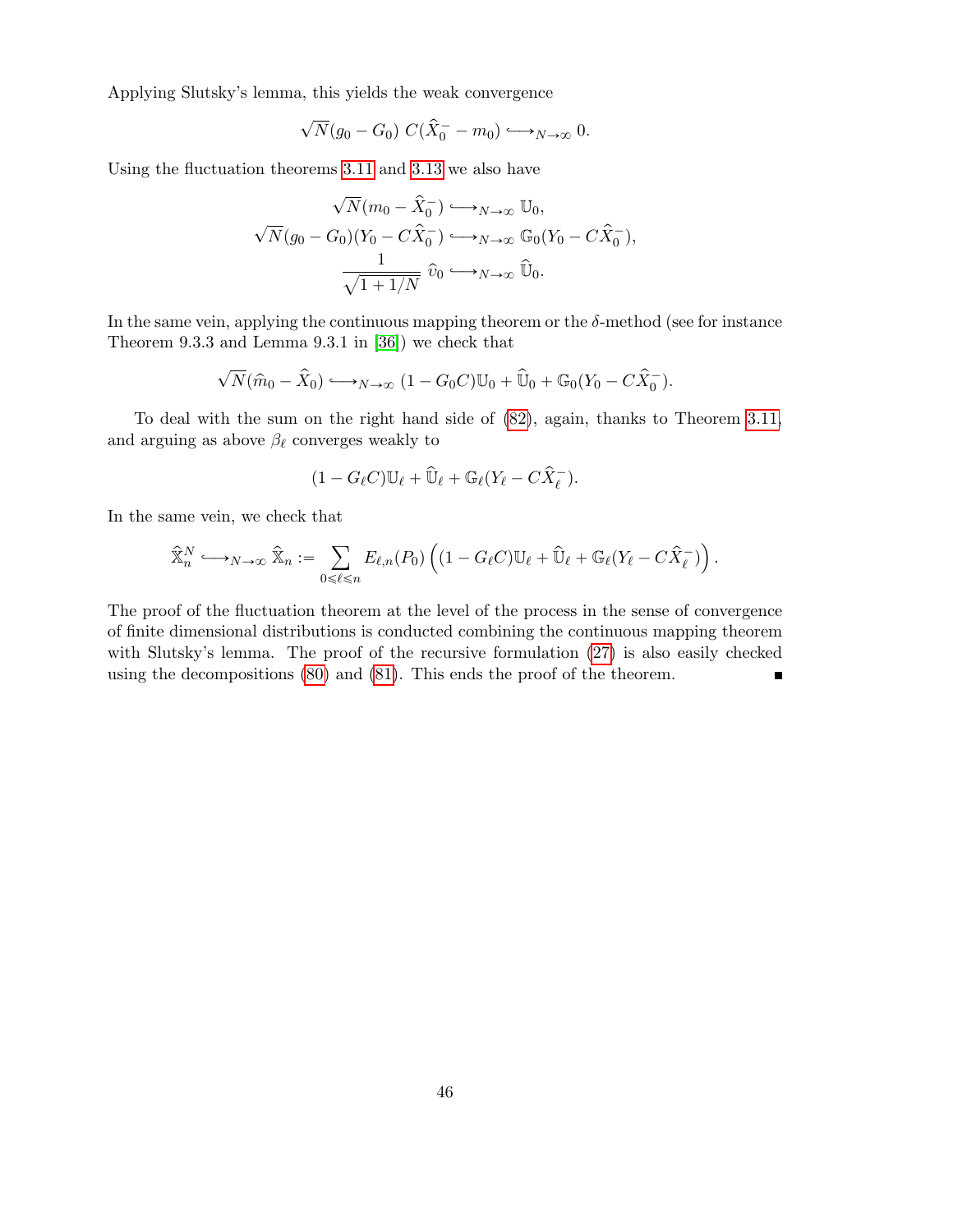# Appendix

# Proof of Theorem 3.6

For the identity function  $\mathcal{U}(p) := p$ , due to (37), we have

$$
\mathcal{P}(\mathcal{U})(p) = \mathbb{E}(\mathcal{U}(p_{n+1}) \mid p_n = p) = \phi(p) \leq \alpha = A^2/S + R.
$$

In addition, for any  $\epsilon \in ]0, 1]$  we have

$$
\mathcal{U}_\epsilon:=1+\frac{\epsilon}{\alpha}\;\mathcal{U}\geqslant 1\Longrightarrow \mathcal{P}(\mathcal{U}_\epsilon)(p)\leqslant 1+\epsilon\Longrightarrow \mathcal{P}(\mathcal{U}_\epsilon)\leqslant 1+\epsilon\;\mathcal{U}_\epsilon.
$$

The above estimate implies that  $\mathcal{U}_{\epsilon} \geq 1$  is a Lyapunov function. On the other hand,  $P(p, dq) = k(p, q) dq$  has a continuous density  $k(p, q) > 0$  with respect to the variables  $(p, q)$ and the Lebesgue measure  $dq$  on  $\mathbb{R}_+$ . Thus, for any compact set  $\varpi \subset \mathbb{R}_+$  there exists some function  $\varphi$  from  $[0, \infty)$  into itself such that

$$
k_{\varpi}(q) := \inf_{p \in \varpi} k(p, q) = k(\varphi_{\varpi}(q), q) > 0 \Longrightarrow 0 < \epsilon_{\varpi} := \int k_{\varpi}(q) dq < 1.
$$

This implies that

$$
\mathcal{P}(p, dq) \ge \epsilon_{\varpi} \nu_{\varpi}(dq) \quad \text{with} \quad \nu_{\varpi}(dq) := \frac{k_{\varpi}(q) dq}{\int k_{\varpi}(p) dp},
$$

from which we prove the Dobrushin local contraction property

$$
\varpi_r := [0, r] \Longrightarrow \beta_r(\mathcal{P}) := \sup_{(p,q)\in\varpi_r^2} \|\mathcal{K}(p,.) - \mathcal{K}(q,.)\|_{\text{tv}} < 1 - \epsilon_\varpi < 1.
$$

For any  $\epsilon_1, \epsilon_2 \in ]0, 1]$  we set

$$
\mathcal{U}_{\epsilon_1,\epsilon_2}:=\epsilon_1\mathcal{U}_{\epsilon_2}\Longrightarrow \mathcal{P}(\mathcal{U}_{\epsilon_1,\epsilon_2})\leq \epsilon_1\left(1+\epsilon_2\mathcal{U}_{\epsilon_2}\right)\leq \epsilon_1+\epsilon_2\,\mathcal{U}_{\epsilon_1,\epsilon_2}.
$$

Choosing the parameters  $(r, \epsilon_2)$  such that  $(1/r + \epsilon_2) < 1$  for any  $\epsilon_1 \in [0, 1]$  we can check that

$$
p, q \geqslant r \Longrightarrow \frac{\|\mathcal{P}(p, \cdot) - \mathcal{P}(q, \cdot)\|_{\mathcal{U}_{\epsilon_1, \epsilon_2}}}{1 + \mathcal{U}_{\epsilon_1, \epsilon_2}(p) + \mathcal{U}_{\epsilon_1, \epsilon_2}(q)} < 1.
$$

The detailed proof of the above assertion can be found in section 8.2.7 in [39]. In addition, for any  $x, y \leq r$  we also have

$$
\epsilon_1 < \frac{1 - \beta_r(\mathcal{K})}{4r} \Longrightarrow \frac{\|\mathcal{P}(x, \cdot) - \mathcal{P}(y, \cdot)\|_{\mathcal{U}_{\epsilon_1, \epsilon_2}}}{1 + \mathcal{U}_{\epsilon_1, \epsilon_2}(x) + \mathcal{U}_{\epsilon_1, \epsilon_2}(y)} \leq \beta_r(\mathcal{K}) + 4\epsilon_1 r < 1.
$$

We conclude that

$$
(1/r + \epsilon_2) < 1
$$
 and  $\epsilon_1 < \frac{1 - \beta_r(\mathcal{P})}{4r} \implies \beta_{\mathcal{U}_{\epsilon_1, \epsilon_2}}(\mathcal{P}) < 1$ ,

 $\blacksquare$ 

which concludes the proof.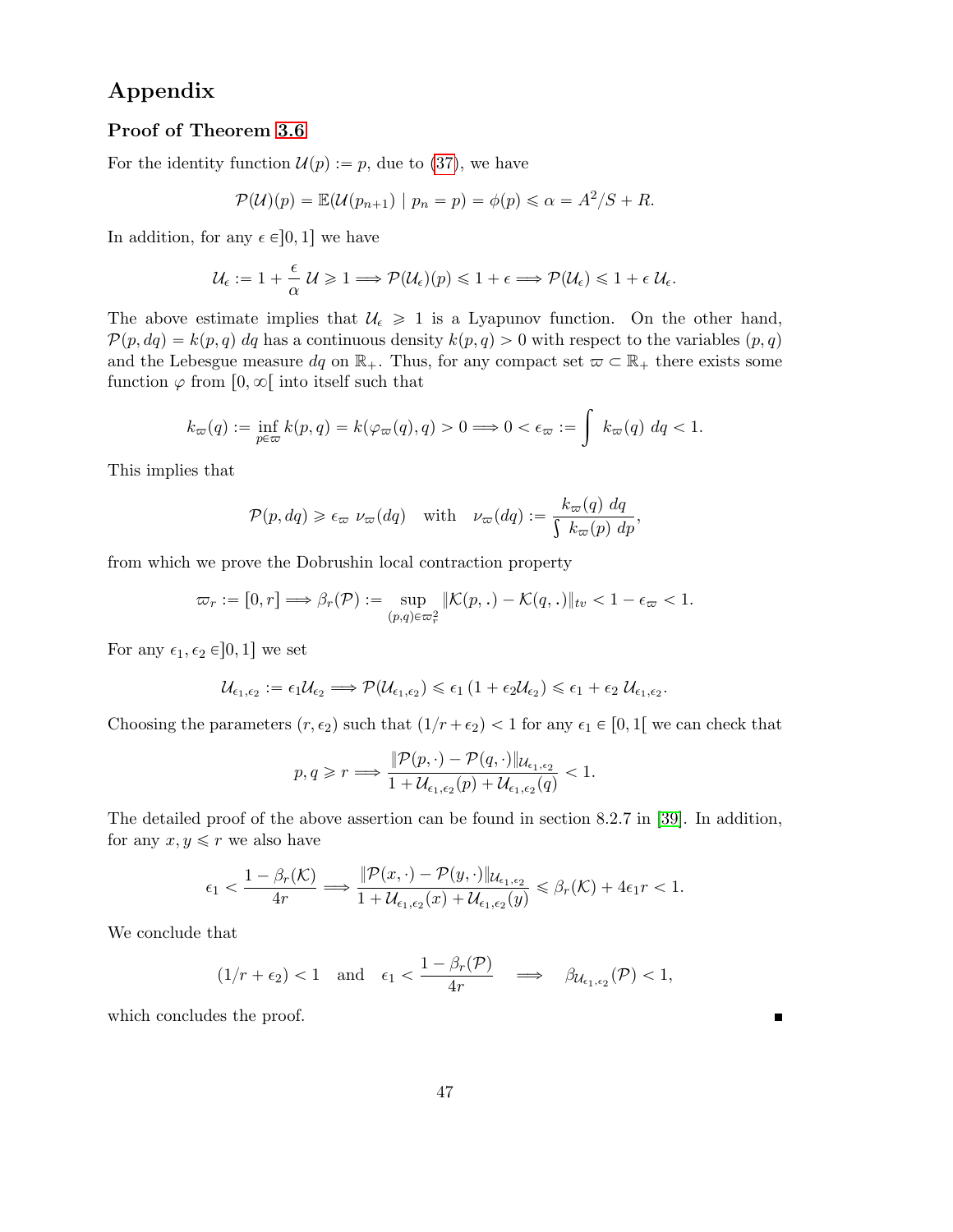## Proof of Lemma 4.3

Following [26], we have

$$
\phi^{n}(x) + v = \lambda_2 \frac{\left(x + (v - \lambda_1)\right) \left(1 - \lambda^{n+1}\right) + \left(\lambda_2 - \lambda_1\right) \lambda^{n+1}}{\left(x + (v - \lambda_1)\right) \left(1 - \lambda^n\right) + \left(\lambda_2 - \lambda_1\right) \lambda^n}.
$$
\n(84)

Next, we check that the r.h.s. expression in the above display is non negative. Notice that

$$
\phi^{n}(x) = \frac{(x + (v - \lambda_{1})) \left(\lambda_{2} \left(1 - \lambda^{n+1}\right) - v \left(1 - \lambda^{n}\right)\right) - (v - \lambda_{1})(\lambda_{2} - \lambda_{1}) \lambda^{n}}{(x + (v - \lambda_{1})) \left(1 - \lambda^{n}\right) + (\lambda_{2} - \lambda_{1}) \lambda^{n}}.
$$

Rewritten in a slightly different form (84) takes the following form

$$
\phi^{n}(x) = (\lambda_{2} - v) + \frac{(x + (v - \lambda_{1})) - (\lambda_{2} - \lambda_{1})}{(x + (v - \lambda_{1})) (1 - \lambda^{n}) + (\lambda_{2} - \lambda_{1}) \lambda^{n}} (\lambda_{2} - \lambda_{1}) \lambda^{n}.
$$

This yields the formula

$$
\phi^{n}(x) - r = \frac{x - r}{(x + (v - \lambda_{1})) (1 - \lambda^{n}) + (\lambda_{2} - \lambda_{1}) \lambda^{n}} (\lambda_{2} - \lambda_{1}) \lambda^{n},
$$

which ends the proof of (36). Recalling that  $\phi$  is an increasing function, we check that

$$
\phi(0) = \frac{b}{d} \le \phi(x) \le \lim_{x \to \infty} \phi(x) = \frac{a}{c} \quad \text{and} \quad r = \phi(r) \le \frac{a}{c},
$$

which ends the proof of (37).

For any  $x, y \in \mathbb{R}_+$  we also have

$$
\frac{\phi^n(x) - \phi^n(y)}{x - y}
$$
\n
$$
= \frac{(\lambda_2 - \lambda_1)^2 \lambda^n}{[(x + (v - \lambda_1)) (1 - \lambda^n) + (\lambda_2 - \lambda_1) \lambda^n] [(y + (v - \lambda_1)) (1 - \lambda^n) + (\lambda_2 - \lambda_1) \lambda^n]}.
$$

This ends the proof of the r.h.s. estimate in (38). The proof of the l.h.s. estimate in (38) is a direct consequence of the easily checked estimate

$$
|\phi^n(x) - r| \le |x - r| \frac{(\lambda_2 - \lambda_1)}{(x + (v - \lambda_1)) \land (\lambda_2 - \lambda_1)} \lambda^n.
$$

We check (40) using the second order formula

$$
\frac{\phi^n(x) - \phi^n(y)}{x - y}
$$
\n
$$
= \frac{(\lambda_2 - \lambda_1)^2 \lambda^n}{\left[ (y + (v - \lambda_1)) (1 - \lambda^n) + (\lambda_2 - \lambda_1) \lambda^n \right]^2}
$$
\n
$$
- \frac{(\lambda_2 - \lambda_1)^2 \lambda^n}{\left[ (y + (v - \lambda_1)) (1 - \lambda^n) + (\lambda_2 - \lambda_1) \lambda^n \right]^2} \times \left( \frac{(x - y)(1 - \lambda^n)}{\left[ (x + (v - \lambda_1)) (1 - \lambda^n) + (\lambda_2 - \lambda_1) \lambda^n \right]} \right).
$$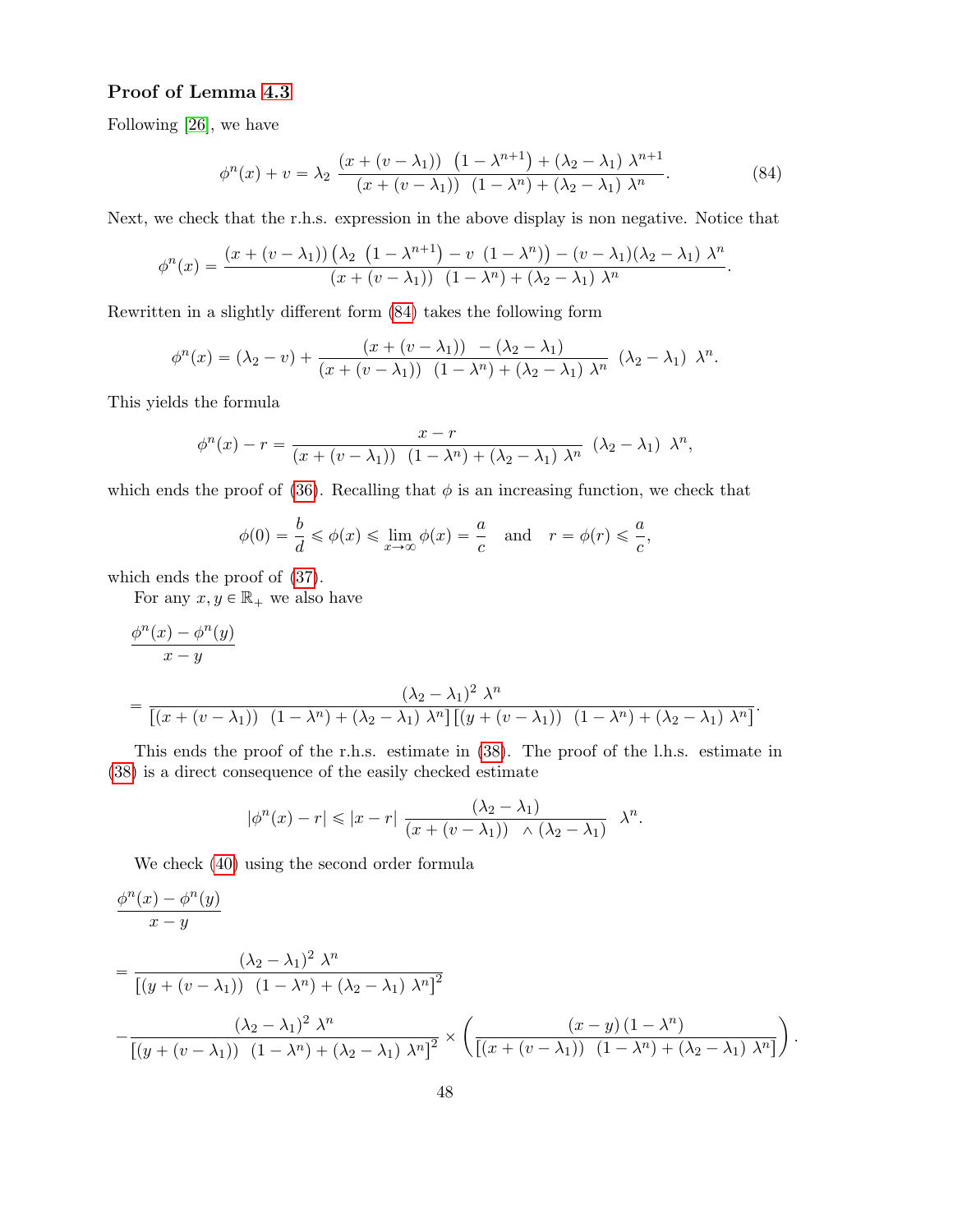Finally observe that

(32) 
$$
\implies \partial \phi^n(x) = \partial (\phi(\phi^{n-1}(x))) = (\partial \phi)(\phi^{n-1}(x)) \partial \phi^{n-1}(x) = \prod_{0 \le k < n} \frac{\rho}{(c\phi^k(x) + d)^2}
$$

 $\blacksquare$ 

 $\blacksquare$ 

with the convention  $\phi^0(x) = x$ . This ends the proof of (39) and the lemma.

# Proof of Lemma 6.1

It clearly suffices to prove (64) for  $\omega_1 = 0$ . For any  $u, v \in \mathbb{R}$  we have

$$
\mathbb{E}\left(\exp\left(i(uZ_1+vZ_1^2)\right)\right)=(1-2iv)^{-1/2}\exp\left(-\frac{u^2}{2(1-2iv)}\right).
$$

Then, for any  $u, v \in \mathbb{R}$  we have

$$
\mathbb{E}\left(\exp\left(\frac{u}{N}\sum_{1\leqslant i\leqslant N}Z_i+\frac{v}{N}\sum_{1\leqslant i\leqslant N}Z_i^2\right)\right)=\left(\frac{1}{\sqrt{1-2v/N}}\right)^N\exp\left(-\frac{u^2}{2N(1-2v/N)}\right).
$$

This yields the characteristic function formula

$$
\mathbb{E}\left(\exp\left(i\left(u\ \widetilde{\mathcal{Z}}+v\ \widetilde{\mathcal{Z}}\right)\right)\right)\ \exp\left(\frac{u^2+v^2}{2}\right)=\exp\left(\epsilon_1(u,v)+\epsilon_2(v)\right).
$$

with the functions

nctions  
\n
$$
\epsilon_1(u,v) := \frac{u^2}{2} \left( 1 - \frac{1}{(1 - 2iv/\sqrt{2N})} \right) = -i \frac{u^2 v}{\sqrt{2N}} \frac{1}{(1 - 2iv/\sqrt{2N})}
$$
\n
$$
\epsilon_1(v) := \frac{v^2}{2} - i \frac{Nv}{\sqrt{2N}} - \frac{N}{2} \log \left( 1 - \frac{2iv}{\sqrt{2N}} \right).
$$

Using the estimates

$$
|- \log (1 - ix) - (ix - \frac{x^2}{2})| \le 2 |x|^3
$$
 and  $|ix/(1 - iy)| = \frac{|x|}{\sqrt{1 + y^2}} \le |x|$ 

we also check that

$$
|\epsilon_1(u,v)| \le \frac{u^2|v|}{\sqrt{2N}}
$$
 and  $|\epsilon_2(v)| \le \frac{N}{2} \left(2\frac{v}{\sqrt{2N}}\right)^3 = |v|^3 \sqrt{\frac{2}{N}}.$ 

We conclude that

$$
\mathbb{E}\left(e^{i\left(u\check{Z}+v\tilde{Z}\right)}\right)-e^{-\frac{u^2+v^2}{2}}=\left(e^{\epsilon_1(u,v)+\epsilon_2(v)}-1\right)e^{-\frac{u^2+v^2}{2}}.
$$

Finally, using the estimate

$$
|e^{z} - 1| \le |z| \int_0^1 |e^{tz}| dt \le |z| \int_0^1 |e^{t} \operatorname{Re}(z)| dt \le |z| e^{|z|},
$$

we check that

$$
\left| \mathbb{E} \left( e^{i \left( u \check{Z} + v \tilde{Z} \right)} \right) - e^{-\frac{u^2 + v^2}{2}} \right| \leqslant \epsilon(u, v) \ e^{-\frac{u^2 + v^2}{2}}.
$$

This ends the proof of the lemma.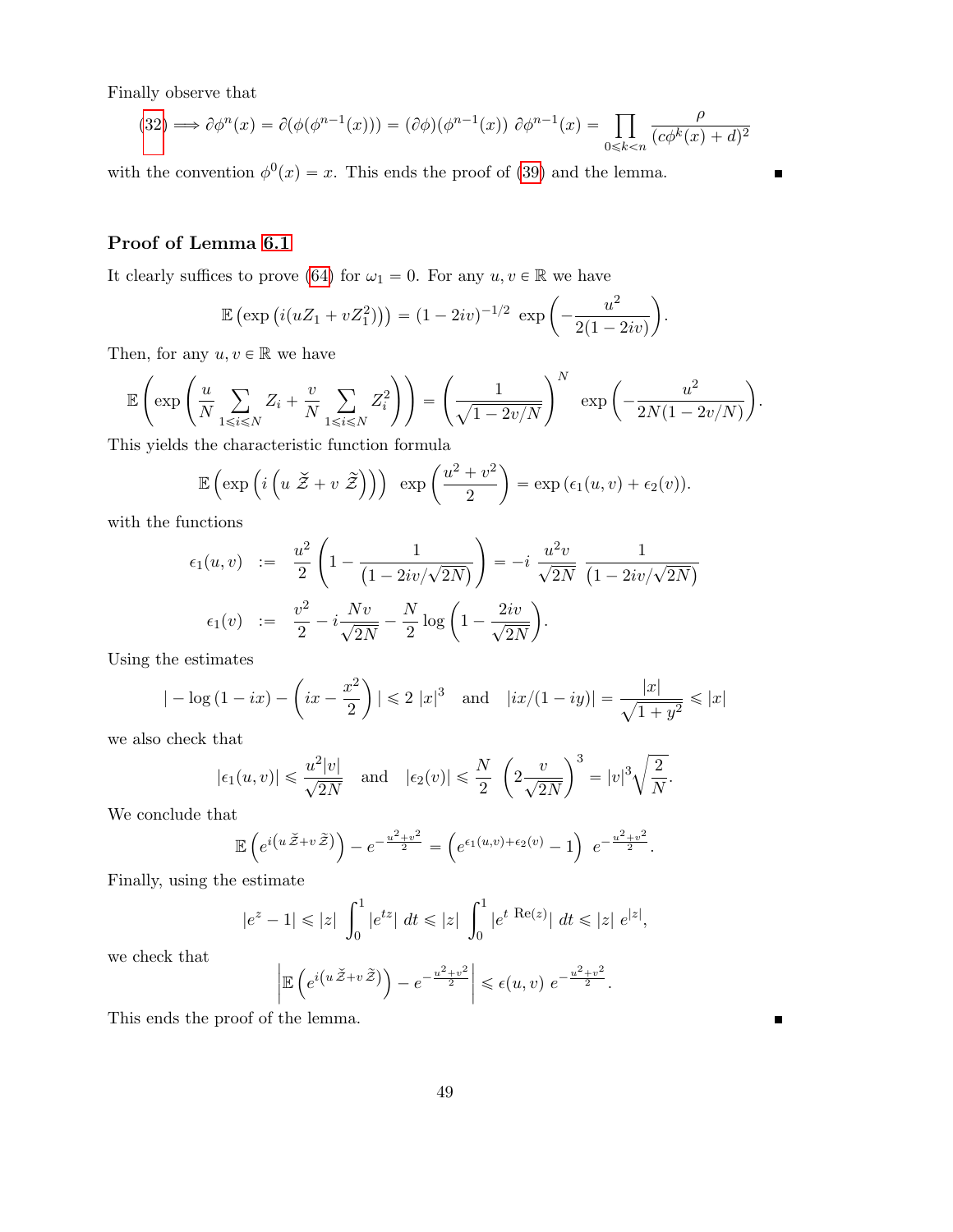# References

- [1] J.I. Allen, M. Eknes and G. Evensen. An Ensemble Kalman Filter with a complex marine ecosystem model: Hindcasting phytoplankton in the Cretan Sea. Annales Geophys, vol. 20, pp. 1–13 (2002).
- [2] B.D.O. Anderson. Stability properties of Kalman-Bucy filters. Journal of the Franklin Institute. vol. 291, no. 2. pp. 137–144 (1971).
- [3] J. L. Anderson. An ensemble adjustment Kalman filter for data assimilation. Monthly Weather Review, vol. 129, pp. 2884–2903 (2001).
- [4] J. L. Anderson. A local least squares framework for ensemble filtering, Monthly Weather Review, vol. 131, pp. 634–642 (2003).
- [5] J. L. Anderson. An adaptive covariance inflation error correction algorithms for ensemble filters. Tellus A, vol. 59, pp. 210–224, (2007).
- [6] J. L. Anderson. Spatially and temporally varying adaptive covariance inflation for ensemble filters. Tellus A, vol. 61, no. 1, pp. 72–83 (2009).
- [7] J.A. Angelova. On moments of sample mean and variance. International Journal of Pure and Applied Mathematics, vol. 79, no. 1, pp. 67–85 (2012).
- [8] M. Arnaudon, P. Del Moral. A duality formula and a particle Gibbs sampler for continuous time Feynman-Kac measures on path spaces. Electronic Journal of Probability, vol. 25 (2020).
- [9] M. Arnaudon, P. Del Moral. A variational approach to nonlinear and interacting diffusions. Stochastic Analysis and Applications, vol. 37, no. 5, pp. 717–748 (2019).
- [10] M. Arnaudon, P. Del Moral. A second order analysis of McKean-Vlasov semigroups. Annals of Applied Probability, vol. 30, no.6, pp. 2613–2664 (2020).
- [11] D. Basu. On Statistics Independent of a Complete Sufficient Statistic. Sankhy˜a, vol. 15, no. 4, pp. 377–380 (1955).
- [12] K. Bergemann and S. Reich, A localization technique for ensemble Kalman filters, Quarterly Journal of the Royal Meteorological Society, vol. 136 , pp. 701–707 (2010).
- [13] K. Bergemann and S. Reich, A mollified ensemble Kalman filter, Quarterly Journal of the Royal Meteorological Society, vol. 136, pp. 1636–1643 (2010).
- [14] S. Beyou, T. Corpetti, S. Gorthi, E. Mémin. Fluid flow estimation with multiscale ensemble filters based on motion measurements under location uncertainty. Numerical Mathematics: Theory, Methods and Applications, vol. 6, no. 1, pp. 21–46 (2013).
- [15] S. Beyou, A. Cuzol, S.A.I Subrahmanyam Gorthi, E. Mémin. Weighted ensemble transform Kalman filter for image assimilation. Tellus A: Dynamic Meteorology and Oceanography, vol. 65, no. 1, 18803 (2013).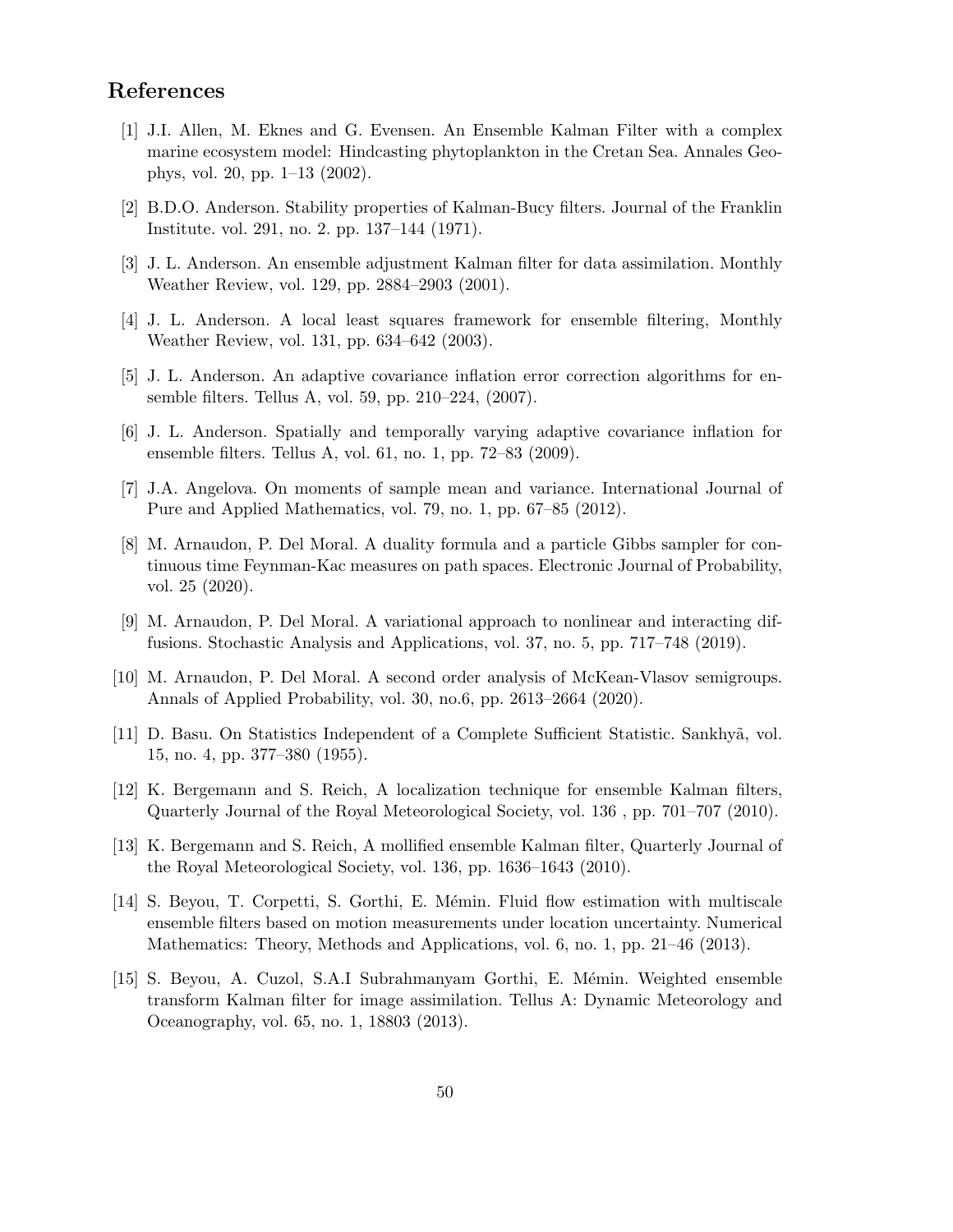- [16] A.N. Bishop and P. Del Moral. On the stability of Kalman-Bucy diffusion processes. SIAM Journal on Control and Optimization. vol. 55, no. 6. pp 4015–4047 (2017); arxiv e-print [arXiv:1610.04686](https://arxiv.org/abs/1610.04686).
- [17] A.N. Bishop and P. Del Moral. An explicit Floquet-type representation of Riccati aperiodic exponential semigroups. International Journal of Control, pp. 1–9 (2019)..
- [18] A.N. Bishop and P. Del Moral. On the stability of matrix-valued Riccati diffusions. Electronic Journal of Probability 24 (2019).
- [19] A.N. Bishop and P. Del Moral. Stability properties of systems of linear stochastic differential equations with random coefficients. SIAM Journal on Control and Optimization. vol. 57, no. 2. pp. 1023–1042 (2019); arXiv e-print, arXiv:1804.09349.
- [20] A.N. Bishop and P. Del Moral, A. Niclas. A perturbation analysis of stochastic matrix Riccati diffusions.Annales de l'Institut Henri Poincaré, Probabilités et Statistiques. Vol. 56. No. 2. Institut Henri Poincaré (2020).
- [21] A.N. Bishop, P. Del Moral, S. D. Pathiraja. Perturbations and projections of Kalman-Bucy semigroups. Stochastic Processes and their Applications, vol. 128, no. 9, pp. 2857–2904 (2018).
- [22] A.N. Bishop, P. Del Moral, K. Kamatani, B. R´emillard. On one-dimensional Riccati diffusions. Ann. Appl. Probab., vol. 29, no. 2, 1127–1187 (2019).
- [23] A.N. Bishop, P. Del Moral. On the Mathematical Theory of Ensemble (Linear-Gaussian) Kalman-Bucy Filtering. ArXiv preprint arXiv:2006.08843 (2020).
- [24] S. Bittanti, A. J. Laub, J. C. Willems. The Riccati Equation. Springer-Verlag Berlin Heidelberg. Communications and Control Engineering Series (1991).
- [25] M.E. Bock, G. Judge, T. Yancey. A Simple Form for Inverse Moments of Non-central Chi-square Random Variables and the Risk of James-Stein Estimators. Department of Statistics, Purdue University (1983). Journal of Econometrics, vol. 25. no. 1-2, pp. 217–234.(1984).
- [26] L. Brand. A Sequence Defined by a Difference Equation. The American Mathematical Monthly 62, no. 7, pp. 489–492 (1955).
- [27] R.S. Bucy. Global Theory of the Riccati Equation. Journal of Computer and System Sciences. vol. 1. pp. 349–361 (1967).
- [28] R.S. Bucy. The Riccati Equation and Its Bounds. Journal of Computer and System Sciences. vol. 6. pp. 342–353 (1972).
- [29] R.S. Bucy. Remarks on "A Note on Bounds on Solutions of the Riccati Equation". IEEE Transactions on Automatic Control. vol 17, no. 1. pp. 179 (1972).
- [30] G. Burgers, P. J. van Leeuwen, and G. Evensen. Analysis scheme in the ensemble Kalman filter. Monthly Weather Review, vol. 126, pp. 1719–1724 (1998).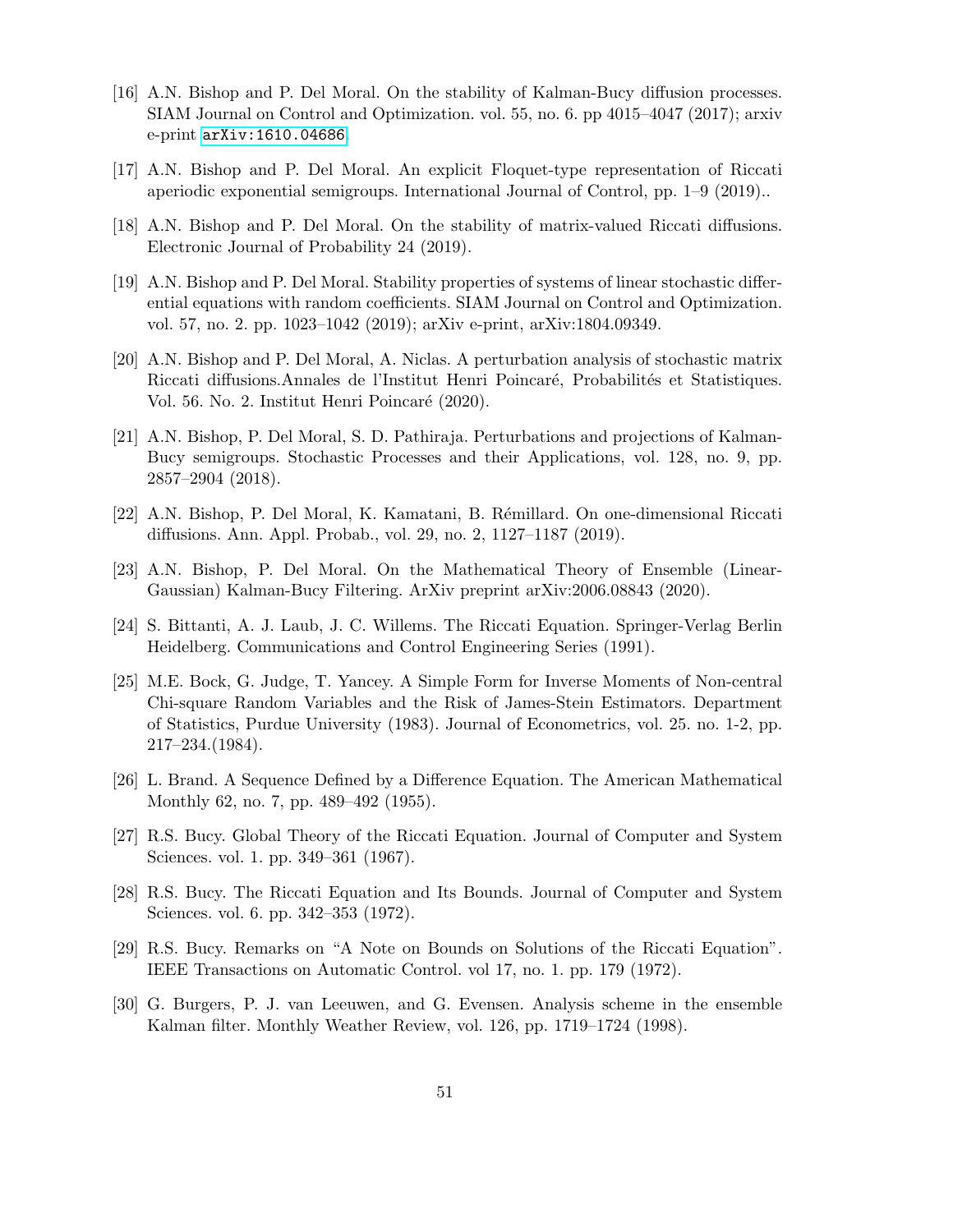- [31] F. Delarue, A. Tse. Uniform in time weak propagation of chaos on the torus. ArXiv preprint arXiv:2104.14973 (2021).
- [32] P. Del Moral, A. Guionnet. On the stability of measure valued processes with applications to filtering. Comptes Rendus de l'AcadA©mie des Sciences-Series I-Mathematics, vol. 329, no. 5, pp. 429–434 (1999).
- [33] P. Del Moral, A. Guionnet. On the stability of interacting processes with applications to filtering and genetic algorithms. Annales de l'Institut Henri Poincaré (B) Probability and Statistics, vol. 37. No. 2 (2001).
- [34] P. Del Moral, L. Miclo. Branching and interacting particle systems approximations of Feynman-Kac formulae with applications to nonlinear filtering. Séminaire de probabilités XXXIV. Springer, Berlin, Heidelberg, pp. 1–145 (2000).
- [35] P. Del Moral. Mean field simulation for Monte Carlo integration. CRC press (2013).
- [36] P. Del Moral. Feynman-Kac formulae. Genealogical and interacting particle systems with applications. Springer, New York. Probability and its applications (2004).
- [37] P. Del Moral, J. Tugaut. On the stability and the uniform propagation of chaos properties of ensemble Kalman-Bucy filters. Annals of Applied Probability. vol. 28, no. 2. pp 790–850 (2018).
- [38] P. Del Moral, A. Kurtzmann, J. Tugaut. On the stability and the uniform propagation of chaos of a class of extended ensemble Kalman–Bucy filters. SIAM Journal on Control and Optimization, vol. 55, no. 1, pp. 119–155 (2017).
- [39] P. Del Moral, S. Penev. Stochastic Processes: From Applications to Theory. CRC Press (2017).
- [40] B. Delyon. A note on uniform observability. IEEE Transactions on Automatic Control. vol. 46, no. 8. pp. 1326–1327 (2001).
- [41] J.J. Deyst, C.F. Price. Conditions for asymptotic stability of the discrete minimumvariance linear estimator. IEEE Transactions on Automatic Control, vol. 13, no. 6, pp. 702–705 (1968).
- [42] G. Einicke. [Continuous-Time Minimum-Variance Filtering, Smoothing, Filtering and](http://www.intechopen.com/books/smoothing-filtering-and-prediction-estimating-the-past-present-andfuture/ continuous-time-minimum-variance-filtering) [Prediction - Estimating The Past, Present and Future,](http://www.intechopen.com/books/smoothing-filtering-and-prediction-estimating-the-past-present-andfuture/ continuous-time-minimum-variance-filtering) (Ed.), ISBN: 978-953-307-752-9, InTech, (2012).
- [43] M. Eknes and G. Evensen. An Ensemble Kalman Filter with a 1–D Marine Ecosystem Model. JMS, vol. 36, pp. 75–100 (2002).
- [44] G. Evensen. Sequential data assimilation with a non-linear quasi-geostrophic model using Monte Carlo methods to forecast error statistics. J Geophys Res 99(C5): vol.10 pp. 143–162 (1994)
- [45] G. Evensen. The Ensemble Kalman Filter: theoretical formulation and practical implementation. Ocean Dynamics vol. 53, pp. 343–367 (2003).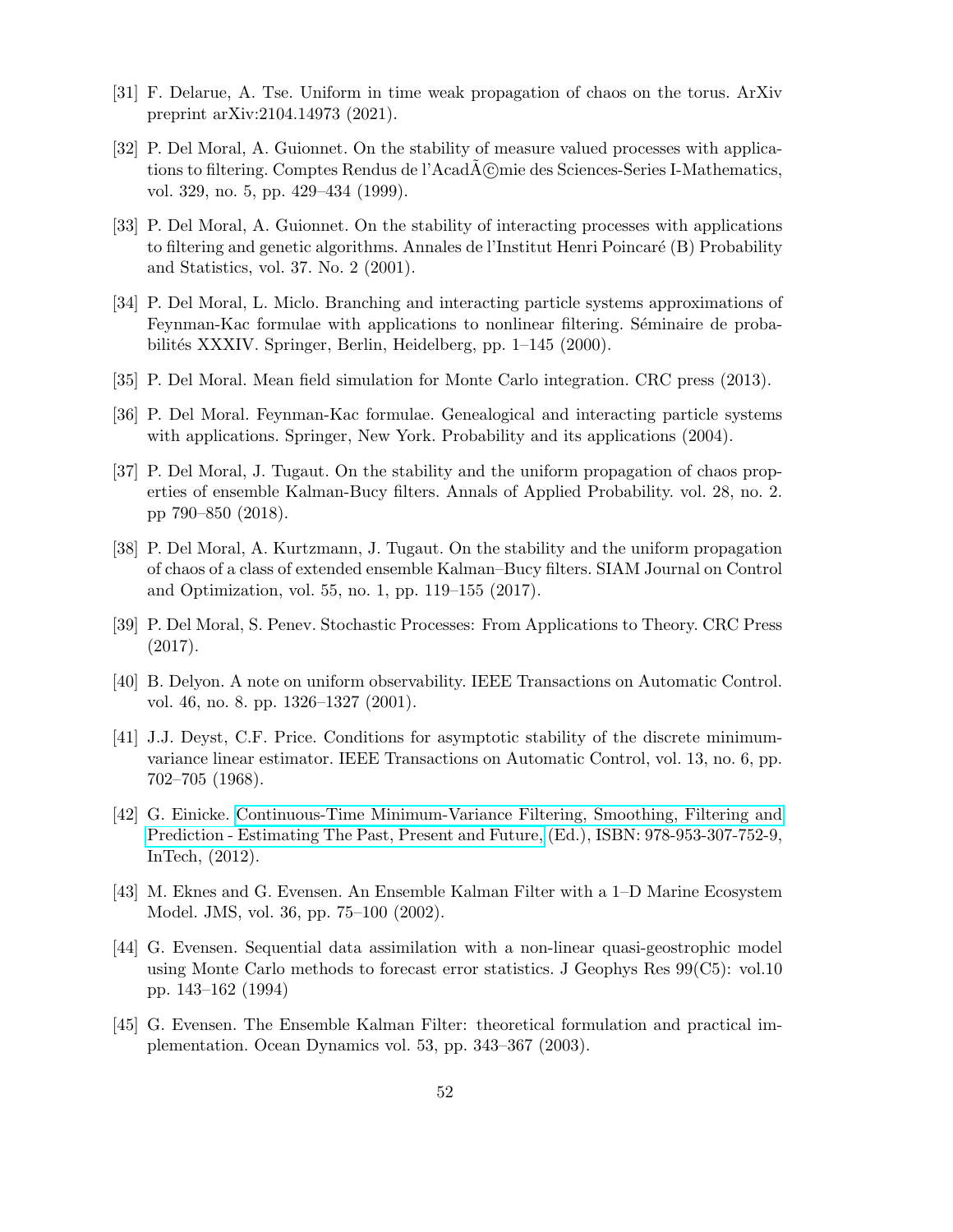- [46] G. Evensen. Data assimilation : The ensemble Kalman filter, Springer, Berlin (2007).
- [47] G. Evensen, J. Hove, H.C. Meisingset, E. Reiso, K.S. Seim. Using the EnKF for assisted history matching of a North Sea Reservoir Model SPE 106184 (2007).
- [48] F. Le Gland, V. Monbet, V.D. Tran. Large sample asymptotics for the ensemble Kalman filter The Oxford Handbook of Nonlinear Filtering, chapter 22, pp. 598–631 (2011).
- [49] P. Houtekamer and H. L. Mitchell. Data assimilation using an ensemble Kalman filter technique. Monthly Weather Review, 126, pp. 796–811 (1998).
- [50] K.L. Hitz, T.E. Fortmann, and B.D.O. Anderson. A Note on Bounds on Solutions of the Riccati Equation. IEEE Transactions on Automatic Control. vol. 17, no. 1. pp. 178 (1972).
- [51] A.H. Jazwinski. Stochastic Processes and Filtering Theory. Academic Press (1970).
- [52] C. J. Johns and J. Mandel, A two-stage ensemble Kalman filter for smooth data assimilation. Environmental and Ecological Statistics. Special issue, Conference on New Developments of Statistical Analysis in Wildlife, Fisheries, and Ecological Research. CCM Report 221, University of Colorado at Denver and Health Sciences Center (2005).
- [53] R.E. Kalman. Contributions to the Theory of Optimal Control. Boletin de la Sociedad Matematica Mexicana. vol. 5. pp. 102–119 (1960).
- [54] R. E. Kalman. A New Approach to Linear Filtering and Prediction Problems. Journal of Basic Engineering. vol. 82, no. 1. pp. 35–45 (1960).
- [55] R.E. Kalman. Further Remarks on "A Note on Bounds on Solutions of the Riccati Equation". IEEE Transactions on Automatic Control. vol 17, no. 1. pp. 179–180 (1972).
- [56] R.E. Kalman and J.E. Bertram. Control Systems Analysis and Design Via the "Second Method" of Lyapunov. Journal of Basic Engineering. vol. 82, no. 2. pp. 371–393 (1960).
- [57] R.E. Kalman and R.S. Bucy. New Results in Linear Filtering and Prediction Theory. Journal of Basic Engineering. vol. 83, no. 1. pp. 95–108 (1961).
- [58] E. Kalnay. Atmospheric modeling, data assimilation, and predictability. Cambridge university press (2003).
- [59] N. Kantas, A. Beskos, and A. Jasra, Sequential Monte Carlo methods for highdimensional inverse problems: a case study for the Navier-Stokes equations, SIAM/ASA Journal on Uncertainty Quantification, vol. 2 , pp. 464–489 (2014).
- [60] D. T. B. Kelly, K. J. Law, and A. M. Stuart. Well-posedness and accuracy of the ensemble Kalman filter in discrete and continuous time. Nonlinearity, vol. 27, pp. 2579–2603 (2014).
- [61] D. Kelly, A. J. Majda, and X. T. Tong. Concrete ensemble kalman filters with rigorous catastrophic filter divergence. Proc. Natl. Acad. Sci., vol. 112, no. 34, pp. 10589–10594 (2016).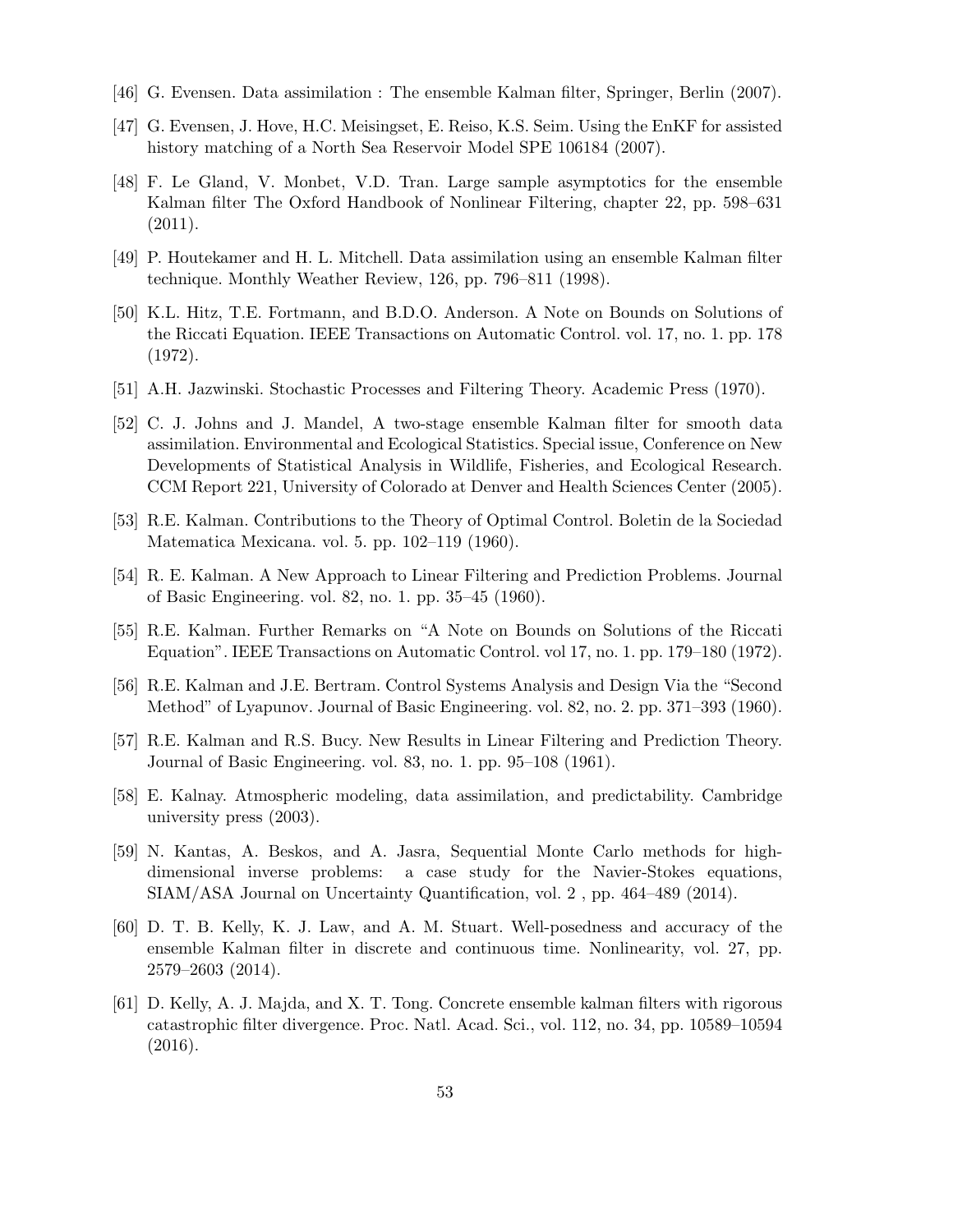- [62] T. Lange, Derivation of Ensemble Kalman-Bucy Filters with unbounded nonlinear coefficients. ArXiv preprint arXiv:2012.07572 (2020).
- [63] T. Lange, W. Stannat. On the continuous time limit of Ensemble Square Root Filters. ArXiv preprint arXiv:1910.12493 (2019).
- [64] T. Lange, W. Stannat. Mean field limit of Ensemble Square Root Filters–discrete and continuous time. ArXiv preprint arXiv:2011.10516 (2020).
- [65] T. Lange, W. Stannat. On the continuous time limit of the ensemble Kalman filter. Mathematics of Computation, vol. 90, no. 327 pp. 233–265 (2021).
- [66] K. J. Law, H. Tembine, and R. Tempone. Deterministic mean-field ensemble Kalman filtering. Deterministic mean-field ensemble Kalman filtering. SIAM Journal on Scientific Computing, vol. 38, no. 3, pp.1251–1279 (2016).
- [67] K. A. Lisaeter, J. Rosanova, G. Evensen. Assimilation of ice concentration in a coupled ice-ocean model, using the Ensemble Kalman Filter. Ocean Dynamics, vol. 53, pp. 368– 388 (2003).
- [68] A. J. Majda and J. Harlim. Filtering complex turbulent systems. Cambridge University Press, Cambridge UK (2012).
- [69] A. J. Majda, X. T. Tong. Performance of ensemble Kalman filters in large dimensions. Communications on Pure and Applied Mathematics, vol. 71, no. 5, pp. 892–937 (2018).
- [70] J. Mandel, L. Cobb, J. D. Beezley. On the convergence of the ensemble Kalman filter Applications of Mathematics, vol. 56, no. 6, pp. 533–541 (2011).
- [71] P.S. Maybeck. Stochastic Models, Estimation and Control, volume 1. Academic Press (1979).
- [72] G. Naevdal, L. M. Johnsen, S. I. Aanonsen, E.H. Vefring. Reservoir monitoring and continuous model updating using ensemble Kalman filter. SPE journal, vol. 10, no. 1, pp. 66–74 (2005).
- [73] E. Ott, B. R. Hunt, I. Szunyogh, A. V. Zimin, E. J. Kostelich, M. Corazza, E. Kalnay, D. Patil, and J. A. Yorke. A local ensemble Kalman filter for atmospheric data assimilation. Tellus A, vol. 56, pp. 415–428 (2004).
- [74] N. Papadakis, E. Mémin, A. Cuzol, N. Gengembre. Data assimilation with the weighted ensemble Kalman filter. Tellus A: Dynamic Meteorology and Oceanography, vol. 62, no. 5, 673-697 (2010).
- [75] S. Pathiraja, S. Reich, W. Stannat. McKean-Vlasov SDEs in nonlinear filtering. ArXiv preprint arXiv:2007.12658 (2020).
- [76] S. Reich, C.J. Cotter. Ensemble filter techniques for intermittent data assimilation. Large Scale Inverse Problems: Computational Methods and Applications in the Earth Sciences (eds: M. Cullen, M.A. Freitag, S. Kindermann, R. Scheichl), pages 91–134. De Gruyter Publishers (2013). See also: arXiv e-print, arXiv:1208.6572 (2012).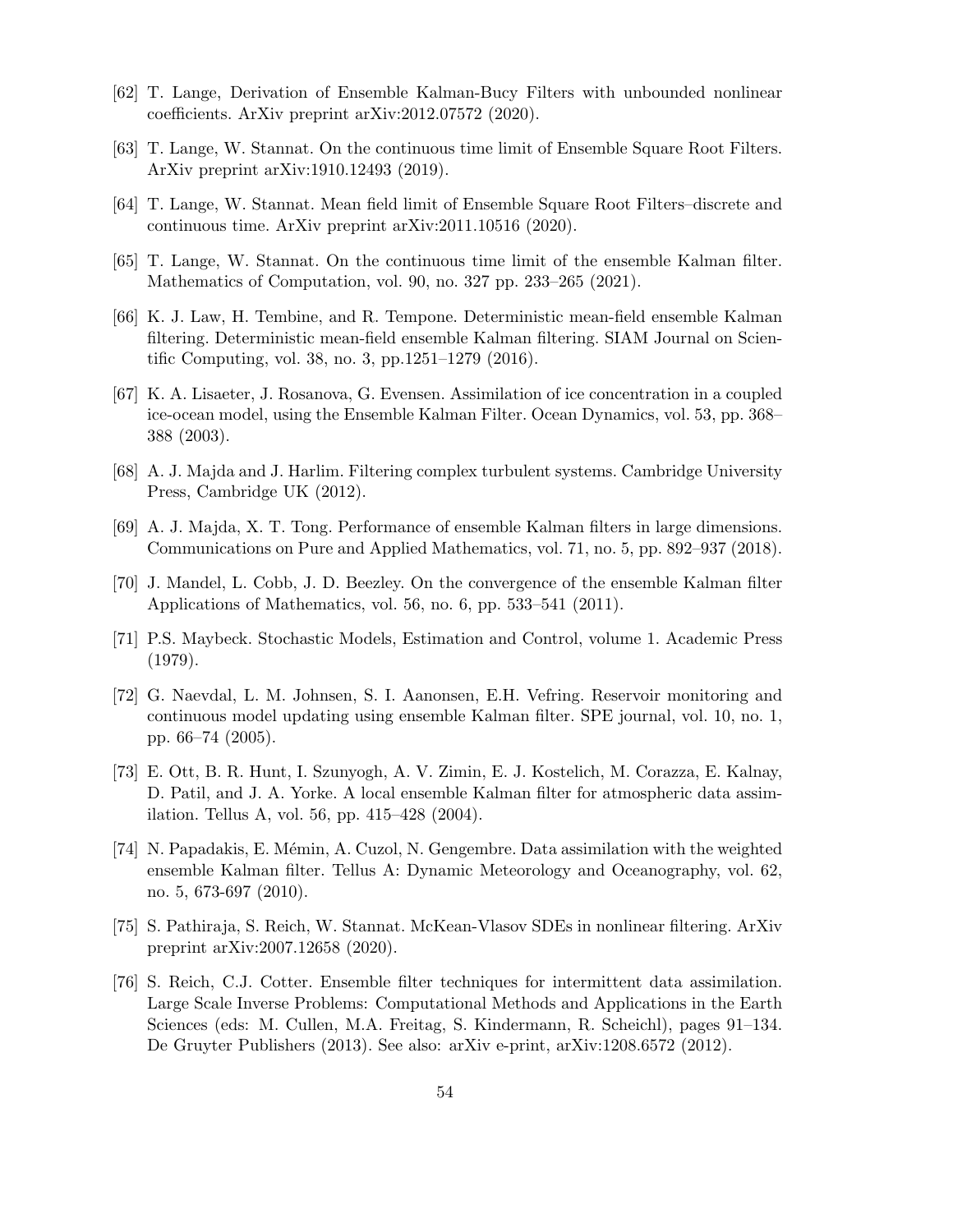- [77] S. Reich, C.J. Cotter. Probabilistic Forecasting and Bayesian Data Assimilation. Cambridge University Press (2015)
- [78] V. Resseguier, E. Mémin, B. Chapron. Geophysical flows under location uncertainty, Part II Quasi-geostrophy and efficient ensemble spreading. Geophysical and Astrophysical Fluid Dynamics, vol. 111, no. 3, pp. 177–208 (2017).
- [79] M. Rhudy, Y. Gu, M. Napolitano. Relaxation of initial error and noise bounds for stability of GPS/INS attitude estimation. In AIAA Guidance, Navigation, and Control Conference, Minneapolis, Minnesota, USA, pp. 13–16 (2012).
- [80] P. Sakov and P.R. Oke. A deterministic formulation of the ensemble Kalman filter: an alternative to ensemble square root filters. Tellus A. vol. 60, no. 2. pp. 361–371 (2008).
- [81] P. Sakov, P.R. Oke. Implications of the Form of the Ensemble Transformation in the Ensemble Square Root Filters. Monthly Weather Review. vol. 136, no. 3. pp. 1042–1053 (2008).
- [82] A. Seiler, G. Evensen, J.-A. Skjervheim, J. Hove, and J. G. Vab. Using the EnKF for history matching and uncertainty quantification of complex reservoir models. in Computational Methods for Large Scale Inverse Problems and Quantification of Uncertainty, Edited by L. Biegler, G. Biros, O. Ghattas, M. Heinkenschloss, D. Keyes, B. Mallick, L. Tenorio, B. van Bloemen Waanders, K Willcox John Wiley & Sons, Ltd.  $(2010).$
- [83] J-A. Skjervheim, G. Evensen, S.I. Aanonsen, B.O. Ruud and T.A. Johansen. Incorporating 4D seismic data in reservoir simulation models using ensemble Kalman filter SPE 95789 (2005).
- [84] Y. Tao, P. G. Mehta, S. P. Meyn. Feedback particle filter. IEEE transactions on Automatic control, vol. 58, no.10, pp. 2465–2480 (2013).
- [85] Y. Tao, R.S. Laugesen, P.G. Mehta, S.P. Meyn. Multivariable feedback particle filter. Automatica, vol. 71, pp. 10–23 (2016).
- [86] A. Taghvaei, P.G. Mehta. Gain function approximation in the feedback particle filter. In 2016 IEEE 55th Conference on Decision and Control (CDC) (pp. 5446–5452). IEEE (2016).
- [87] A. Taghvaei, P.G. Mehta. An optimal transport formulation of the linear feedback particle filter. 2016 American Control Conference (ACC). IEEE (2016).
- [88] A. Taghvaei, P.G. Mehta. Error analysis of the stochastic linear feedback particle filter. 2018 IEEE Conference on Decision and Control (CDC). IEEE (2018).
- [89] A. Taghvaei, P.G. Mehta. T. T. Georgiou. Optimality vs Stability Trade-off in Ensemble Kalman Filters. ArXiv preprint arXiv:2010.09920 (2020).
- [90] A. Taghvaei. Design and analysis of particle-based algorithms for nonlinear filtering and sampling. Diss. University of Illinois at Urbana-Champaign (2019).